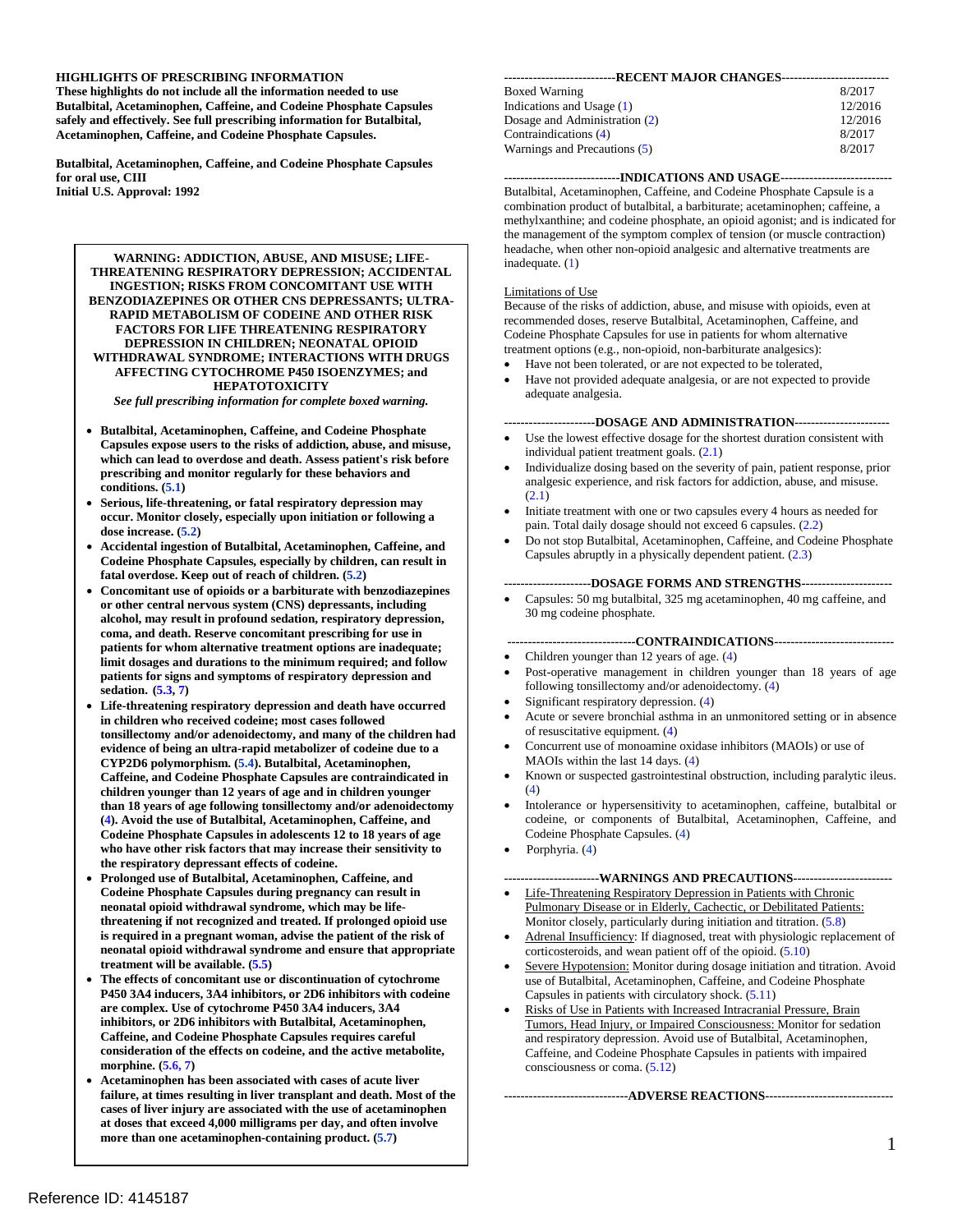and intoxicated feeling. (6) Frequently reported adverse reactions are drowsiness, lightheadedness, dizziness, sedation, shortness of breath, nausea, vomiting, abdominal pain,

**To report SUSPECTED ADVERSE REACTIONS, contact Actavis Pharma, Inc. at 1-800-272-5525 or FDA at 1-800-FDA-1088 or www.fda.gov/medwatch.** 

**------------------------------DRUG INTERACTIONS------------------------------**

- Serotonergic Drugs: Concomitant use may result in serotonin syndrome. Discontinue Butalbital, Acetaminophen, Caffeine, and Codeine Phosphate Capsules if serotonin syndrome is suspected. (7)
- Mixed Agonist/Antagonist and Partial Agonist Opioid Analgesics: Avoid use with Butalbital, Acetaminophen, Caffeine, and Codeine Phosphate Capsules because they may reduce analgesic effect of Butalbital,

Acetaminophen, Caffeine, and Codeine Phosphate Capsules or precipitate withdrawal symptoms. (7)

#### **-----------------------USE IN SPECIFIC POPULATIONS-----------------------**

- Pregnancy: May cause fetal harm.  $(8.1)$
- Lactation: Breastfeeding not recommended. (8.2)
- Geriatric: Respiratory depression has occurred after large initial doses were administered. Increase dosage slowly. (8.5)

 **See 17 for PATIENT COUNSELING INFORMATION and Medication Guide** 

**Revised: 8/2017**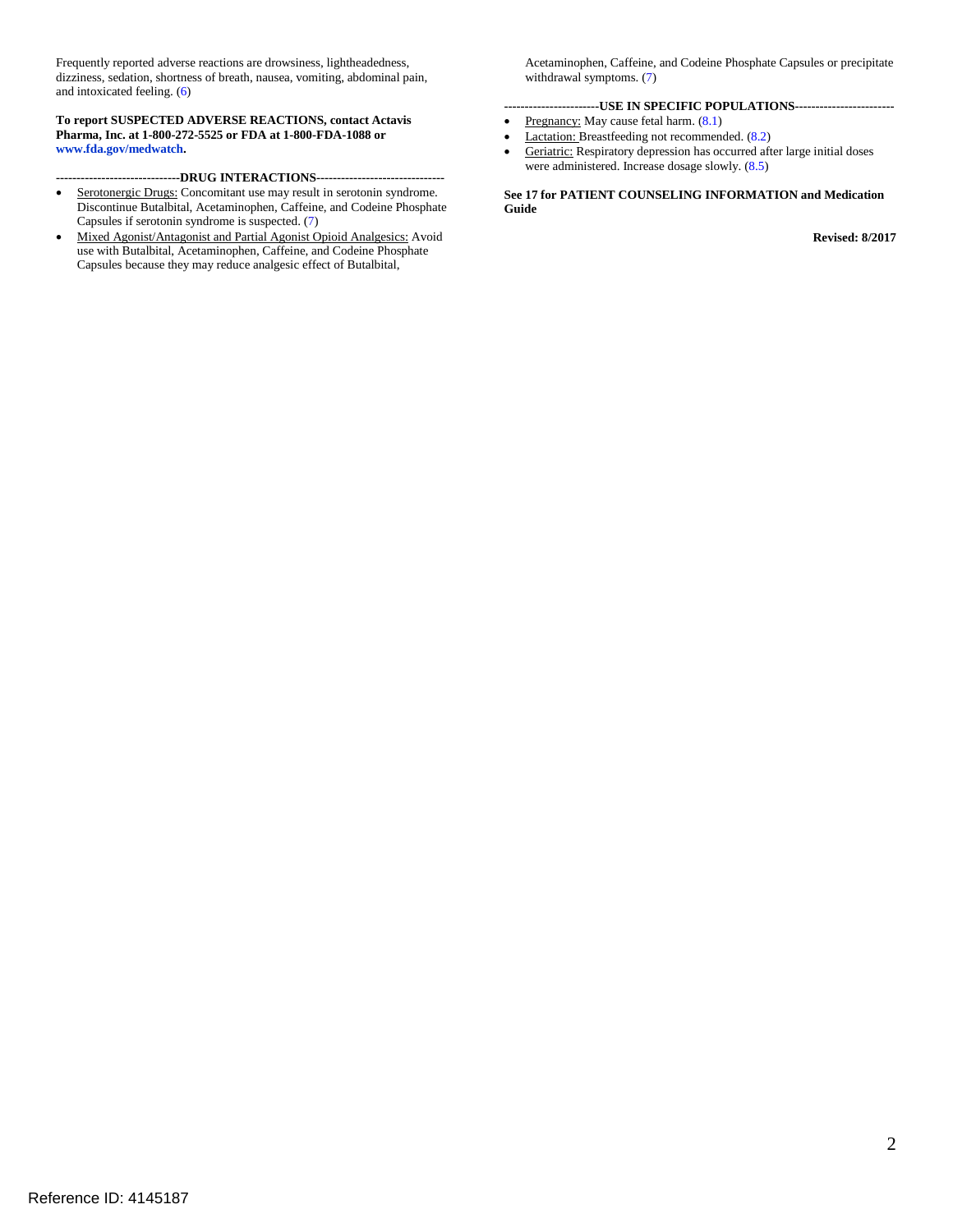#### **FULL PRESCRIBING INFORMATION: CONTENTS\***

**WARNING: ADDICTION, ABUSE, AND MISUSE; LIFE-THREATENING RESPIRATORY DEPRESSION; ACCIDENTAL INGESTION; RISKS FROM CONCOMITANT USE WITH BENZODIAZEPINES OR OTHER CNS DEPRESSANTS; ULTRA-RAPID METABOLISM OF CODEINE AND OTHER RISK FACTORS FOR LIFE-THREATENING RESPIRATORY DEPRESSION IN CHILDREN; NEONATAL OPIOID WITHDRAWAL**

**SYNDROME; INTERACTIONS WITH DRUGS AFFECTING CYTOCHROME P450 ISOENZYMES; and HEPATOTOXICITY** 

#### **[1 INDICATIONS AND USAGE](#page-3-0)**

#### **[2 DOSAGE AND ADMINISTRATION](#page-3-1)**

- [2.1](#page-4-0) Important Dosage and Administration Instructions
- 2.2 Dosing Information
- 2.3 Discontinuation of Butalbital, Acetaminophen, Caffeine, and Codeine Phosphate Capsules

#### **[3 DOSAGE FORMS AND STRENGTHS](#page-4-1)**

#### **[4 CONTRAINDICATIONS](#page-4-2)**

- **[5 WARNINGS AND PRECAUTIONS](#page-5-0)** 
	- 5.1 [Addiction, Abuse, and Misuse](#page-5-1)
	- 5.2 Life-Threatening Respiratory Depression
	- 5.3 Risks from Concomitant Use with Benzodiazepines or Other CNS Depressants
	- Life-threatening Respiratory Depression in Children 5.4 Ultra-Rapid Metabolism of Codeine and Other Risk Factors for
	- 5.5 Neonatal Opioid Withdrawal Syndrome
	- 5.6 Risks of Interactions with Drugs Affecting Cytochrome P450
	- Isoenzymes
	- 5.7 Hepatotoxicity
	- 5.8 Life-Threatening Respiratory Depression in Patients with Chronic Pulmonary Disease or in Elderly, Cachectic, or Debilitated Patients
	- 5.9 Interaction with Monoamine Oxidase Inhibitors
	- 5.10 Adrenal Insufficiency
	- 5.11 Severe Hypotension
	- 5.12 Risks of Use in Patients with Increased Intracranial Pressure, Brain Tumors, Head Injury, or Impaired Consciousness
- 5.13 Risks of Use in Patients with Gastrointestinal Conditions
- 5.14 Increased Risk of Seizures in Patients with Seizure Disorders
- 5.15 Withdrawal
- 5.16 Risks of Driving and Operating Machinery
- 5.17 Serious Skin Reactions
- 5.18 Hypersensitivity/Anaphylaxis
- 5.19 Drug/Laboratory Test Interactions
- **6 ADVERSE REACTIONS**
- **[7 DRUG INTERACTIONS](#page-15-0)**
- **[8 USE IN SPECIFIC POPULATIONS](#page-18-0)** 
	- 8.1 [Pregnancy](#page-18-1)
	- $\frac{8.2}{8.3}$ **Lactation** 
		- Females and Males of Reproductive Potential
	- $\begin{array}{c} 8.4 \\ 8.5 \end{array}$ Pediatric Use
	- Geriatric Use
	- 8.6 Hepatic Impairment<br>8.7 Renal Impairment
	- Renal Impairment
- **[9 DRUG ABUSE AND DEPENDENCE](#page-24-0)** 
	- 9.1 [Controlled Substance](#page-24-1)
	- 9.2 [Abuse](#page-24-2)
	- 9.3 [Dependence](#page-25-0)
- **[10 OVERDOSAGE](#page-26-0)**
- **[11 DESCRIPTION](#page-27-0)**

\_\_\_\_\_\_\_\_\_\_\_\_\_\_\_\_\_\_\_\_\_\_\_\_\_\_\_\_\_\_\_\_\_\_\_\_\_\_\_\_\_\_\_\_\_\_\_\_\_\_\_\_\_\_\_\_\_\_\_\_\_\_\_\_\_\_\_\_\_\_\_\_\_\_\_\_\_\_\_\_\_\_\_\_\_\_\_\_\_\_\_\_\_\_\_\_\_\_\_\_\_\_\_\_\_\_\_\_\_\_\_\_\_\_\_\_\_\_\_\_\_\_\_\_\_\_\_\_\_\_\_\_\_\_

- **[12 CLINICAL PHARMACOLOGY](#page-28-0)** 
	- [12.1 Mechanism of Action](#page-29-0)
	- [12.2 Pharmacodynamics](#page-29-1)
	- [12.3 Pharmacokinetics](#page-30-0)
- **[13 NONCLINICAL TOXICOLOGY](#page-33-0)**
- [13.1 Carcinogenesis, Mutagenesis, Impairment of Fertility](#page-33-1)
- **[16 HOW SUPPLIED/STORAGE AND HANDLING](#page-34-0)**
- **[17 PATIENT COUNSELING INFORMATION](#page-35-0)**

 \*Sections or subsections omitted from the full prescribing information are not listed.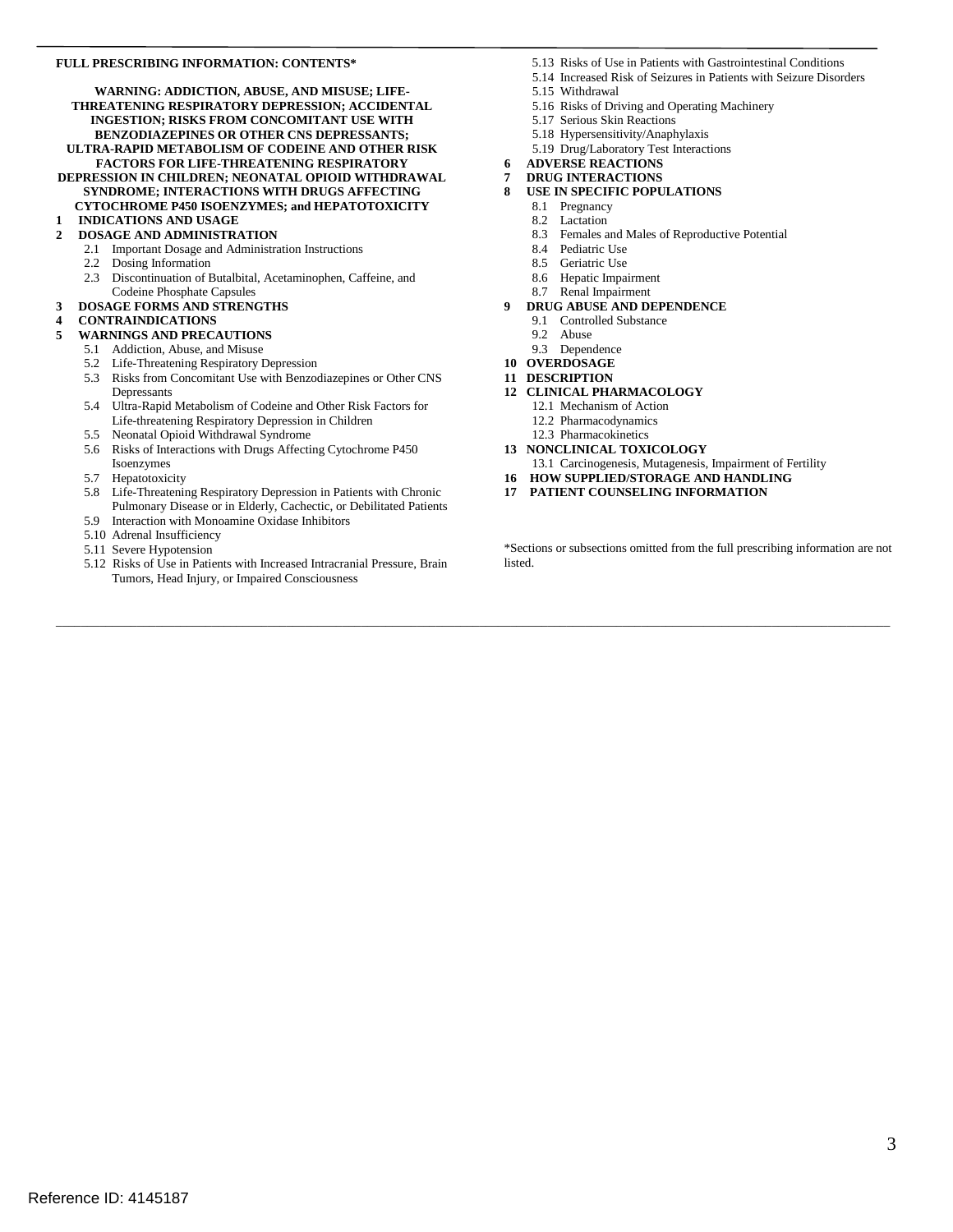### **FULL PRESCRIBING INFORMATION**

#### <span id="page-3-0"></span>**WARNING: ADDICTION, ABUSE, AND MISUSE; LIFE-THREATENING RESPIRATORY DEPRESSION; ACCIDENTAL INGESTION; RISKS FROM CONCOMITANT USE WITH BENZODIAZEPINES OR OTHER CNS DEPRESSANTS; ULTRA-RAPID METABOLISM OF CODEINE AND OTHER RISK FACTORS FOR LIFE-THREATENING RESPIRATORY DEPRESSION IN CHILDREN; NEONATAL OPIOID WITHDRAWAL SYNDROME; INTERACTIONS WITH DRUGS AFFECTING CYTOCHROME P450 ISOENZYMES; and HEPATOTOXICITY**

#### **Addiction, Abuse, and Misuse**

 **abuse, and misuse, which can lead to overdose and death. Assess each patient's risk prior to prescribing Butalbital, Acetaminophen, Butalbital, Acetaminophen, Caffeine, and Codeine Phosphate Capsules expose patients and other users to the risks of opioid addiction, Caffeine, and Codeine Phosphate Capsules, and monitor all patients regularly for the development of these behaviors and conditions** *[see Warnings and Precautions (5.1)]***.**

#### **Life-Threatening Respiratory Depression**

 **Serious, life-threatening, or fatal respiratory depression may occur with use of Butalbital, Acetaminophen, Caffeine, and Codeine Phosphate Capsules. Monitor for respiratory depression, especially during initiation of Butalbital, Acetaminophen, Caffeine, and Codeine Phosphate Capsules or following a dose increase** *[see Warnings and Precautions (5.2)]***.** 

#### **Accidental Ingestion**

 **Accidental ingestion of even one dose of Butalbital, Acetaminophen, Caffeine, and Codeine Phosphate Capsules, especially by children, can result in a fatal overdose of Butalbital, Acetaminophen, Caffeine, and Codeine Phosphate** *[see Warnings and Precautions (5.2)]***.**

#### **Risks From Concomitant Use With Benzodiazepines Or Other CNS Depressants**

 **Concomitant use of opioids or a barbiturate with benzodiazepines or other central nervous system (CNS) depressants, including alcohol, may result in profound sedation, respiratory depression, coma, and death** *[see Warnings and Precautions (5.3), Drug Interactions (7)]***.** 

- • **Reserve concomitant prescribing of Butalbital, Acetaminophen, Caffeine, and Codeine Phosphate Capsules and benzodiazepines or other CNS depressants for use in patients for whom alternative treatment options are inadequate.**
- **Limit dosages and durations to the minimum required.**
- **Follow patients for signs and symptoms of respiratory depression and sedation.**

#### **Ultra-Rapid Metabolism of Codeine and Other Risk Factors for Life-threatening Respiratory Depression in Children**

 **Life-threatening respiratory depression and death have occurred in children who received codeine. Most of the reported cases occurred following tonsillectomy and/or adenoidectomy, and many of the children had evidence of being an ultra-rapid metabolizer of codeine due tonsillectomy and/or adenoidectomy** *[see Contraindications (4)]***. Avoid the use of Butalbital, Acetaminophen, Caffeine, and Codeine Phosphate Capsules in adolescents 12 to 18 years of age who have other risk factors that may increase their sensitivity to the respiratory depressant effects of codeine. to a CYP2D6 polymorphism** *[see Warnings and Precautions (5.4***)]. Butalbital, Acetaminophen, Caffeine, and Codeine Phosphate Capsules are contraindicated in children younger than12 years of age and in children younger than 18 years of age following** 

#### **Neonatal Opioid Withdrawal Syndrome**

 **Prolonged use of Butalbital, Acetaminophen, Caffeine, and Codeine Phosphate Capsules during pregnancy can result in neonatal opioid developed by neonatology experts. If opioid use is required for a prolonged period in a pregnant woman, advise the patient of the risk of withdrawal syndrome, which may be life-threatening if not recognized and treated, and requires management according to protocols neonatal opioid withdrawal syndrome and ensure that appropriate treatment will be available** *[see Warnings and Precautions (5.5)]***.** 

#### **Interactions with Drugs Affecting Cytochrome P450 Isoenzymes**

 **The effects of concomitant use or discontinuation of cytochrome P450 3A4 inducers, 3A4 inhibitors, or 2D6 inhibitors with codeine are complex. Use of cytochrome P450 3A4 inducers, 3A4 inhibitors, or 2D6 inhibitors with Butalbital, Acetaminophen, Caffeine, and Codeine Phosphate Capsules requires careful consideration of the effects on codeine, and the active metabolite, morphine** *[see Warnings and Precautions (5.6)]***.** 

#### **Hepatotoxicity**

**Butalbital, Acetaminophen, Caffeine, and Codeine Phosphate Capsules contain acetaminophen. Acetaminophen has been associated with cases of acute liver failure, at times resulting in liver transplant and death. Most of the cases of liver injury are associated with the use of acetaminophen at doses that exceed 4,000 milligrams per day, and often involve more than one acetaminophen-containing product** *[see Warnings and Precautions (5.7)]***.** 

#### **1 INDICATIONS AND USAGE**

<span id="page-3-1"></span> Butalbital, Acetaminophen, Caffeine, and Codeine Phosphate Capsules are indicated for the management of the symptom complex of tension (or muscle contraction) headache when nonopioid analgesic and alternative treatments are inadequate.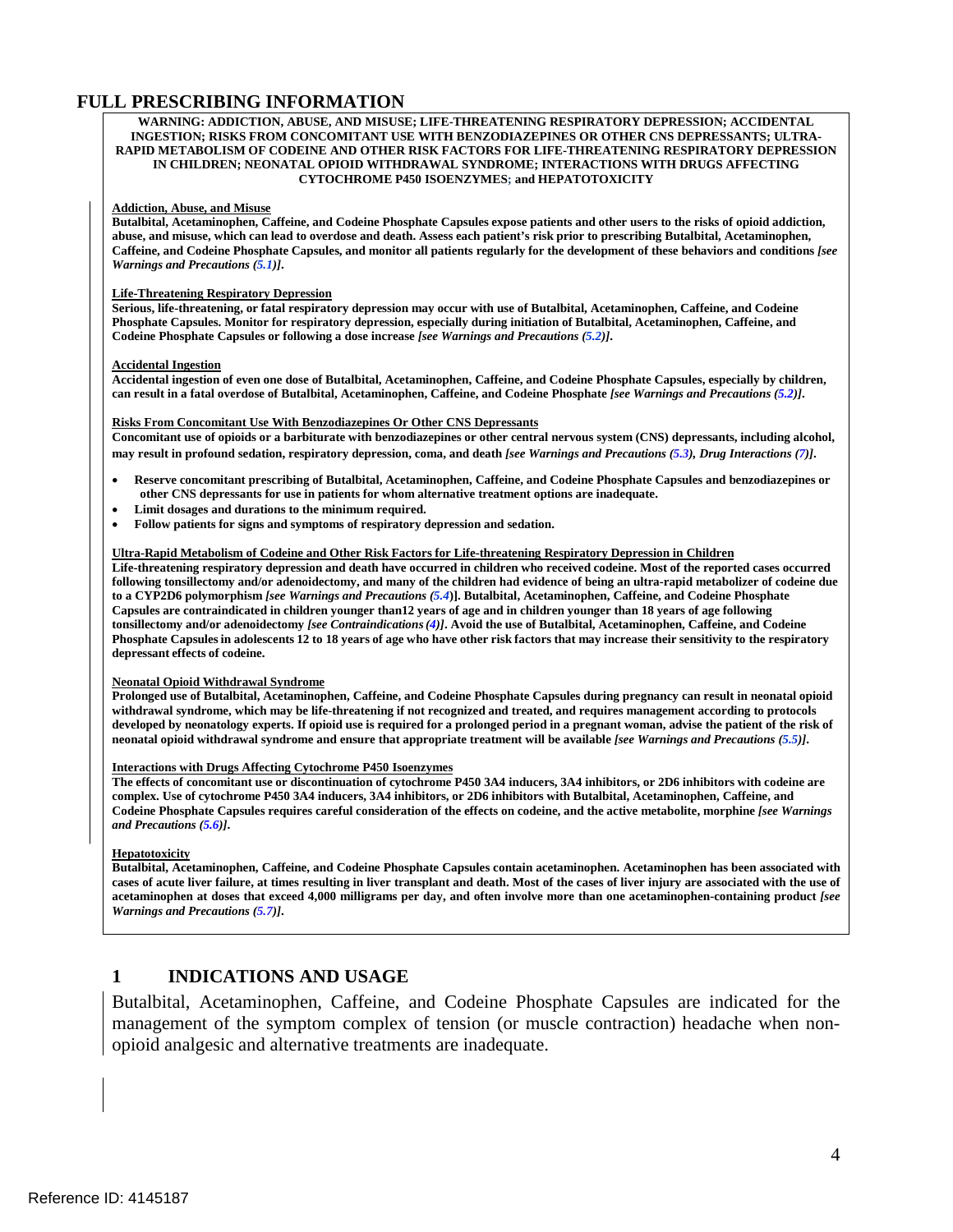# Limitations of Use

 options [e.g., non-opioid, non-barbiturate analgesics]: Because of the risks of addiction, abuse, and misuse with opioids and butalbital, even at recommended doses *[see Warnings and Precautions (5.1)],* reserve Butalbital, Acetaminophen, Caffeine, and Codeine Phosphate Capsules for use in patients for whom alternative treatment

- Have not been tolerated, or are not expected to be tolerated,
- Have not provided adequate analgesia, or are not expected to provide adequate analgesia.

# **2 DOSAGE AND ADMINISTRATION**

# <span id="page-4-0"></span>**2.1 Important Dosage and Administration Instructions**

Use the lowest effective dosage for the shortest duration consistent with individual patient treatment goals *[see Warnings and Precautions (5.7)].* 

Initiate the dosing regimen for each patient individually, taking into account the patient's severity of pain, patient response, prior analgesic treatment experience, and risk factors for addiction, abuse, and misuse *[see Warnings and Precautions (5.1)]*.

 Evidence supporting the efficacy and safety of Butalbital, Acetaminophen, Caffeine, and Codeine Phosphate Capsules in the treatment of multiple recurrent headaches is unavailable.

# **2.2 Dosing Information**

 capsules. One or two capsules every 4 hours as needed for pain. Total daily dosage should not exceed 6

# **2.3 Discontinuation of Butalbital, Acetaminophen, Caffeine, and Codeine Phosphate Capsules**

 dependent no longer requires therapy with Butalbital, Acetaminophen, Caffeine, and Codeine interval between decreases, decreasing the amount of change in dose, or both. Do not abruptly discontinue Butalbital, Acetaminophen, Caffeine, and Codeine Phosphate Capsules in a While not indicated for around-the-clock therapy, when a patient who has been taking Butalbital, Acetaminophen, Caffeine, and Codeine Phosphate Capsules regularly and may be physically Phosphate Capsules, taper the dose gradually, by 25% to 50% every 2 to 4 days, while monitoring carefully for signs and symptoms of withdrawal. If the patient develops these signs or symptoms, raise the dose to the previous level and taper more slowly, either by increasing the physically dependent patient *[see Warnings and Precautions (5.15), Drug Abuse and Dependence (9.3)].* 

# <span id="page-4-1"></span>**3 DOSAGE FORMS AND STRENGTHS**

Capsules: Butalbital 50 mg, Acetaminophen 325 mg, Caffeine 40 mg, Codeine Phosphate 30 mg

Dark blue, opaque cap is imprinted with "WATSON" in light blue. White, opaque body is imprinted with "3220" in red.

# <span id="page-4-2"></span>**4 CONTRAINDICATIONS**

Butalbital, Acetaminophen, Caffeine, and Codeine Phosphate Capsules are contraindicated for:

• All children younger than 12 years of age *[see Warnings and Precautions (5.4)].*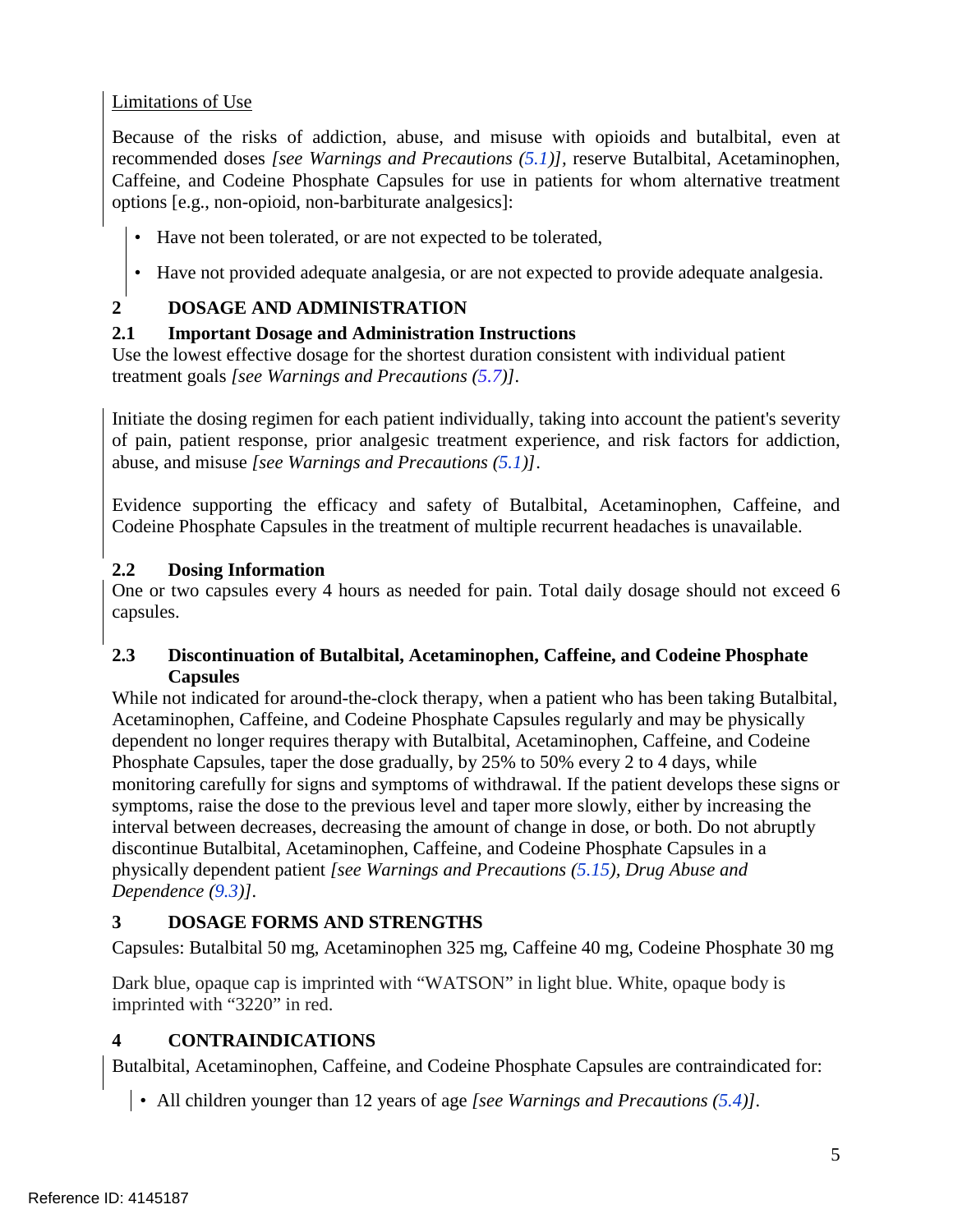• Postoperative management in children younger than 18 years of age following tonsillectomy and/or adenoidectomy *[see Warnings and Precautions (5.4)].*

 Butalbital, Acetaminophen, Caffeine, and Codeine Phosphate Capsules are also contraindicated in patients with:

- Significant respiratory depression *[see Warnings and Precautions (5.2)]*
- • Acute or severe bronchial asthma in an unmonitored setting or in the absence of resuscitative equipment *[see Warnings and Precautions (5.8)]*
- 14 days *[see Warnings and Precautions (5.9), Drug Interactions (7)]*  • Concurrent use of monoamine oxidase inhibitors (MAOIs) or use of MAOIs within the last
- Known or suspected gastrointestinal obstruction, including paralytic ileus *[see Warnings and Precautions (5.13)]*
- Known intolerance or hypersensitivity to acetaminophen, caffeine, butalbital, or codeine or to the components of Butalbital, Acetaminophen, Caffeine, and Codeine Phosphate Capsules
- Porphyria

# <span id="page-5-0"></span>**5 WARNINGS AND PRECAUTIONS**

# <span id="page-5-1"></span>**5.1 Addiction, Abuse, and Misuse**

Butalbital, Acetaminophen, Caffeine, and Codeine Phosphate Capsules contain codeine. Codeine in combination with butalbital, acetaminophen, and caffeine is a Schedule III controlled substance. As Butalbital, Acetaminophen, Caffeine, and Codeine Phosphate Capsules contain butalbital and codeine, they expose users to the risks of addiction, abuse, and misuse *[see Drug Abuse and Dependence (9)].* 

Although the risk of addiction in any individual is unknown, it can occur in patients appropriately prescribed Butalbital, Acetaminophen, Caffeine, and Codeine Phosphate Capsules. Addiction can occur at recommended dosages and if the drug is misused or abused.

 these behaviors and conditions. Risks are increased in patients with a personal or family history pain in any given patient. Patients at increased risk may be prescribed opioids such as Butalbital, Codeine Phosphate Capsules along with intensive monitoring for signs of addiction, abuse, and Assess each patient's risk for addiction, abuse, or misuse prior to prescribing Butalbital, Acetaminophen, Caffeine, and Codeine Phosphate Capsules, and monitor all patients receiving Butalbital, Acetaminophen, Caffeine, and Codeine Phosphate Capsules for the development of of substance abuse (including drug or alcohol abuse or addiction) or mental illness (e.g., major depression). The potential for these risks should not, however, prevent the proper management of Acetaminophen, Caffeine, and Codeine Phosphate Capsules, but use in such patients necessitates intensive counseling about the risks and proper use of Butalbital, Acetaminophen, Caffeine, and misuse.

Opioids and barbiturates are sought by drug abusers and people with addiction disorders and are subject to criminal diversion. Consider these risks when prescribing or dispensing Butalbital, Acetaminophen, Caffeine, and Codeine Phosphate Capsules. Strategies to reduce these risks include prescribing the drug in the smallest appropriate quantity and advising the patient on the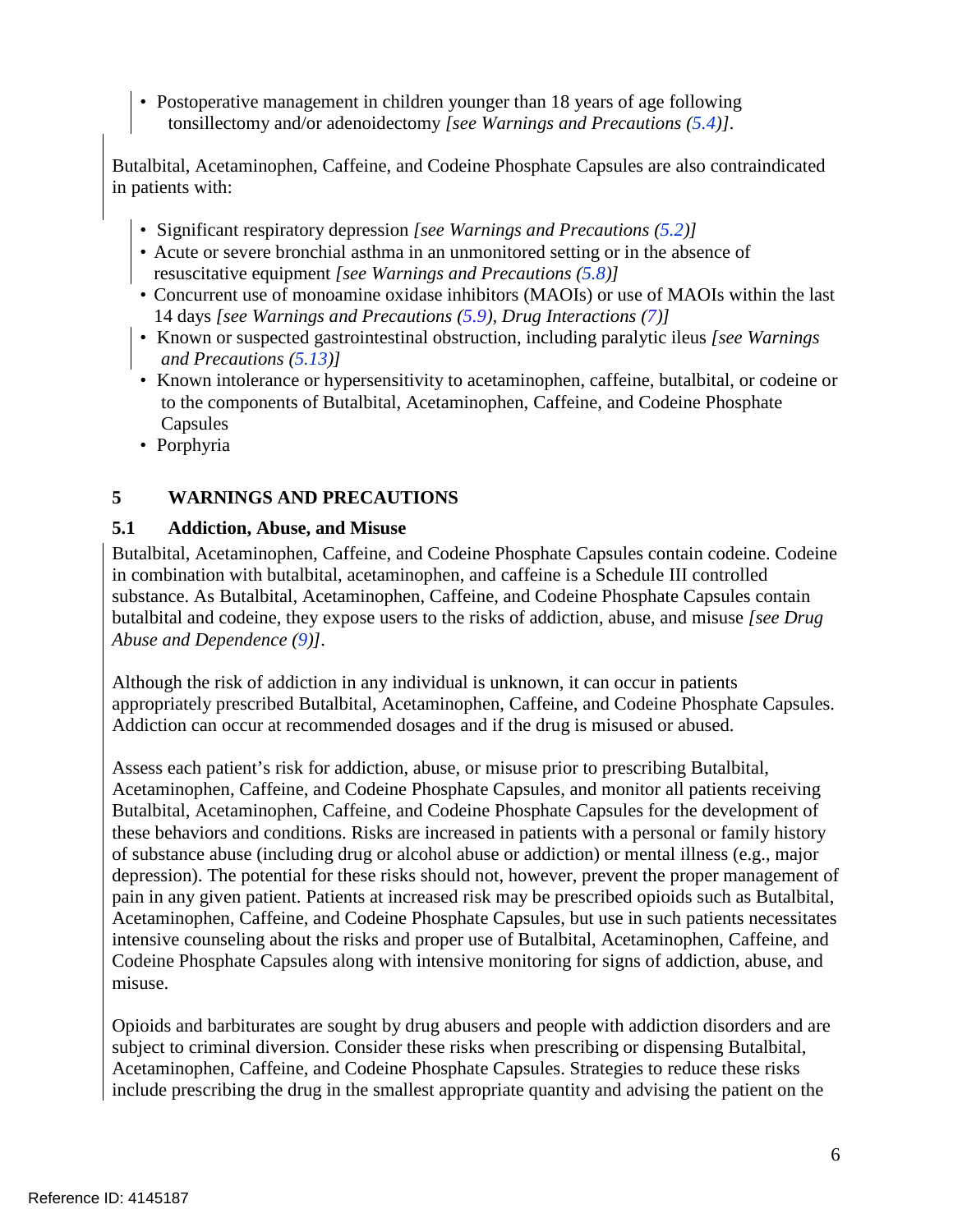proper disposal of unused drug *[see Patient Counseling Information (17)].* Contact local state professional licensing board or state controlled substances authority for information on how to prevent and detect abuse or diversion of this product.

# **5.2 Life-Threatening Respiratory Depression**

Serious, life-threatening, or fatal respiratory depression has been reported with the use of opioids, even when used as recommended. Respiratory depression, if not immediately recognized and treated, may lead to respiratory arrest and death. Management of respiratory depression may include close observation, supportive measures, and use of opioid antagonists, depending on the patient's clinical status *[see Overdosage (10)]*.

 sedating effects of opioids. Carbon dioxide  $(CO_2)$  retention from opioid-induced respiratory depression can exacerbate the

 during the initiation of therapy or following a dosage increase. Monitor patients closely for While serious, life-threatening, or fatal respiratory depression can occur at any time during the use of Butalbital, Acetaminophen, Caffeine, and Codeine Phosphate Capsules, the risk is greatest respiratory depression, especially within the first 24-72 hours of initiating therapy with and following dosage increases of Butalbital, Acetaminophen, Caffeine, and Codeine Phosphate Capsules.

 Phosphate Capsules dosage when converting patients from another opioid product can result in a To reduce the risk of respiratory depression, proper dosing and titration of Butalbital, Acetaminophen, Caffeine, and Codeine Phosphate Capsules are essential *[see Dosage and Administration (2.2)].* Overestimating the Butalbital, Acetaminophen, Caffeine, and Codeine fatal overdose with the first dose.

 Phosphate Capsules, especially by children, can result in respiratory depression and death due to Accidental ingestion of (or exposure to) Butalbital, Acetaminophen, Caffeine, and Codeine an overdose of codeine and butalbital.

# **5.3 Risks from Concomitant Use with Benzodiazepines or Other CNS Depressants**

 of Butalbital, Acetaminophen, Caffeine, and Codeine Phosphate Capsules with benzodiazepines tranquilizers, muscle relaxants, general anesthetics, antipsychotics, other opioids, alcohol). whom alternative treatment options are inadequate. Profound sedation, respiratory depression, coma, and death may result from the concomitant use or other CNS depressants (e.g., non-benzodiazepine sedatives/hypnotics, anxiolytics, Because of these risks, reserve concomitant prescribing of these drugs for use in patients for

Observational studies have demonstrated that concomitant use of opioid analgesics and benzodiazepines increases the risk of drug-related mortality compared to use of opioid analgesics alone. Because of similar pharmacological properties, it is reasonable to expect similar risk with the concomitant use of other CNS depressant drugs with opioid analgesics *[see Drug Interactions (7)].*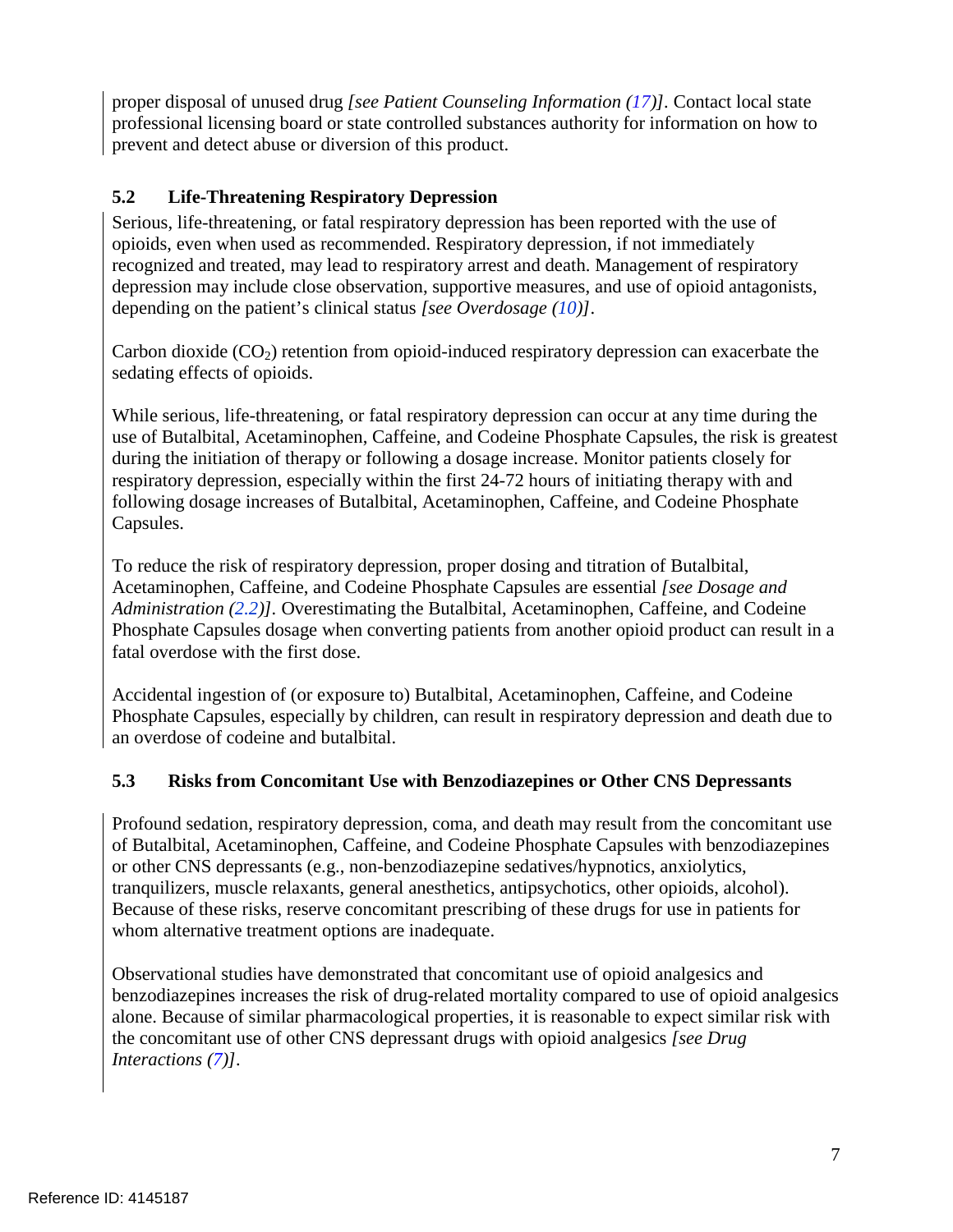titrate based on clinical response. If an opioid analgesic is initiated in a patient already taking a If the decision is made to prescribe a benzodiazepine or other CNS depressant concomitantly with an opioid analgesic, prescribe the lowest effective dosages and minimum durations of concomitant use. In patients already receiving an opioid analgesic, prescribe a lower initial dose of the benzodiazepine or other CNS depressant than indicated in the absence of an opioid, and benzodiazepine or other CNS depressant, prescribe a lower initial dose of the opioid analgesic, and titrate based on clinical response. Follow patients closely for signs and symptoms of respiratory depression and sedation.

 Butalbital, Acetaminophen, Caffeine, and Codeine Phosphate Capsules are used with  illicit drugs *[see Drug Interactions (7), Patient Counseling Information (17)].*  Advise both patients and caregivers about the risks of respiratory depression and sedation when benzodiazepines or other CNS depressants (including alcohol and illicit drugs). Advise patients not to drive or operate heavy machinery until the effects of concomitant use of the benzodiazepine or other CNS depressant have been determined. Screen patients for risk of substance use disorders, including opioid abuse and misuse, and warn them of the risk for overdose and death associated with the use of additional CNS depressants including alcohol and

# **5.4 Ultra-Rapid Metabolism of Codeine and Other Risk Factors for Life-threatening Respiratory Depression in Children**

Life-threatening respiratory depression and death have occurred in children who received codeine. Codeine is subject to variability in metabolism based upon CYP2D6 genotype (described below), which can lead to an increased exposure to the active metabolite morphine. Based upon postmarketing reports, children younger than 12 years of age appear to be more susceptible to the respiratory depressant effects of codeine, particularly if there are risk factors for respiratory depression. For example, many reported cases of death occurred in the postoperative period following tonsillectomy and/or adenoidectomy, and many of the children had evidence of being ultra-rapid metabolizers of codeine. Furthermore, children with obstructive sleep apnea who are treated with codeine for post-tonsillectomy and/or adenoidectomy pain may be particularly sensitive to its respiratory depressant effect. Because of the risk of life-threatening respiratory depression and death:

- Butalbital, Acetaminophen, Caffeine, and Codeine Phosphate Capsules are contraindicated for all children younger than 12 years of age *[see Contraindications (4)]*.
- for post-operative management in pediatric patients younger than 18 years of age • Butalbital, Acetaminophen, Caffeine, and Codeine Phosphate Capsules are contraindicated following tonsillectomy and/or adenoidectomy *[see Contraindications (4)]*.
- Avoid the use of Butalbital, Acetaminophen, Caffeine, and Codeine Phosphate Capsules in adolescents 12 to 18 years of age who have other risk factors that may increase their sensitivity to the respiratory depressant effects of codeine unless the benefits outweigh the risks. Risk factors include conditions associated with hypoventilation, such as postoperative status, obstructive sleep apnea, obesity, severe pulmonary disease, neuromuscular disease, and concomitant use of other medications that cause respiratory depression.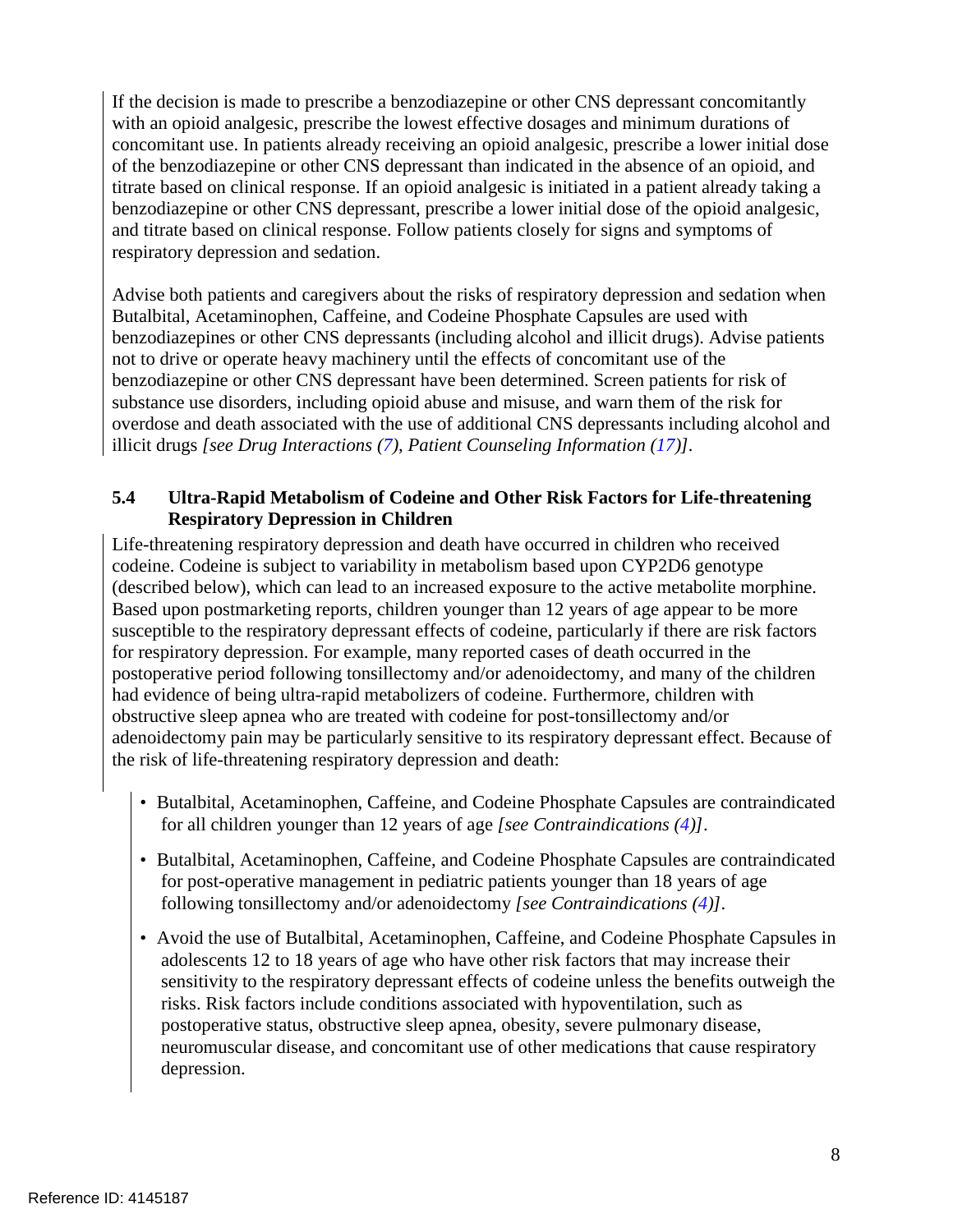choose the lowest effective dose for the shortest period of time and inform patients and *Populations (8), Overdosage (10)]*. • As with adults, when prescribing codeine for adolescents, healthcare providers should caregivers about these risks and the signs of morphine overdose *[see Use in Specific* 

# *Nursing Mothers*

At least one death was reported in a nursing infant who was exposed to high levels of morphine in breast milk because the mother was an ultra-rapid metabolizer of codeine. Breastfeeding is not recommended during treatment with Butalbital, Acetaminophen, Caffeine, and Codeine Phosphate Capsules *[see Use in Specific Populations (8.2)]*.

# *CYP2D6 Genetic Variability: Ultra-rapid metabolizer*

 widely and has been estimated at 1 to 10% for Whites (European, North American), 3 to 4% for greater than 10% in certain racial/ethnic groups (i.e., Oceanian, Northern African, Middle Some individuals may be ultra-rapid metabolizers because of a specific CYP2D6 genotype (gene duplications denoted as  $*1/*1xN$  or  $*1/*2xN$ . The prevalence of this CYP2D6 phenotype varies Blacks (African Americans), 1 to 2% for East Asians (Chinese, Japanese, Korean), and may be Eastern, Ashkenazi Jews, Puerto Rican).

 may have life-threatening or fatal respiratory depression or experience signs of overdose (such as and Codeine Phosphate Capsules. These individuals convert codeine into its active metabolite, morphine, more rapidly and completely than other people. This rapid conversion results in higher than expected serum morphine levels. Even at labeled dosage regimens, individuals who are ultra-rapid metabolizers extreme sleepiness, confusion, or shallow breathing) *[see Overdosage (10)]*. Therefore, individuals who are ultra-rapid metabolizers should not use Butalbital, Acetaminophen, Caffeine,

# **5.5 Neonatal Opioid Withdrawal Syndrome**

 Prolonged use of Butalbital, Acetaminophen, Caffeine, and Codeine Phosphate Capsules during pregnancy can result in withdrawal in the neonate. Neonatal opioid withdrawal syndrome, unlike opioid withdrawal syndrome in adults, may be life-threatening if not recognized and treated, and requires management according to protocols developed by neonatology experts. Observe newborns for signs of neonatal opioid withdrawal syndrome and manage accordingly. Advise pregnant women using opioids for a prolonged period of the risk of neonatal opioid withdrawal syndrome and ensure that appropriate treatment will be available *[see Use in Specific Populations (8.1, 8.2), Patient Counseling Information (17)].* 

# **5.6 Risks of Interactions with Drugs Affecting Cytochrome P450 Isoenzymes**

The effects of concomitant use or discontinuation of cytochrome P450 3A4 inducers, 3A4 inhibitors, or 2D6 inhibitors with codeine are complex. Use of cytochrome P450 3A4 inducers, 3A4 inhibitors, or 2D6 inhibitors with Butalbital, Acetaminophen, Caffeine, and Codeine Phosphate Capsules require careful consideration of the effects on codeine and the active metabolite, morphine.

# • Cytochrome P450 3A4 Interaction

The concomitant use of Butalbital, Acetaminophen, Caffeine, and Codeine Phosphate Capsules with all cytochrome P450 3A4 inhibitors, such as macrolide antibiotics (e.g.,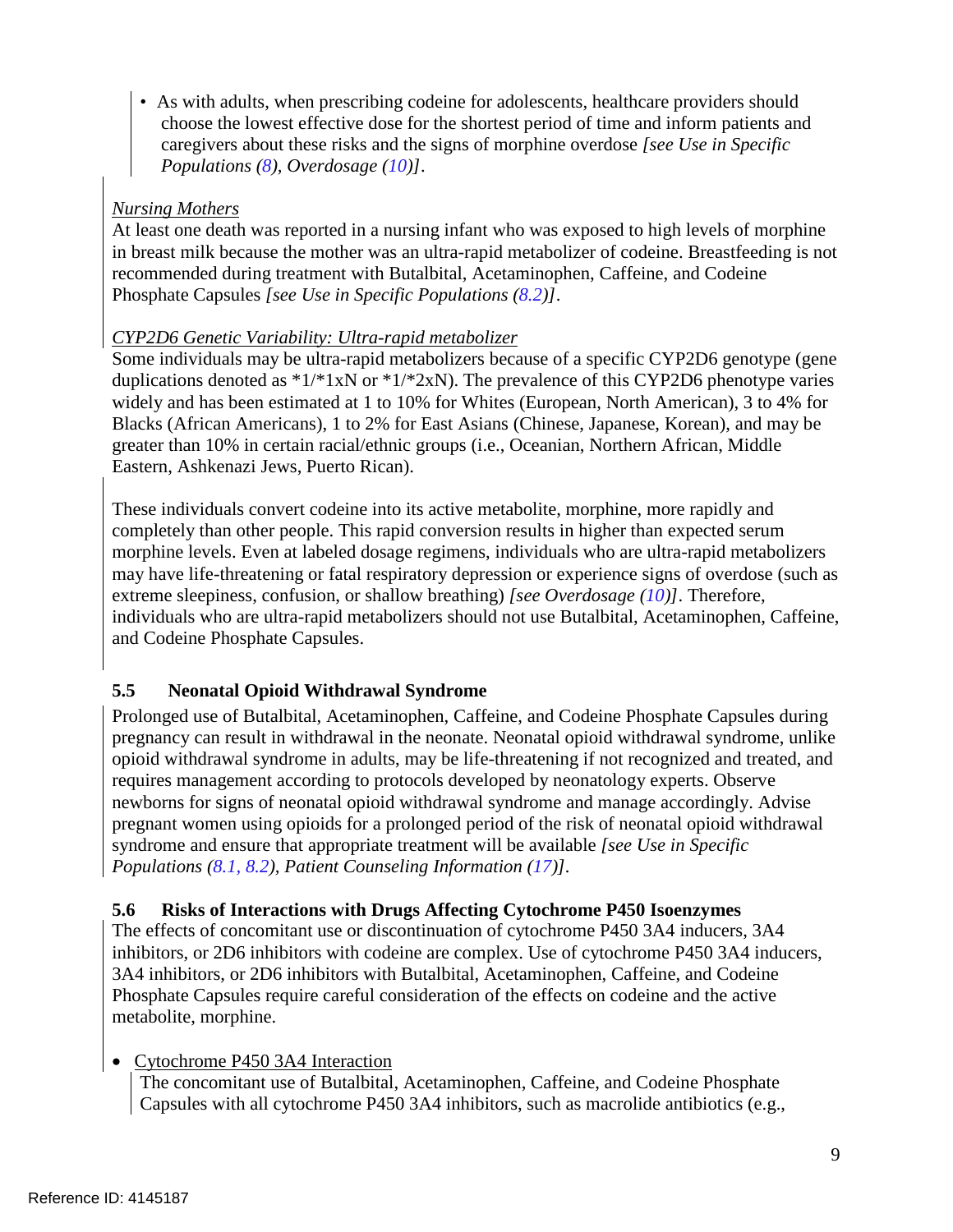morphine levels, which could increase or prolong adverse reactions and may cause erythromycin), azole-antifungal agents (e.g., ketoconazole), and protease inhibitors (e.g., ritonavir) or discontinuation of a cytochrome P450 3A4 inducer such as rifampin, carbamazepine, and phenytoin, may result in an increase in codeine plasma concentrations with subsequently greater metabolism by cytochrome P450 2D6, resulting in greater potentially fatal respiratory depression.

The concomitant use of Butalbital, Acetaminophen, Caffeine, and Codeine Phosphate Capsules with all cytochrome P450 3A4 inducers or discontinuation of a cytochrome P450 3A4 inhibitor may result in lower codeine levels, greater norcodeine levels, and less metabolism via 2D6 with resultant lower morphine levels. This may be associated with a decrease in efficacy, and in some patients, may result in signs and symptoms of opioid withdrawal.

 Capsules and any CYP3A4 inhibitor or inducer for signs and symptoms that may reflect Follow patients receiving Butalbital, Acetaminophen, Caffeine, and Codeine Phosphate opioid toxicity and opioid withdrawal when Butalbital, Acetaminophen, Caffeine, and Codeine Phosphate Capsules are used in conjunction with inhibitors and inducers of CYP3A4.

If concomitant use of a CYP3A4 inhibitor is necessary or if a CYP3A4 inducer is discontinued, consider dosage reduction of Butalbital, Acetaminophen, Caffeine, and Codeine Phosphate Capsules until stable drug effects are achieved. Monitor patients for respiratory depression and sedation at frequent intervals.

If concomitant use of a CYP3A4 inducer is necessary or if a CYP3A4 inhibitor is discontinued, consider increasing the Butalbital, Acetaminophen, Caffeine, and Codeine Phosphate Capsules dosage until stable drug effects are achieved. Monitor for signs of opioid withdrawal *[see Drug Interactions (7)]*.

 plasma concentration which could result in an analgesic efficacy reduction or symptoms of opioid withdrawal. • Risks of Concomitant Use or Discontinuation of Cytochrome P450 2D6 Inhibitors The concomitant use of Butalbital, Acetaminophen, Caffeine, and Codeine Phosphate Capsules with all cytochrome P450 2D6 inhibitors (e.g., amiodarone, quinidine) may result in an increase in codeine plasma concentrations and a decrease in active metabolite morphine

opioid withdrawal.<br>Discontinuation of a concomitantly used cytochrome P450 2D6 inhibitor may result in a decrease in codeine plasma concentration and an increase in active metabolite morphine plasma concentration which could increase or prolong adverse reactions and may cause potentially fatal respiratory depression.

Follow patients receiving Butalbital, Acetaminophen, Caffeine, and Codeine Phosphate Capsules and any CYP2D6 inhibitor for signs and symptoms that may reflect opioid toxicity and opioid withdrawal when Butalbital, Acetaminophen, Caffeine, and Codeine Phosphate Capsules are used in conjunction with inhibitors of CYP2D6.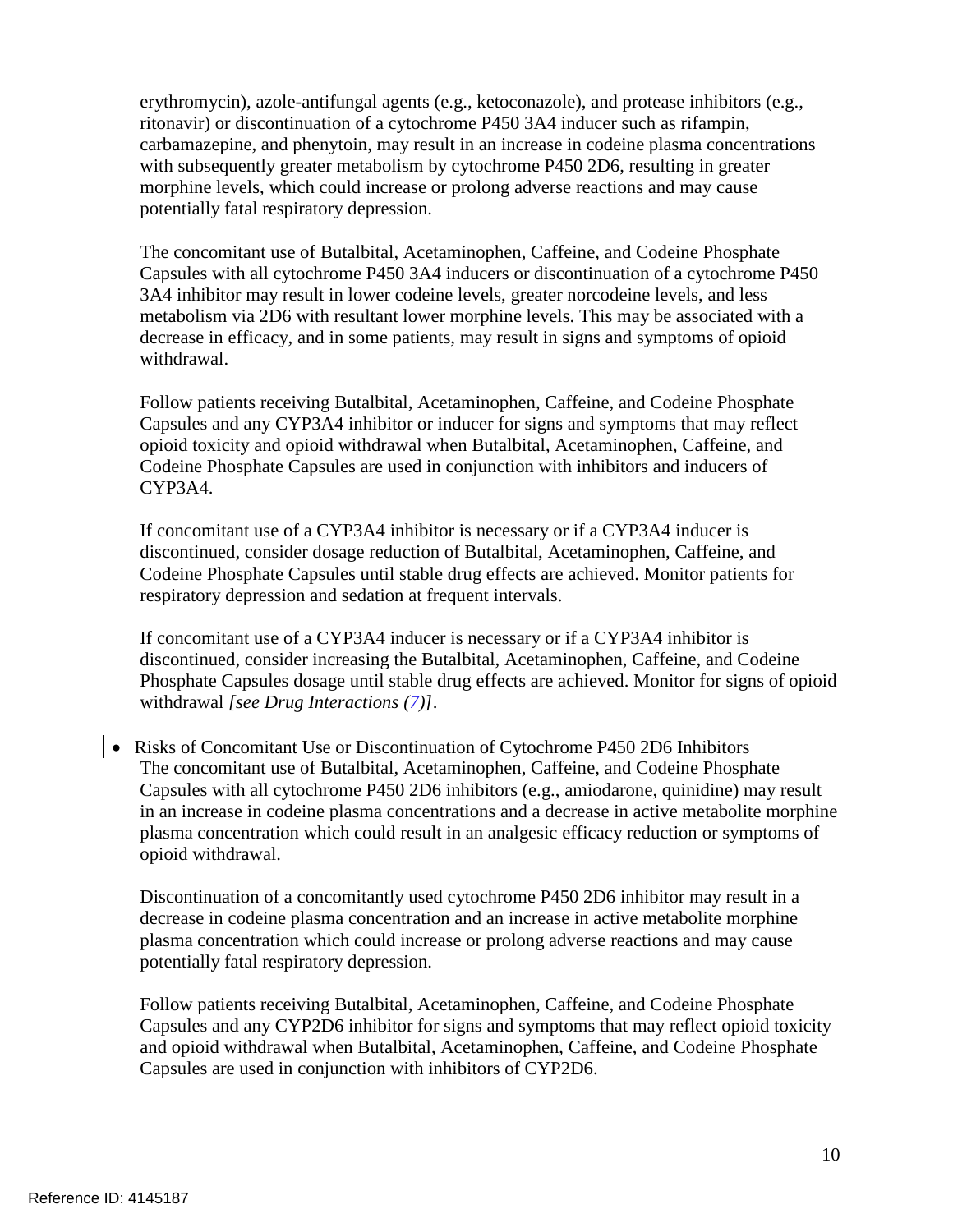Acetaminophen, Caffeine, and Codeine Phosphate Capsules dosage. After stopping use of a Phosphate Capsules dosage and follow the patient for signs and symptoms of respiratory If concomitant use with a CYP2D6 inhibitor is necessary, follow the patient for signs of reduced efficacy or opioid withdrawal and consider increasing the Butalbital, CYP2D6 inhibitor, consider reducing the Butalbital, Acetaminophen, Caffeine, and Codeine depression or sedation *[see Drug Interactions (7)]*.

# **5.7 Hepatotoxicity**

 Acetaminophen has been associated with cases of acute liver failure, at times resulting in liver Butalbital, Acetaminophen, Caffeine, and Codeine Phosphate Capsules contain acetaminophen. transplant and death. Most of the cases of liver injury are associated with the use of acetaminophen at doses that exceed 4000 milligrams per day, and often involve more than one acetaminophen-containing product. The excessive intake of acetaminophen may be intentional to cause self-harm or unintentional as patients attempt to obtain more pain relief or unknowingly take other acetaminophen-containing products.

The risk of acute liver failure is higher in individuals with underlying liver disease and in individuals who ingest alcohol while taking acetaminophen.

Instruct patients to look for acetaminophen or APAP on package labels and not to use more than one product that contains acetaminophen. Instruct patients to seek medical attention immediately upon ingestion of more than 4000 milligrams of acetaminophen per day, even if they feel well.

# **5.8 Life-Threatening Respiratory Depression in Patients with Chronic Pulmonary Disease or in Elderly, Cachectic, or Debilitated Patients**

 with acute or severe bronchial asthma in an unmonitored setting or in the absence of resuscitative The use of Butalbital, Acetaminophen, Caffeine, and Codeine Phosphate Capsules in patients equipment is contraindicated.

 and Codeine Phosphate Capsules *[see Warnings and Precautions (5.2)].*  Patients with Chronic Pulmonary Disease: Butalbital, Acetaminophen, Caffeine, and Codeine Phosphate Capsules-treated patients with significant chronic obstructive pulmonary disease or cor pulmonale, and those with a substantially decreased respiratory reserve, hypoxia, hypercapnia, or pre-existing respiratory depression are at increased risk of decreased respiratory drive including apnea, even at recommended dosages of Butalbital, Acetaminophen, Caffeine,

 pharmacokinetics or altered clearance compared to younger, healthier patients *[see Warnings*  Elderly, Cachectic, or Debilitated Patients: Life-threatening respiratory depression is more likely to occur in elderly, cachectic, or debilitated patients because they may have altered *and Precautions (5.2)]*.

 Monitor such patients closely, particularly when initiating and titrating Butalbital, Acetaminophen, Caffeine, and Codeine Phosphate Capsules and when Butalbital, Acetaminophen, Caffeine, and Codeine Phosphate Capsules are given concomitantly with other drugs that depress respiration *[see Warnings and Precautions (5.2)]*. Alternatively, consider the use of non-opioid analgesics in these patients.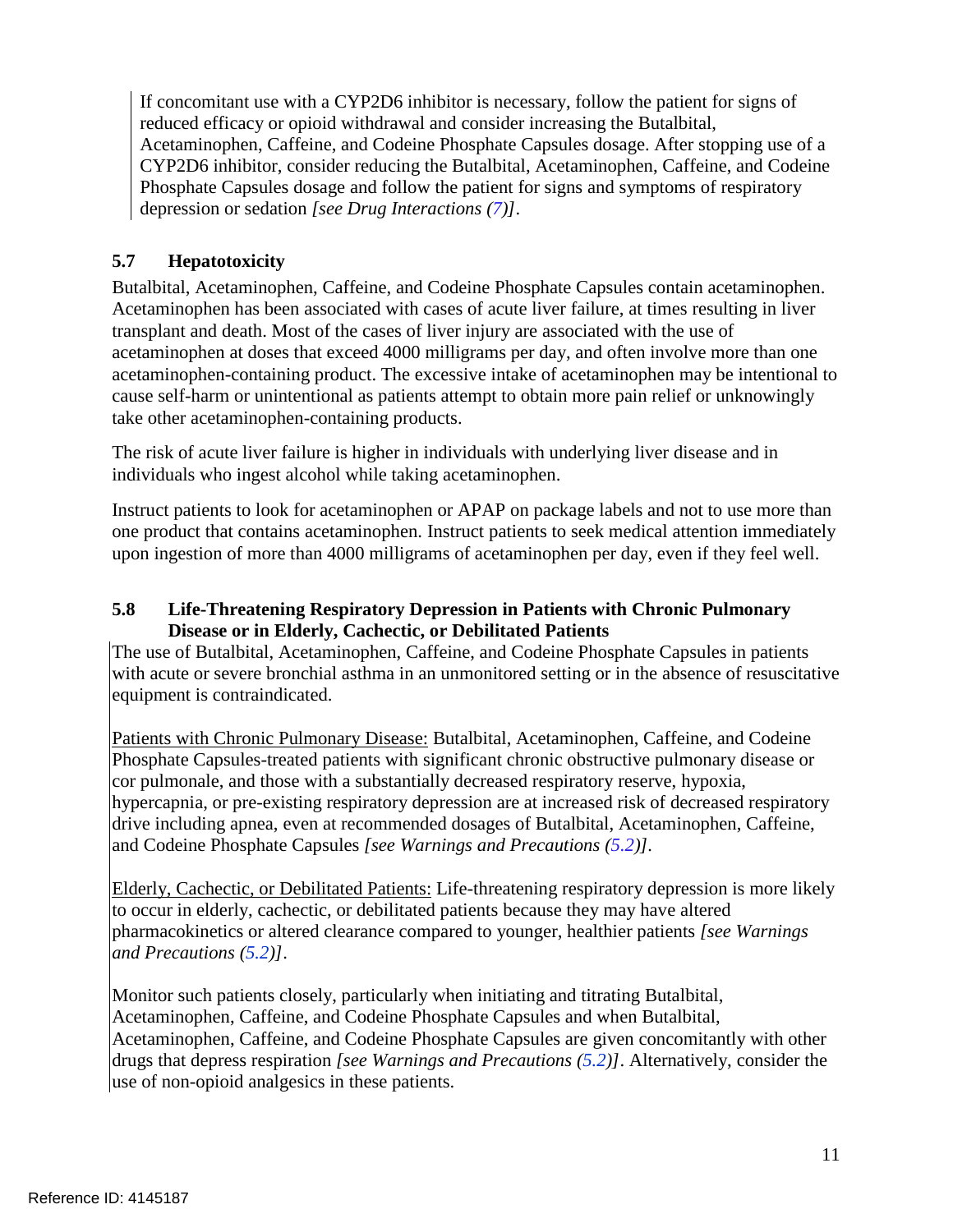# **5.9 Interaction with Monoamine Oxidase Inhibitors**

 Monoamine oxidase inhibitors (MAOIs) may potentiate the effects of morphine, codeine's active metabolite, including respiratory depression, coma, and confusion. Butalbital, Acetaminophen, Caffeine, and Codeine Phosphate Capsules should not be used in patients taking MAOIs or within 14 days of stopping such treatment.

# **5.10 Adrenal Insufficiency**

 Cases of adrenal insufficiency have been reported with opioid use, more often following greater than one month of use. Presentation of adrenal insufficiency may include non-specific symptoms and signs including nausea, vomiting, anorexia, fatigue, weakness, dizziness, and low blood pressure. If adrenal insufficiency is suspected, confirm the diagnosis with diagnostic testing as soon as possible. If adrenal insufficiency is diagnosed, treat with physiologic replacement doses of corticosteroids. Wean the patient off of the opioid to allow adrenal function to recover and continue corticosteroid treatment until adrenal function recovers. Other opioids may be tried as some cases reported use of a different opioid without recurrence of adrenal insufficiency. The information available does not identify any particular opioids as being more likely to be associated with adrenal insufficiency.

# **5.11 Severe Hypotension**

 Butalbital, Acetaminophen, Caffeine, and Codeine Phosphate Capsules may cause vasodilation Butalbital, Acetaminophen, Caffeine, and Codeine Phosphate Capsules may cause severe hypotension including orthostatic hypotension and syncope in ambulatory patients. There is increased risk in patients whose ability to maintain blood pressure has already been compromised by a reduced blood volume or concurrent administration of certain CNS depressant drugs (e.g., phenothiazines or general anesthetics) *[see Drug Interactions (7)].* Monitor these patients for signs of hypotension after initiating or titrating the dosage of Butalbital, Acetaminophen, Caffeine, and Codeine Phosphate Capsules. In patients with circulatory shock, that can further reduce cardiac output and blood pressure. Avoid the use of Butalbital, Acetaminophen, Caffeine, and Codeine Phosphate Capsules in patients with circulatory shock.

# **5.12 Risks of Use in Patients with Increased Intracranial Pressure, Brain Tumors, Head Injury, or Impaired Consciousness**

 Caffeine, and Codeine Phosphate Capsules may reduce respiratory drive, and the resultant CO2 Caffeine, and Codeine Phosphate Capsules. In patients who may be susceptible to the intracranial effects of CO<sub>2</sub> retention (e.g., those with evidence of increased intracranial pressure or brain tumors), Butalbital, Acetaminophen, retention can further increase intracranial pressure. Monitor such patients for signs of sedation and respiratory depression, particularly when initiating therapy with Butalbital, Acetaminophen,

Opioids may also obscure the clinical course in a patient with a head injury. Avoid the use of Butalbital, Acetaminophen, Caffeine, and Codeine Phosphate Capsules in patients with impaired consciousness or coma.

# **5.13 Risks of Use in Patients with Gastrointestinal Conditions**

 Butalbital, Acetaminophen, Caffeine, and Codeine Phosphate Capsules are contraindicated in patients with known or suspected gastrointestinal obstruction, including paralytic ileus.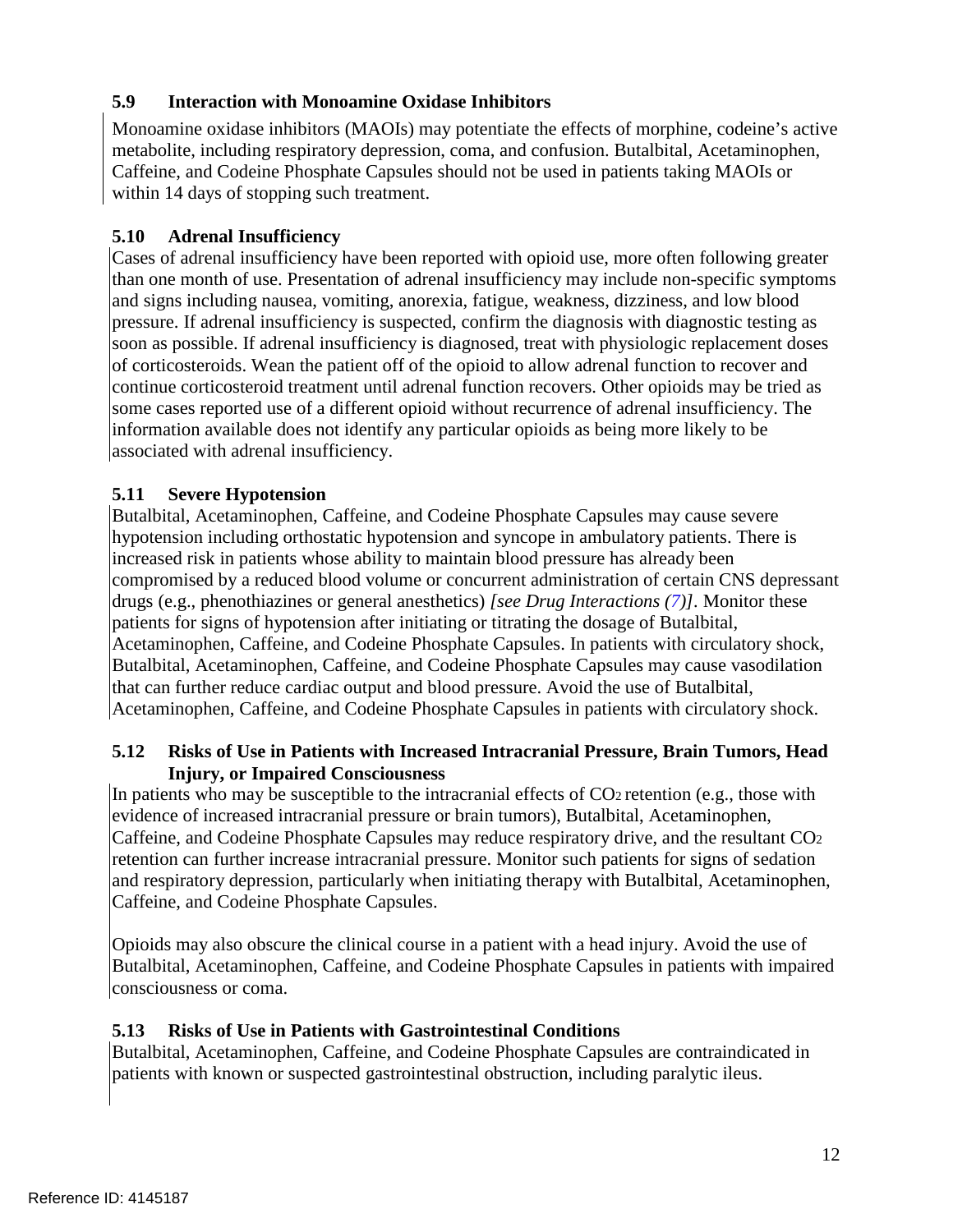cause spasm of the sphincter of Oddi. Opioids may cause increases in serum amylase. Monitor The codeine in Butalbital, Acetaminophen, Caffeine, and Codeine Phosphate Capsules may patients with biliary tract disease, including acute pancreatitis for worsening symptoms.

# **5.14 Increased Risk of Seizures in Patients with Seizure Disorders**

 increase the frequency of seizures in patients with seizure disorders and may increase the risk of The codeine in Butalbital, Acetaminophen, Caffeine, and Codeine Phosphate Capsules may seizures occurring in other clinical settings associated with seizures.

 Butalbital, Acetaminophen, Caffeine, and Codeine Phosphate Capsules therapy. Monitor patients with a history of seizure disorders for worsened seizure control during

# **5.15 Withdrawal**

 partial agonist (e.g., buprenorphine) analgesics in patients who are receiving a full opioid agonist Avoid the use of mixed agonist/antagonist (e.g., pentazocine, nalbuphine, and butorphanol) or analgesic, including Butalbital, Acetaminophen, Caffeine, and Codeine Phosphate Capsules. In these patients, mixed agonist/antagonist and partial agonist analgesics may reduce the analgesic effect and/or precipitate withdrawal symptoms.

 physically-dependent patient, gradually taper the dosage *[see Dosage and Administration (2.3)]*. When discontinuing Butalbital, Acetaminophen, Caffeine, and Codeine Phosphate Capsules, in a Do not abruptly discontinue Butalbital, Acetaminophen, Caffeine, and Codeine Phosphate Capsules in these patients. Abrupt discontinuation of butalbital can cause seizures *[see Drug Abuse and Dependence (9.3)]*.

# **5.16 Risks of Driving and Operating Machinery**

Butalbital, Acetaminophen, Caffeine, and Codeine Phosphate Capsules may impair the mental or physical abilities needed to perform potentially hazardous activities such as driving a car or operating machinery. Warn patients not to drive or operate dangerous machinery unless they are tolerant to the effects of Butalbital, Acetaminophen, Caffeine, and Codeine Phosphate Capsules and know how they will react to the medication.

# **5.17 Serious Skin Reactions**

 reactions, and use of the drug should be discontinued at the first appearance of skin rash or any Rarely, acetaminophen may cause serious skin reactions such as acute generalized exanthematous pustulosis (AGEP), Stevens-Johnson Syndrome (SJS), and toxic epidermal necrolysis (TEN), which can be fatal. Patients should be informed about the signs of serious skin other sign of hypersensitivity.

# **5.18 Hypersensitivity/Anaphylaxis**

 There have been post-marketing reports of hypersensitivity and anaphylaxis associated with the use of acetaminophen. Clinical signs included swelling of the face, mouth, and throat, respiratory distress, urticaria, rash, pruritus, and vomiting. There were infrequent reports of life-threatening anaphylaxis requiring emergency medical attention. Instruct patients to discontinue Butalbital, Acetaminophen, Caffeine, and Codeine Phosphate Capsules immediately and seek medical care if they experience these symptoms. Do not prescribe Butalbital, Acetaminophen, Caffeine, and Codeine Phosphate Capsules for patients with acetaminophen allergy.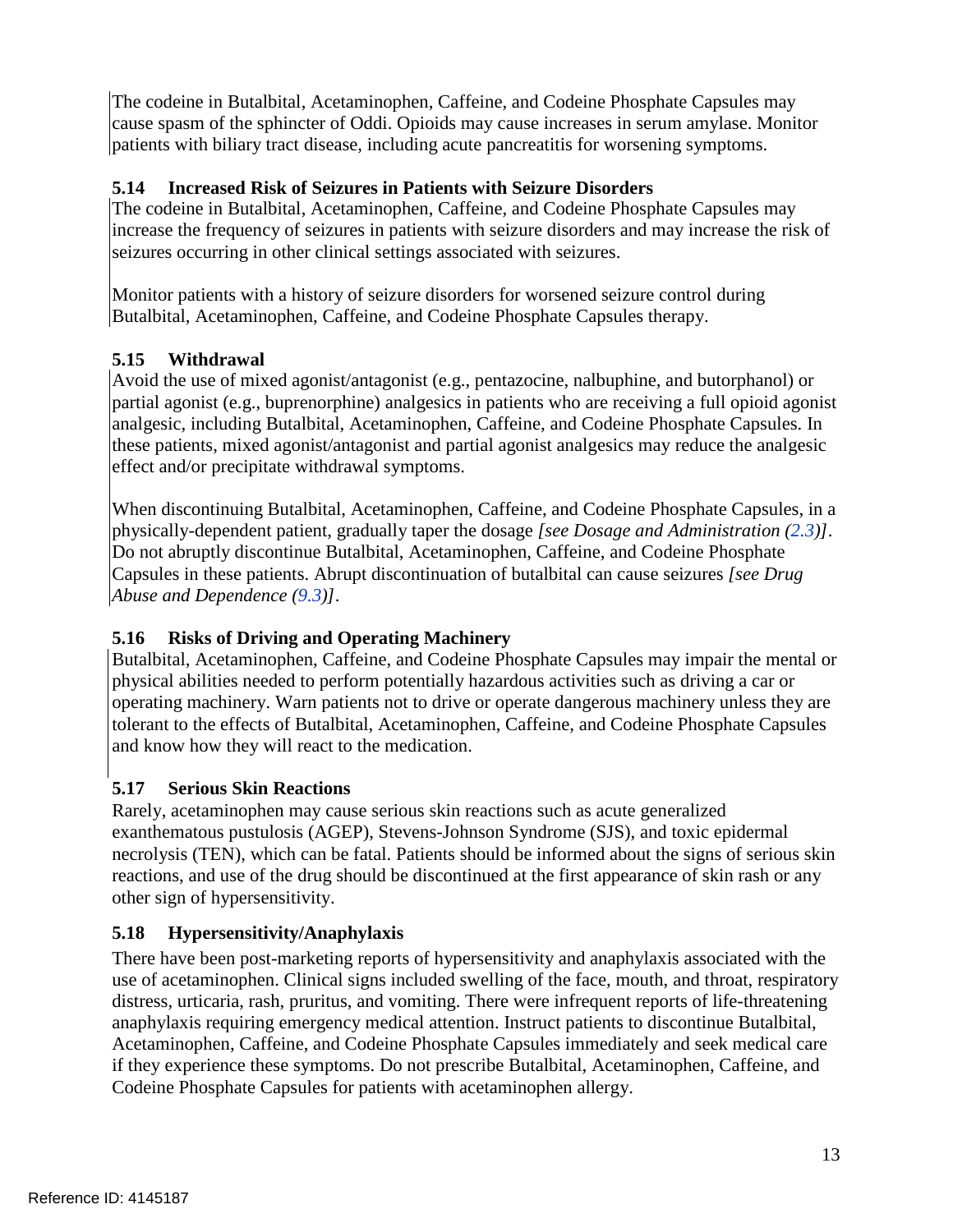# **5.19 Drug/Laboratory Test Interactions**

Codeine: Codeine may increase serum amylase levels.

Acetaminophen: Acetaminophen may produce false positive test results for urinary 5-hydroxyindoleacetic acid.

# **6 ADVERSE REACTIONS**

The following serious adverse reactions are described, or described in greater detail, in other sections:

- Addiction, Abuse, and Misuse *[see Warnings and Precautions (5.1)]*
- Life-Threatening Respiratory Depression *[see Warnings and Precautions (5.2)]*
- Interactions with Benzodiazepines and other CNS Depressants *[see Warnings and Precautions (5.3)]*
- Ultra-Rapid Metabolism of Codeine and Other Risk Factors for Life-Threatening  Respiratory Depression in Children *[see Warnings and Precautions (5.4)]*
- Neonatal Opioid Withdrawal Syndrome *[see Warnings and Precautions (5.5)]*
- Hepatotoxicity *[see Warnings and Precautions (5.7)]*
- Adrenal Insufficiency *[see Warnings and Precautions (5.10)]*
- Severe Hypotension *[see Warnings and Precautions (5.11)]*
- Gastrointestinal Adverse Reactions *[see Warnings and Precautions (5.13)]*
- Seizures *[see Warnings and Precautions (5.14)]*
- Withdrawal *[see Warnings and Precautions (5.15)]*
- Serious Skin Reactions *[see Warnings and Precautions (5.17)]*
- Anaphylaxis *[see Warnings and Precautions (5.18)]*

The following adverse reactions associated with the use of butalbital, acetaminophen, caffeine, and codeine phosphate were identified in clinical studies or postmarketing reports. Because some of these reactions were reported voluntarily from a population of uncertain size, it is not always possible to reliably estimate their frequency or establish a causal relationship to drug exposure.

# Frequently Observed

 The most frequently reported adverse reactions were drowsiness, lightheadedness, dizziness, sedation, shortness of breath, nausea, vomiting, abdominal pain, and intoxicated feeling.

# Infrequently Observed

All adverse events tabulated below are classified as infrequent.

Central Nervous: headache, shaky feeling, tingling, agitation, fainting, fatigue, heavy eyelids, high energy, hot spells, numbness, sluggishness, seizure. Mental confusion, excitement or depression can also occur due to intolerance, particularly in elderly or debilitated patients, or due to overdosage of butalbital.

Autonomic Nervous: dry mouth, hyperhidrosis.

Gastrointestinal: difficulty swallowing, heartburn, flatulence, constipation.

Cardiovascular*:* tachycardia.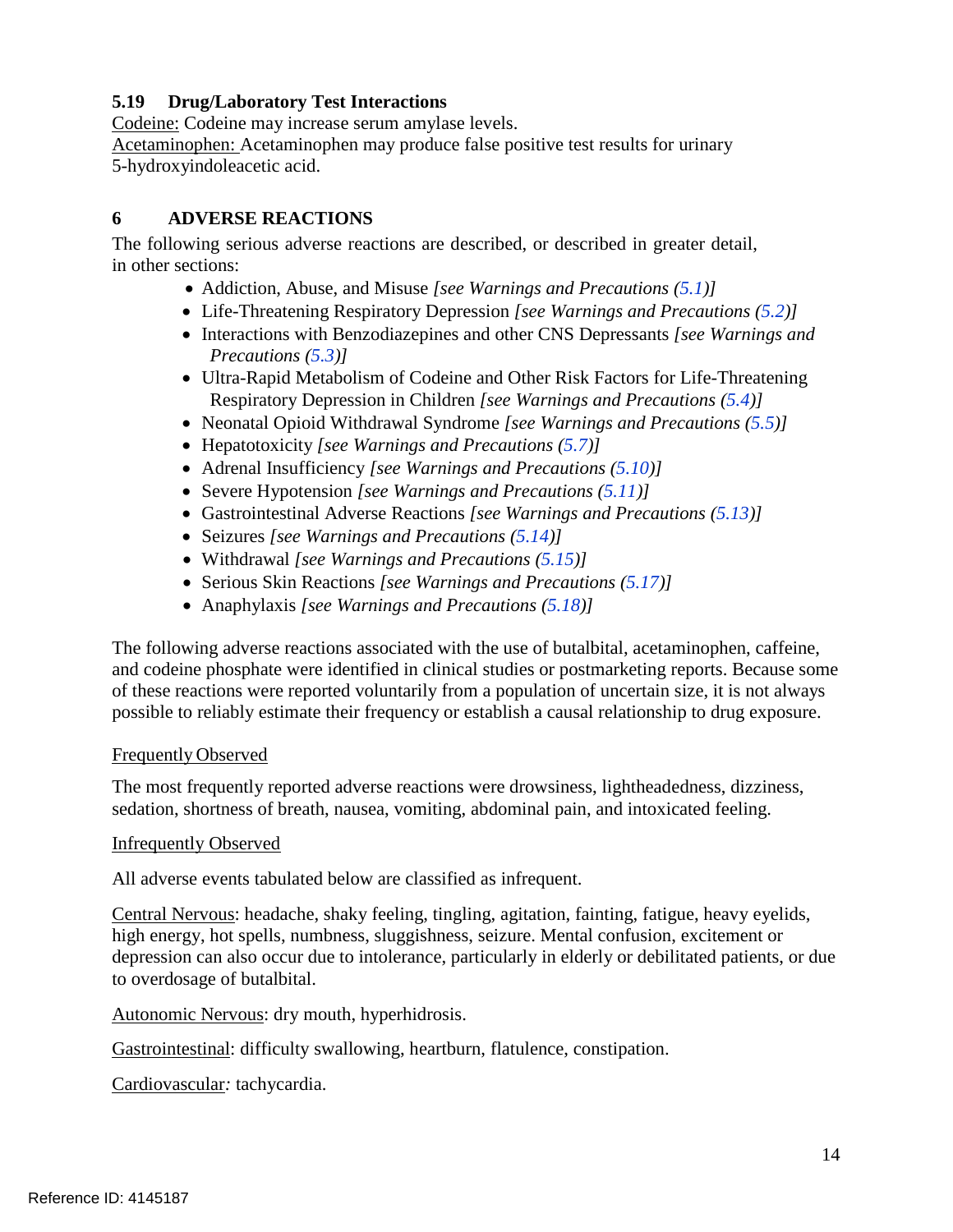Musculoskeletal: leg pain, muscle fatigue.

Genitourinary: diuresis.

Miscellaneous: pruritus, fever, earache, nasal congestion, tinnitus, euphoria, allergic reactions.

 Butalbital, Aspirin, Caffeine, and Codeine Phosphate Capsules, a related product containing The following adverse reactions have been voluntarily reported as temporally associated with aspirin, butalbital, caffeine, and codeine phosphate.

Central Nervous: abuse, addiction, anxiety, disorientation, hallucination, hyperactivity, insomnia, libido decrease, nervousness, neuropathy, psychosis, sexual activity increase, slurred speech, twitching, unconsciousness, vertigo.

Autonomic Nervous: epistaxis, flushing, miosis, salivation.

Gastrointestinal: anorexia, appetite increased, diarrhea, esophagitis, gastroenteritis, gastrointestinal spasms, hiccup, mouth burning, pyloric ulcer.

Cardiovascular: chest pain, hypotensive reaction, palpitations, syncope.

Skin: erythema, erythema multiforme, exfoliative dermatitis, hives, rash, toxic epidermal necrolysis.

Urinary: kidney impairment, urinary difficulty.

Miscellaneous: allergic reaction, anaphylactic shock, cholangiocarcinoma, drug interaction with erythromycin (stomach upset), edema.

 The following adverse reactions have been reported with the components of Butalbital, Acetaminophen, Caffeine, and Codeine Phosphate Capsules. Potential effects of high dosage are listed in the OVERDOSAGE section.

Acetaminophen: allergic reactions, rash, thrombocytopenia, agranulocytosis.

Caffeine: cardiac stimulation, irritability, tremor, dependence, nephrotoxicity, hyperglycemia.

Codeine: nausea, vomiting, drowsiness, lightheadedness, constipation, pruritus.

Several cases of dermatological reactions, including toxic epidermal necrolysis and erythema multiforme, have been reported for butalbital, acetaminophen, and caffeine tablets, USP.

Serotonin syndrome: Cases of serotonin syndrome, a potentially life-threatening condition, have been reported during concomitant use of opioids with serotonergic drugs.

 often following greater than one month of use. Adrenal insufficiency: Cases of adrenal insufficiency have been reported with opioid use, more

Androgen deficiency: Cases of androgen deficiency have occurred with chronic use of opioids *[see Clinical Pharmacology (12.2)]*.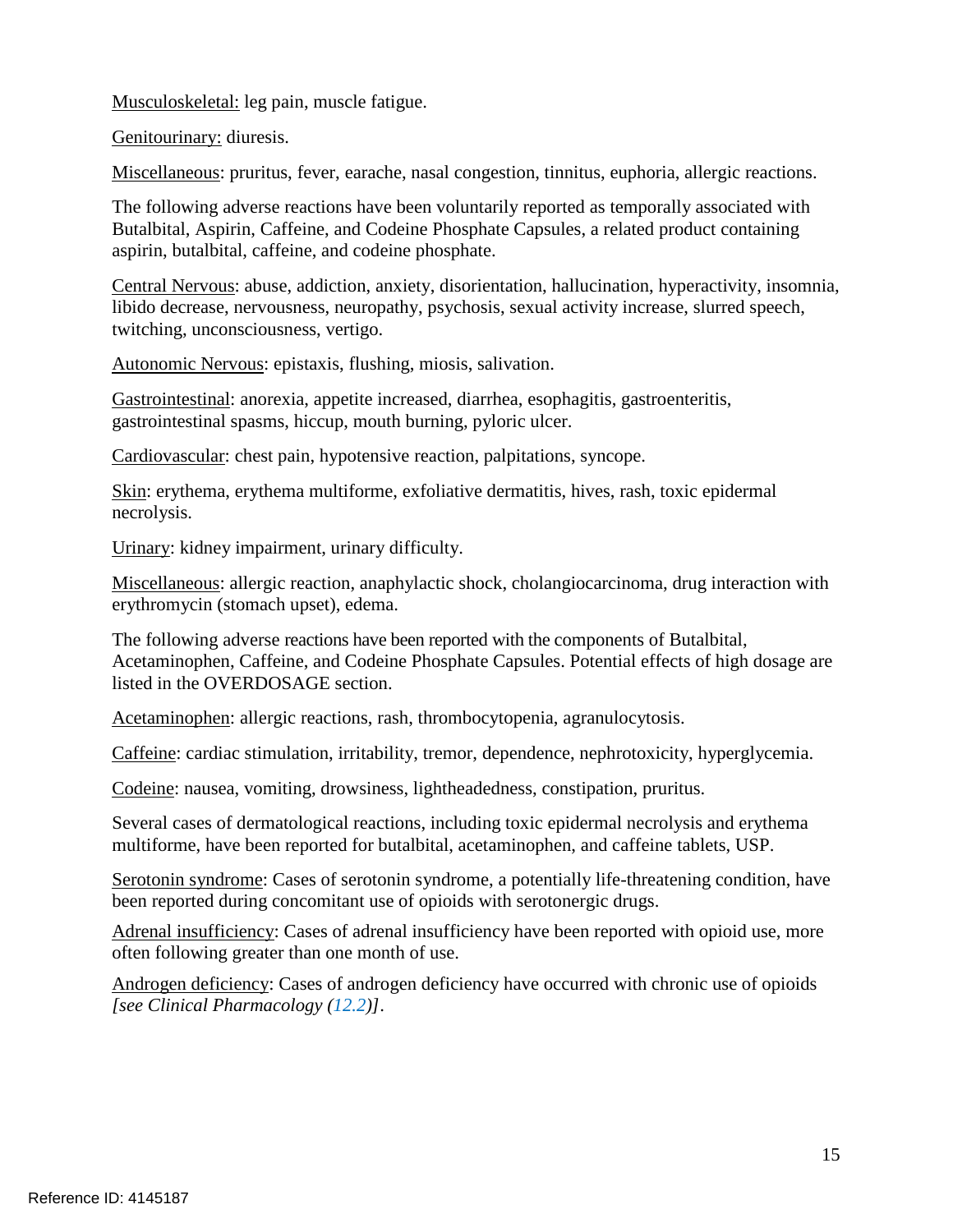# <span id="page-15-0"></span>**7 DRUG INTERACTIONS**

Table 1 includes clinically significant drug interactions with Butalbital, Acetaminophen, Caffeine, and Codeine Phosphate Capsules.

|                        | <b>Inhibitors of CYP3A4</b>                                                                                                                                                                                                                                                                                                                                                                                                                                                                                                                                                                              |  |  |
|------------------------|----------------------------------------------------------------------------------------------------------------------------------------------------------------------------------------------------------------------------------------------------------------------------------------------------------------------------------------------------------------------------------------------------------------------------------------------------------------------------------------------------------------------------------------------------------------------------------------------------------|--|--|
| Clinical Impact:       | The concomitant use of Butalbital, Acetaminophen, Caffeine, and<br>Codeine Phosphate Capsules with CYP3A4 inhibitors may result in<br>an increase in codeine plasma concentrations with subsequently<br>greater metabolism by cytochrome CYP2D6, resulting in greater<br>morphine levels, which could increase or prolong adverse reactions<br>and may cause potentially fatal respiratory depression, particularly<br>when an inhibitor is added after a stable dose of Butalbital,<br>Acetaminophen, Caffeine, and Codeine Phosphate Capsules is<br>achieved [see Warnings and Precautions $(5.6)$ ].  |  |  |
|                        | After stopping a CYP3A4 inhibitor, as the effects of the inhibitor<br>decline, it may result in lower codeine levels, greater norcodeine<br>levels, and less metabolism via 2D6 with resultant lower morphine<br>levels [see Clinical Pharmacology (12.3)], resulting in decreased<br>opioid efficacy or a withdrawal syndrome in patients who had<br>developed physical dependence to codeine.                                                                                                                                                                                                          |  |  |
| Intervention:          | If concomitant use with CYP3A4 inhibitor is necessary, consider<br>dosage reduction of Butalbital, Acetaminophen, Caffeine, and<br>Codeine Phosphate Capsules until stable drug effects are<br>achieved. Monitor patients for respiratory depression and sedation<br>at frequent intervals.                                                                                                                                                                                                                                                                                                              |  |  |
|                        | If a CYP3A4 inhibitor is discontinued, consider increasing the<br>Butalbital, Acetaminophen, Caffeine, and Codeine Phosphate<br>Capsules dosage until stable drug effects are achieved. Monitor<br>for signs of opioid withdrawal.                                                                                                                                                                                                                                                                                                                                                                       |  |  |
| Examples:              | Macrolide antibiotics (e.g., erythromycin), azole-antifungal agents<br>(e.g. ketoconazole), protease inhibitors (e.g., ritonavir), grapefruit<br>juice                                                                                                                                                                                                                                                                                                                                                                                                                                                   |  |  |
| <b>CYP3A4 Inducers</b> |                                                                                                                                                                                                                                                                                                                                                                                                                                                                                                                                                                                                          |  |  |
| Clinical Impact:       | The concomitant use of Butalbital, Acetaminophen, Caffeine, and<br>Codeine Phosphate Capsules and CYP3A4 inducers can result in<br>lower codeine levels, greater norcodeine levels, and less metabolism<br>via 2D6 with resultant lower morphine levels [see Clinical<br><i>Pharmacology (12.3)]</i> , resulting in decreased efficacy or onset of a<br>withdrawal syndrome in patients who have developed physical<br>dependence [see Warnings and Precautions (5.6)].<br>After stopping a CYP3A4 inducer, as the effects of the inducer<br>decline, the codeine plasma concentration may increase with |  |  |

# **Table 1: Clinically Significant Drug Interactions with Butalbital, Acetaminophen, Caffeine, and Codeine Phosphate Capsules**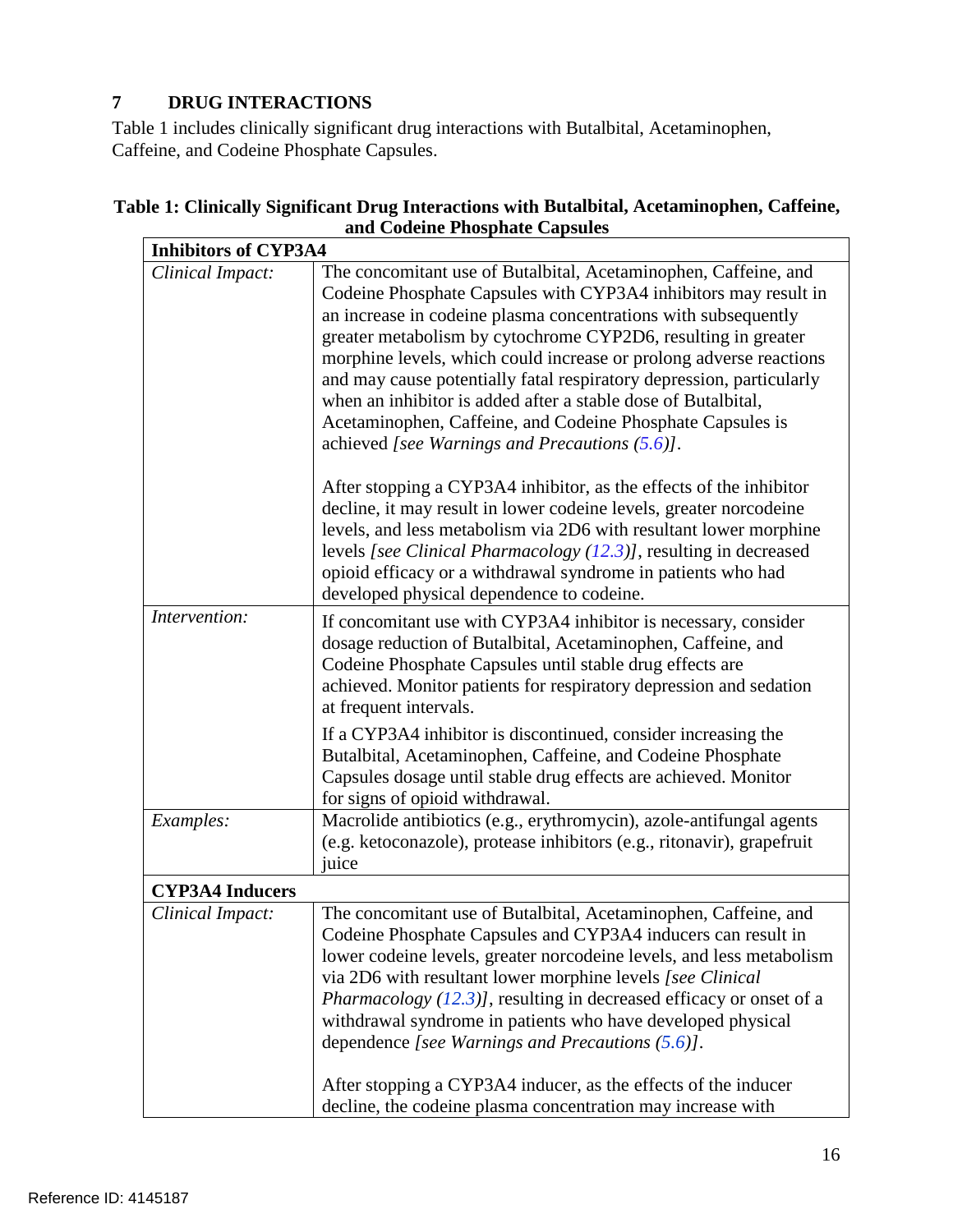| Intervention:               | subsequently greater metabolism by cytochrome CYP2D6, resulting<br>in greater morphine levels [see Clinical Pharmacology (12.3)],<br>which could increase or prolong both the therapeutic effects and<br>adverse reactions, and may cause serious respiratory depression.<br>If concomitant use of a CYP3A4 inducer is necessary, follow the<br>patient for reduced efficacy and signs of opioid withdrawal and<br>consider increasing the Butalbital, Acetaminophen, Caffeine, and                                                                                                                                                                                                                                                                                                                                                                                                                                                                                     |  |
|-----------------------------|-------------------------------------------------------------------------------------------------------------------------------------------------------------------------------------------------------------------------------------------------------------------------------------------------------------------------------------------------------------------------------------------------------------------------------------------------------------------------------------------------------------------------------------------------------------------------------------------------------------------------------------------------------------------------------------------------------------------------------------------------------------------------------------------------------------------------------------------------------------------------------------------------------------------------------------------------------------------------|--|
|                             | Codeine Phosphate Capsules dosage as needed.<br>If a CYP3A4 inducer is discontinued, consider Butalbital,<br>Acetaminophen, Caffeine, and Codeine Phosphate Capsules dosage<br>reduction, and monitor for signs of respiratory depression and<br>sedation at frequent intervals.                                                                                                                                                                                                                                                                                                                                                                                                                                                                                                                                                                                                                                                                                        |  |
| Examples:                   | Rifampin, carbamazepine, phenytoin                                                                                                                                                                                                                                                                                                                                                                                                                                                                                                                                                                                                                                                                                                                                                                                                                                                                                                                                      |  |
| <b>Inhibitors of CYP2D6</b> |                                                                                                                                                                                                                                                                                                                                                                                                                                                                                                                                                                                                                                                                                                                                                                                                                                                                                                                                                                         |  |
| Clinical Impact:            | Codeine is metabolized by CYP2D6 to form morphine. The<br>concomitant use of Butalbital, Acetaminophen, Caffeine, and<br>Codeine Phosphate Capsules and CYP2D6 inhibitors can<br>increase the plasma concentration of codeine, but can decrease<br>the plasma concentrations of active metabolite morphine, which<br>could result in reduced analgesic efficacy or symptoms of opioid<br>withdrawal, particularly when an inhibitor is added after a stable<br>dose of Butalbital, Acetaminophen, Caffeine, and Codeine<br>Phosphate Capsules is achieved [see Clinical Pharmacology<br>$(12.3)$ ].<br>After stopping a CYP2D6 inhibitor, as the effects of the inhibitor<br>decline, the codeine plasma concentration will decrease but the<br>active metabolite morphine plasma concentration will increase,<br>which could increase or prolong adverse reactions and may cause<br>potentially fatal respiratory depression [see Clinical<br>Pharmacology $(12.3)$ ]. |  |
| Intervention:               | If concomitant use with a CYP2D6 inhibitor is necessary, or if a<br>CYP2D6 inhibitor is discontinued after concomitant use,<br>consider dosage adjustment of Butalbital, Acetaminophen,<br>Caffeine, and Codeine Phosphate Capsules and monitor patients<br>closely at frequent intervals.<br>If concomitant use with CYP2D6 inhibitors is necessary, follow the<br>patient for reduced efficacy or signs and symptoms of opioid<br>withdrawal and consider increasing the Butalbital, Acetaminophen,<br>Caffeine, and Codeine Phosphate Capsules as needed.<br>After stopping use of a CYP2D6 inhibitor, consider reducing the<br>Butalbital, Acetaminophen, Caffeine, and Codeine Phosphate<br>Capsules and monitor the patient for signs and symptoms of<br>respiratory depression or sedation.                                                                                                                                                                      |  |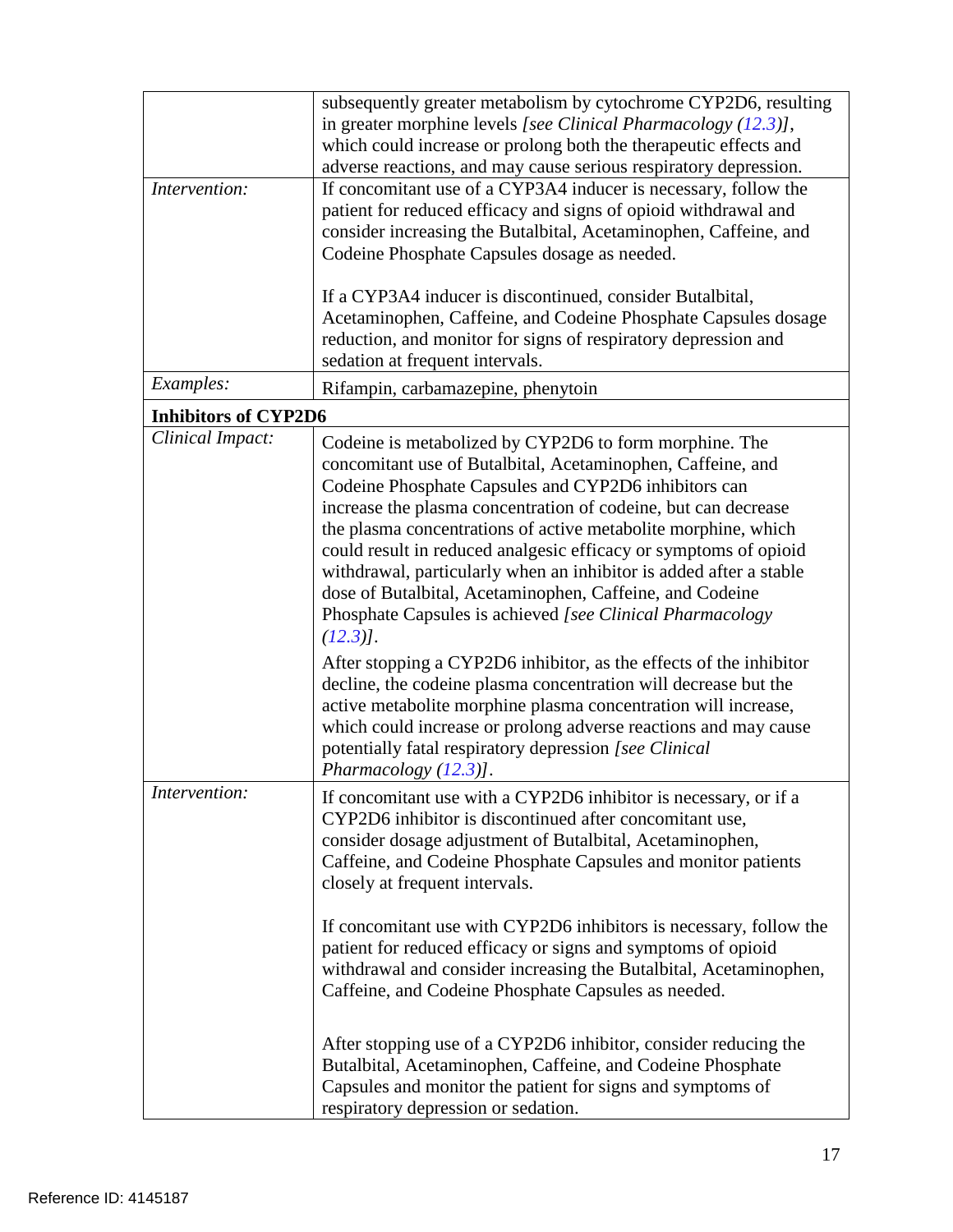| Examples:                                                             | paroxetine, fluoxetine, bupropion, quinidine                                                                                                                                                                                                                                                                                                                                                                                                                 |  |
|-----------------------------------------------------------------------|--------------------------------------------------------------------------------------------------------------------------------------------------------------------------------------------------------------------------------------------------------------------------------------------------------------------------------------------------------------------------------------------------------------------------------------------------------------|--|
|                                                                       | <b>Benzodiazepines and Other Central Nervous System (CNS) Depressants</b>                                                                                                                                                                                                                                                                                                                                                                                    |  |
| Clinical Impact:                                                      | Due to additive pharmacologic effect, the concomitant use of<br>benzodiazepines or other CNS depressants, including alcohol, can<br>increase the risk of hypotension, respiratory depression, profound<br>sedation, coma, and death.                                                                                                                                                                                                                         |  |
| Intervention:                                                         | Reserve concomitant prescribing of these drugs for use in patients<br>for whom alternative treatment options are inadequate. Limit<br>dosages and durations to the minimum required. Follow patients<br>closely for signs of respiratory depression and sedation [see<br>Warnings and Precautions $(5.3)$ ].                                                                                                                                                 |  |
| Examples:                                                             | Benzodiazepines and other sedatives/hypnotics, anxiolytics,<br>tranquilizers, muscle relaxants, general anesthetics, antipsychotics,<br>other opioids, alcohol.                                                                                                                                                                                                                                                                                              |  |
| <b>Serotonergic Drugs</b>                                             |                                                                                                                                                                                                                                                                                                                                                                                                                                                              |  |
| Clinical Impact:                                                      | The concomitant use of opioids with other drugs that affect the<br>serotonergic neurotransmitter system has resulted in serotonin<br>syndrome.                                                                                                                                                                                                                                                                                                               |  |
| Intervention:                                                         | If concomitant use is warranted, carefully observe the patient,<br>particularly during treatment initiation and dose adjustment.<br>Discontinue Butalbital, Acetaminophen, Caffeine, and Codeine<br>Phosphate Capsules if serotonin syndrome is suspected.                                                                                                                                                                                                   |  |
| Examples:                                                             | Selective serotonin reuptake inhibitors (SSRIs), serotonin and<br>norepinephrine reuptake inhibitors (SNRIs), tricyclic antidepressants<br>(TCAs), triptans, 5-HT3 receptor antagonists, drugs that affect the<br>serotonin neurotransmitter system (e.g., mirtazapine, trazodone,<br>tramadol), monoamine oxidase (MAO) inhibitors (those intended to<br>treat psychiatric disorders and also others, such as linezolid and<br>intravenous methylene blue). |  |
|                                                                       | <b>Monoamine Oxidase Inhibitors (MAOIs)</b>                                                                                                                                                                                                                                                                                                                                                                                                                  |  |
| Clinical Impact:                                                      | MAOI interactions with opioids may manifest as serotonin syndrome<br>or opioid toxicity (e.g., respiratory depression, coma) [see Warnings]<br>and Precautions $(5.9)$ ].                                                                                                                                                                                                                                                                                    |  |
| Intervention:                                                         | Do not use Butalbital, Acetaminophen, Caffeine, and Codeine<br>Phosphate Capsules in patients taking MAOIs or within 14 days of<br>stopping such treatment.                                                                                                                                                                                                                                                                                                  |  |
|                                                                       | If urgent use of an opioid is necessary, use test doses and frequent<br>titration of small doses of other opioids (such as oxycodone,<br>hydrocodone, oxymorphone, hydromorphone, or buprenorphine) to<br>treat pain while closely monitoring blood pressure and signs and<br>symptoms of CNS and respiratory depression.                                                                                                                                    |  |
| Examples:                                                             | phenelzine, tranylcypromine, linezolid                                                                                                                                                                                                                                                                                                                                                                                                                       |  |
| <b>Mixed Agonist/Antagonist and Partial Agonist Opioid Analgesics</b> |                                                                                                                                                                                                                                                                                                                                                                                                                                                              |  |
| Clinical Impact:                                                      | May reduce the analgesic effect of Butalbital, Acetaminophen,                                                                                                                                                                                                                                                                                                                                                                                                |  |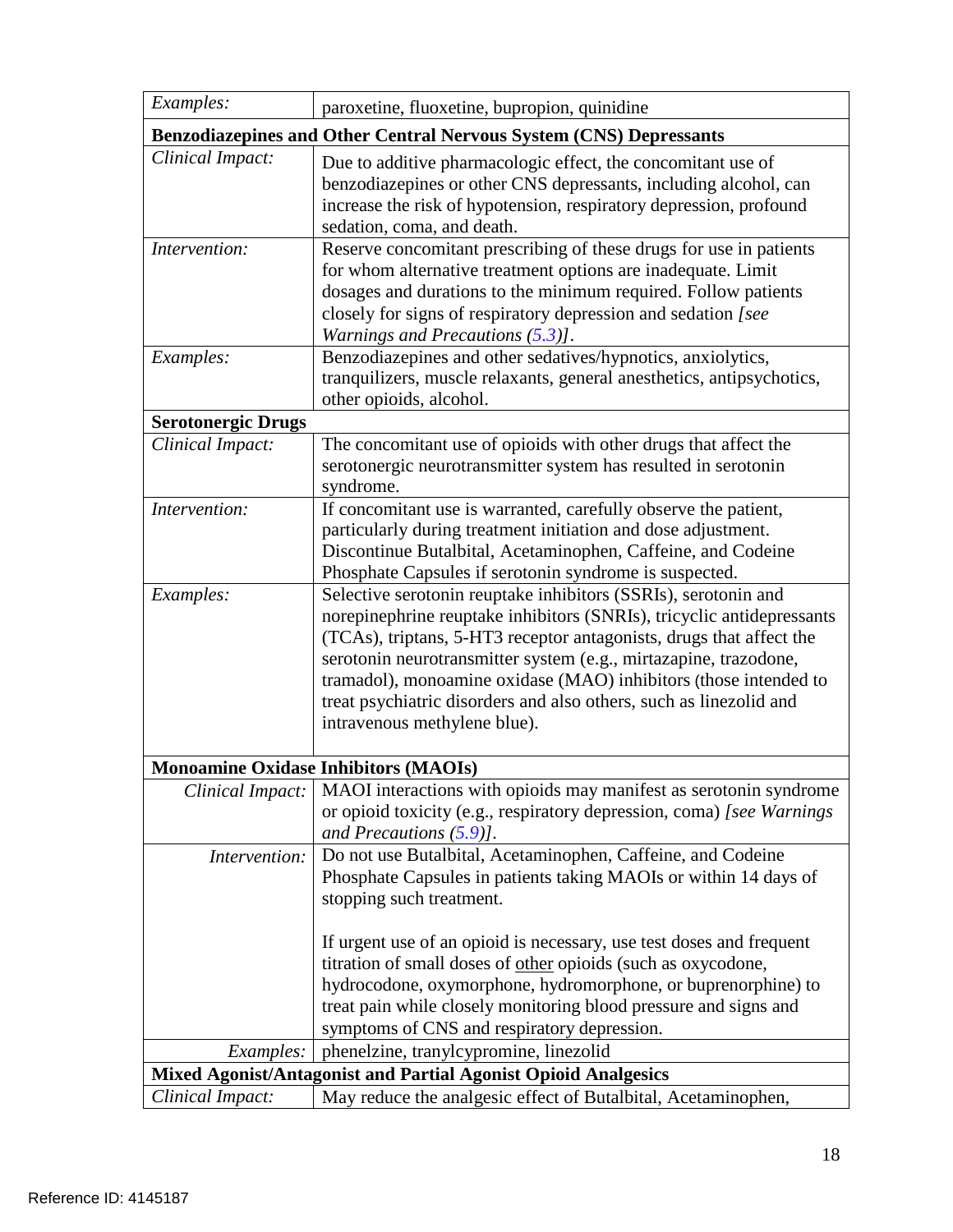|                              | Caffeine, and Codeine Phosphate Capsules and/or precipitate<br>withdrawal symptoms.                                                                                                                                                               |  |
|------------------------------|---------------------------------------------------------------------------------------------------------------------------------------------------------------------------------------------------------------------------------------------------|--|
| Intervention:                | Avoid concomitant use.                                                                                                                                                                                                                            |  |
| Examples:                    | butorphanol, nalbuphine, pentazocine, buprenorphine                                                                                                                                                                                               |  |
| <b>Muscle Relaxants</b>      |                                                                                                                                                                                                                                                   |  |
| Clinical Impact:             | Codeine may enhance the neuromuscular blocking action of skeletal<br>muscle relaxants and produce an increased degree of respiratory<br>depression.                                                                                               |  |
| Intervention:                | Monitor patients for signs of respiratory depression that may be<br>greater than otherwise expected and decrease the dosage of<br>Butalbital, Acetaminophen, Caffeine, and Codeine Phosphate<br>Capsules and/or the muscle relaxant as necessary. |  |
| <b>Diuretics</b>             |                                                                                                                                                                                                                                                   |  |
| Clinical Impact:             | Opioids can reduce the efficacy of diuretics by inducing the release<br>of antidiuretic hormone.                                                                                                                                                  |  |
| Intervention:                | Monitor patients for signs of diminished diuresis and/or effects on<br>blood pressure and increase the dosage of the diuretic as needed.                                                                                                          |  |
| <b>Anticholinergic Drugs</b> |                                                                                                                                                                                                                                                   |  |
| Clinical Impact:             | The concomitant use of anticholinergic drugs may increase risk of<br>urinary retention and/or severe constipation, which may lead to<br>paralytic ileus.                                                                                          |  |
| Intervention:                | Monitor patients for signs of urinary retention or reduced gastric<br>motility when Butalbital, Acetaminophen, Caffeine, and Codeine<br>Phosphate Capsules are used concomitantly with anticholinergic<br>drugs.                                  |  |

# <span id="page-18-0"></span>**8 USE IN SPECIFIC POPULATIONS**

### <span id="page-18-1"></span>**8.1 Pregnancy**

# Risk Summary

 Butalbital, Acetaminophen, Caffeine, and Codeine Phosphate Capsules in pregnant combination of Butalbital, Acetaminophen, Caffeine, and Codeine Phosphate Capsules approximately 4 to 6 times the MRHD, and cranial malformations/cranioschisis in the offspring of hamsters between 2 and 8 times the MRHD. Reproductive and doses of acetaminophen approximately 2 times the maximum human daily dose (MHDD) showed evidence of fetotoxicity and increases in bone variations in the Prolonged use of opioid analgesics during pregnancy may cause neonatal opioid withdrawal syndrome *[see Warnings and Precautions (5.5)]*. Available data with women are insufficient to inform a drug-associated risk for major birth defects and miscarriage. Animal reproduction studies have not been conducted with the or with butalbital alone. In animal reproduction studies, codeine administration during organogenesis has been shown to produce delayed ossification in the offspring of mice at 2.8 times maximum recommended human dose (MRHD) of 180 mg/day, embryolethal and fetotoxic effects in the offspring of rats and hamsters at developmental studies in rats and mice from the published literature identified adverse events at clinically relevant doses with acetaminophen. Treatment of pregnant rats with fetuses. In another study, necrosis was observed in the liver and kidney of both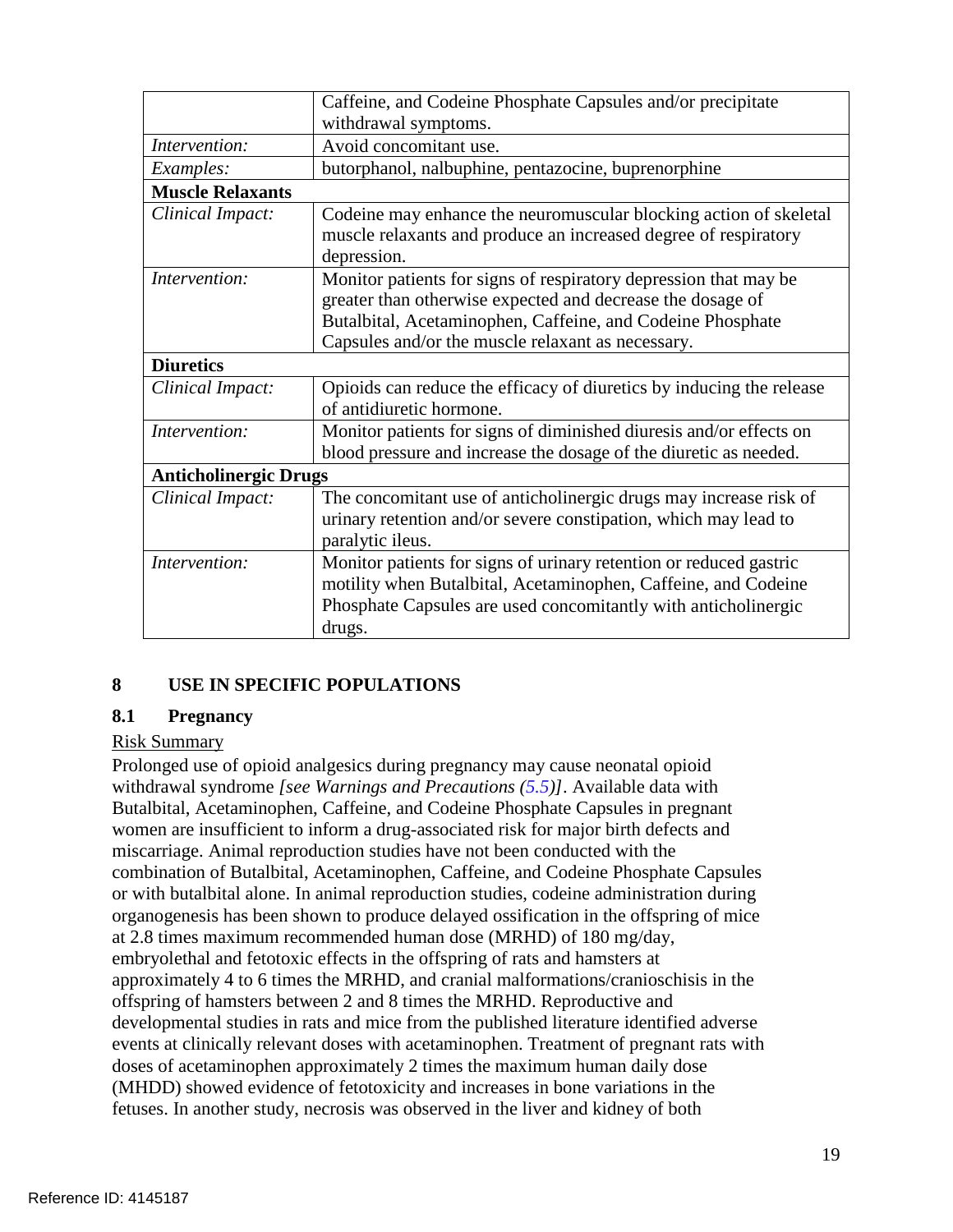pregnant rats and fetuses at doses approximately 2 times the MHDD. In mice treated with acetaminophen at doses within the clinical dosing range, cumulative adverse effects on reproduction were seen in a continuous breeding study. A reduction in number of litters of the parental mating pair was observed as well as retarded growth and abnormal sperm in their offspring and reduced birth weight in the next generation [*see Data*].

The background risk of major birth defects and miscarriage for the indicated population is unknown. All pregnancies have a background risk of birth defect, loss, or other adverse outcomes. In the U.S. general population, the estimated background risk of major birth defects and miscarriage in clinically recognized pregnancies is 2-4% and 15-20%, respectively.

### Clinical Considerations

### *Fetal/Neonatal Adverse Reactions*

 Prolonged use of opioid analgesics during pregnancy for medical or nonmedical purposes can result in physical dependence in the neonate and neonatal opioid withdrawal syndrome shortly after birth.

Neonatal opioid withdrawal syndrome presents as irritability, hyperactivity and abnormal sleep pattern, high pitched cry, tremor, vomiting, diarrhea and failure to gain weight. The onset, duration, and severity of neonatal opioid withdrawal syndrome vary based on the specific opioid used, duration of use, timing and amount of last maternal use, and rate of elimination of the drug by the newborn. Observe newborns for symptoms of neonatal opioid withdrawal syndrome and manage accordingly *[see Warnings and Precautions (5.5)]*.

### *Labor or Delivery*

Use of codeine during labor may lead to respiratory depression in the neonate.

 Opioids cross the placenta and may produce respiratory depression and psycho-physiologic Codeine Phosphate Capsules are not recommended for use in pregnant women during or analgesics, including Butalbital, Acetaminophen, Caffeine, and Codeine Phosphate Capsules, frequency of uterine contractions. However, this effect is not consistent and may be offset by an opioid analgesics during labor for signs of excess sedation and respiratory depression. effects in neonates. An opioid antagonist, such as naloxone, must be available for reversal of opioid-induced respiratory depression in the neonate. Butalbital, Acetaminophen, Caffeine, and immediately prior to labor, when other analgesic techniques are more appropriate. Opioid can prolong labor through actions which temporarily reduce the strength, duration, and increased rate of cervical dilation, which tends to shorten labor. Monitor neonates exposed to

# **Data**

### *Human Data*

Published data from a large population-based prospective cohort study and a population-based, case-control study do not clearly report an association with oral acetaminophen and major birth defects, miscarriage, or adverse maternal or fetal outcomes when acetaminophen is used during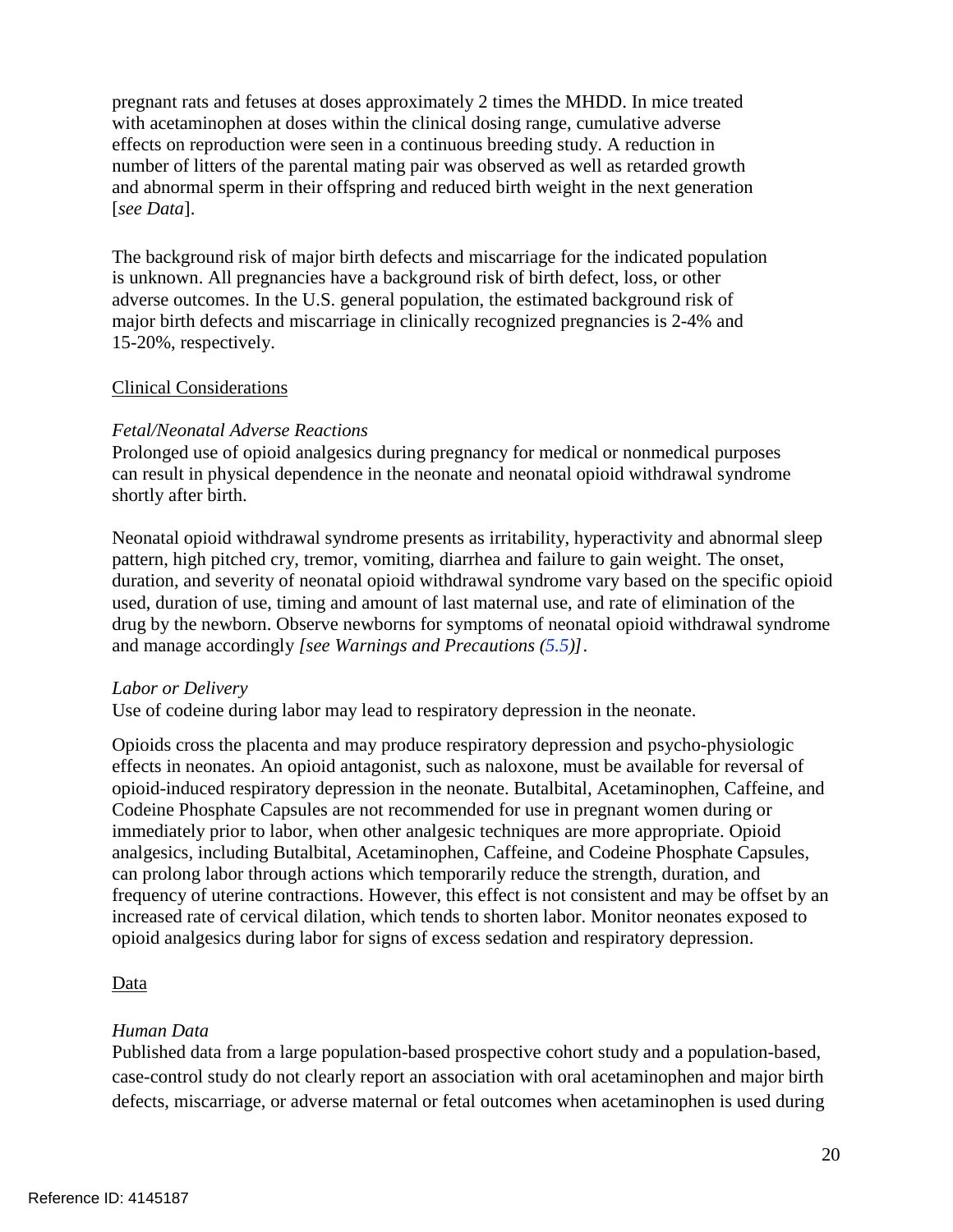pregnancy. However, these studies cannot definitely establish the absence of any risk because of methodological limitations including recall bias.

Withdrawal seizures were reported in a two-day-old male infant whose mother had taken a butalbital containing drug during the last 2 months of pregnancy. Butalbital was found in the infant's serum. The infant was given phenobarbital 5 mg/kg, which was tapered without further seizure or other withdrawal symptoms.

# *Animal Data*

 and Codeine Phosphate Capsules or with butalbital alone. Animal reproduction studies have not been conducted with Butalbital, Acetaminophen, Caffeine,

The following data are based on findings from studies performed with either codeine or acetaminophen alone.

# Codeine

 In a study in which pregnant hamsters were administered 150 mg/kg twice daily of codeine (oral; approximately 14 times the maximum recommended daily dose of 180 mg/day for adults on a level on Gestation Day 8 (oral; approximately 4 to 16 times the maximum recommended daily dose of 180 mg/day for adults on a mg/m<sup>2</sup> basis), reportedly produced cranioschisis in all of the mg/m2 basis) during organogenesis cranial malformations (i.e., meningoencephalocele) in several fetuses were reported; as well as the observation of increases in the percentage of resorptions per litter. Doses of 50 and 150 mg/kg, bid resulted in fetotoxicity as demonstrated by decreased fetal body weight. In an earlier study in hamsters, single oral doses of 73 to 360 mg/kg fetuses examined.

recommended daily dose of 180 mg/day for adults on a mg/m<sup>2</sup> basis) during organogenesis, in In studies in rats, doses at the 120 mg/kg level (oral; approximately 6 times the maximum the toxic range for the adult animal, were associated with an increase in embryo resorption at the time of implantation.

 In pregnant mice, a single 100 mg/kg dose (subcutaneous; approximately 2.8 times the recommended daily dose of 180 mg/day for adults on a mg/mg<sup>2</sup> basis) administered between Gestation Day 7 and 12 reportedly resulted in delayed ossification in the offspring.

 No teratogenic effects were observed in rabbits administered up to 30 mg/kg (approximately 4 times the maximum recommended daily dose of 180 mg/day for adults on a mg/m<sup>2</sup> basis) of codeine during organogenesis.

 recommended human dose of 180 mg/day on a body surface area comparison. Codeine (30 mg/kg) administered subcutaneously to pregnant rats during pregnancy and for 25 days after delivery increased neonatal mortality at birth. This dose is 1.6 times the maximum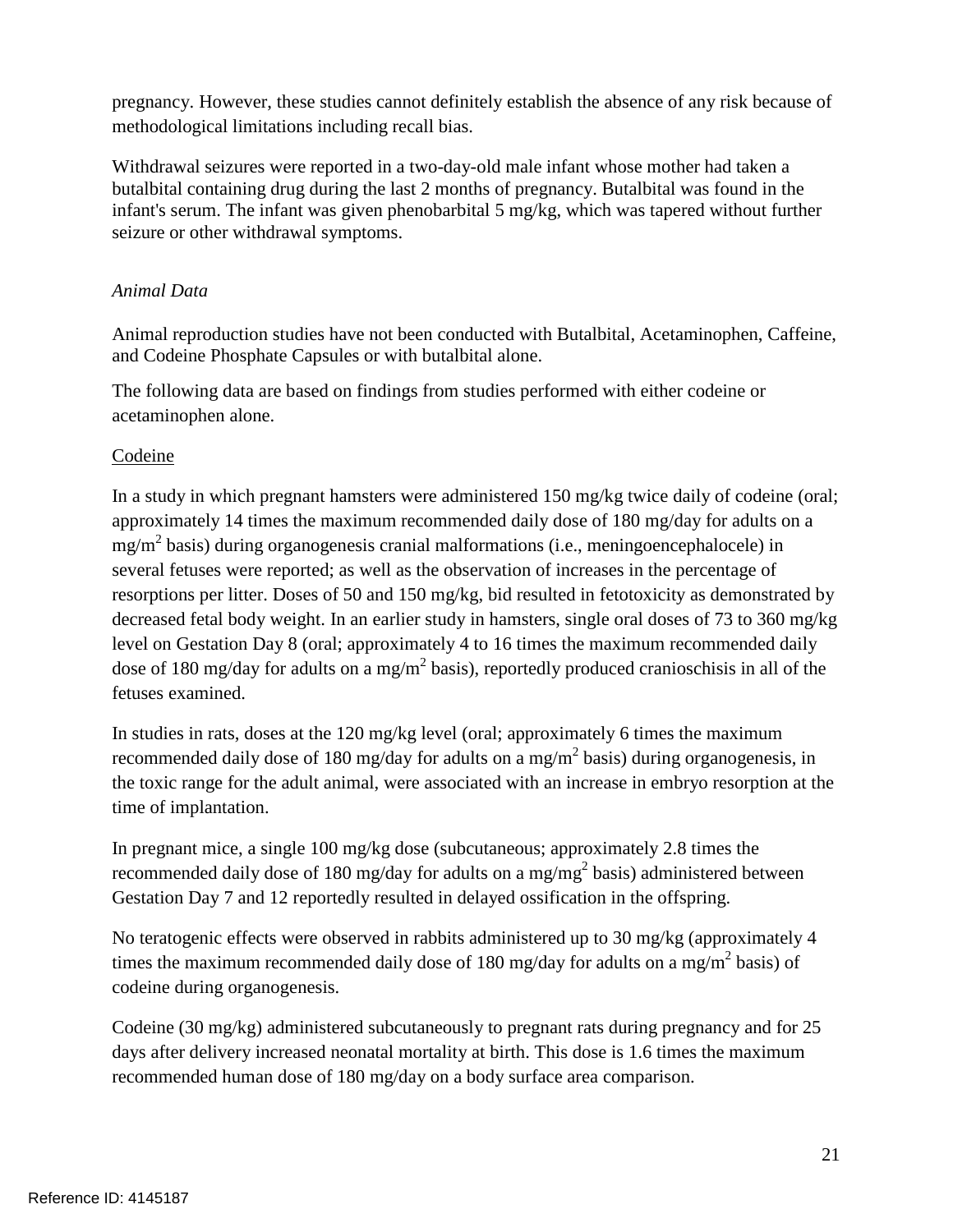### Acetaminophen

 the maximum human daily dose (MHDD) of 1950 mg/day based on a body surface area acetaminophen throughout gestation at doses of 2.4 times the MHDD (based on a body surface area comparison), areas of necrosis occurred in both the liver and kidney of pregnant rats and Studies in pregnant rats that received oral acetaminophen during organogenesis at doses up to 1.7 comparison showed evidence of fetotoxicity (reduced fetal weight and length) and a dose-related increase in bone variations (reduced ossification and rudimentary rib changes). Offspring had no evidence of external, visceral, or skeletal malformations. When pregnant rats received oral fetuses. These effects did not occur in animals that received oral acetaminophen at doses 0.6 times the MHDD, based on a body surface area comparison. In a continuous breeding study, pregnant mice received 0.25, 0.5, or 1.0% acetaminophen via the diet (357, 715, or 1430 mg/kg/day). These doses are approximately 0.86, 1.7, and 3.4 times the MHDD, respectively, based on a body surface area comparison. A dose-related reduction in body weights of fourth and fifth litter offspring of the treated mating pair occurred during lactation and post-weaning at all doses. Animals in the high dose group had a reduced number of litters per mating pair, male offspring with an increased percentage of abnormal sperm, and reduced birth weights in the next generation pups.

### Caffeine

 as sustained release pellets at 50 mg/kg (less than the maximum recommended daily dose on a In studies performed in adult animals, caffeine (as caffeine base) administered to pregnant mice  $mg/m<sup>2</sup>$  basis), during the period of organogenesis, caused a low incidence of cleft palate and exencephaly in the fetuses.

# **8.2 Lactation**

### Risk Summary

Codeine and its active metabolite, morphine, are present in human milk. There are published studies and cases that have reported excessive sedation, respiratory depression, and death in infants exposed to codeine via breast milk. Women who are ultra-rapid metabolizers of codeine achieve higher than expected serum levels of morphine, potentially leading to higher levels of morphine in breast milk that can be dangerous in their breastfed infants. In women with normal codeine metabolism (normal CYP2D6 activity), the amount of codeine secreted into human milk is low and dose-dependent.

There is no information on the effects of the codeine on milk production. Because of the potential for serious adverse reactions, including excess sedation, respiratory depression, and death in a breastfed infant, advise patients that breastfeeding is not recommended during treatment with Butalbital, Acetaminophen, Caffeine, and Codeine Phosphate Capsules *[see Warnings and Precautions (5.4)*].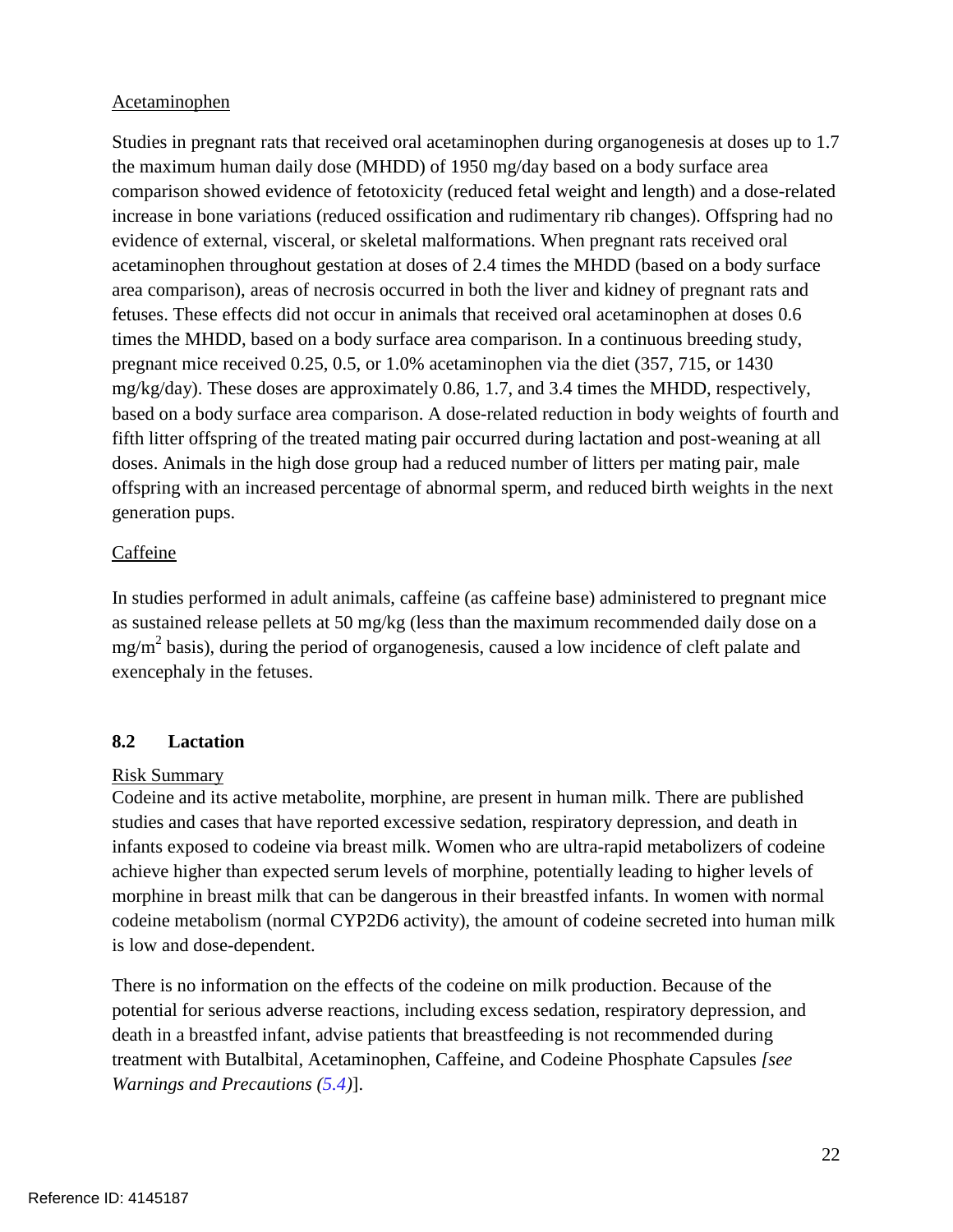approximately 1 to 2% of the maternal dose. There is one well-documented report of a rash in a Acetaminophen is present in human milk in small quantities after oral administration. Based on data from more than 15 nursing mothers, the calculated infant daily dose of acetaminophen is breastfed infant that resolved when the mother stopped acetaminophen use and recurred when she resumed acetaminophen use.

 discontinue the drug, taking into account the importance of the drug to the mother. Barbiturates and caffeine are also excreted in breast milk in small amounts. Because of potential for serious adverse reactions in nursing infants from Butalbital, Acetaminophen, Caffeine, and Codeine Phosphate Capsules, a decision should be made whether to discontinue nursing or to

# Clinical Considerations

If infants are exposed to Butalbital, Acetaminophen, Caffeine, and Codeine Phosphate Capsules through breast milk, they should be monitored for excess sedation and respiratory depression. Withdrawal symptoms can occur in breastfed infants when maternal administration of an opioid analgesic is stopped, or when breast-feeding is stopped.

# <span id="page-22-0"></span>**8.3 Females and Males of Reproductive Potential**

# Infertility

 Chronic use of opioids may cause reduced fertility in females and males of reproductive  *Reactions (6), Clinical Pharmacology (12.2), Nonclinical Pharmacology (13.1)].*  potential. It is not known whether these effects on fertility are reversible *[see Adverse* 

Published literature indicates that acetaminophen affects sperm development in mice with consequent reduction in litter size in a multigeneration study *[see Nonclinical Toxicology (13.1)]*.

# **8.4 Pediatric Use**

The safety and effectiveness of Butalbital, Acetaminophen, Caffeine, and Codeine Phosphate Capsules in pediatric patients have not been established.

 sensitive to the respiratory depressant effects of codeine. Because of the risk of life-threatening Life-threatening respiratory depression and deaths have occurred in children who received codeine *[see Warnings and Precautions (5.4)]*. In most of the reported cases, these events followed tonsillectomy and/or adenoidectomy, and many of the children had evidence of being ultra-rapid metabolizers of codeine (i.e., multiple copies of the gene for cytochrome P450 isoenzyme 2D6 or high morphine concentrations). Children with sleep apnea may be particularly respiratory depression and death:

- all children younger than 12 years of age *[see Contraindications (4)]*. • Butalbital, Acetaminophen, Caffeine, and Codeine Phosphate Capsules are contraindicated for
- post-operative management in pediatric patients younger than 18 years of age following • Butalbital, Acetaminophen, Caffeine, and Codeine Phosphate Capsules are contraindicated for tonsillectomy and/or adenoidectomy *[see Contraindications (4)]*.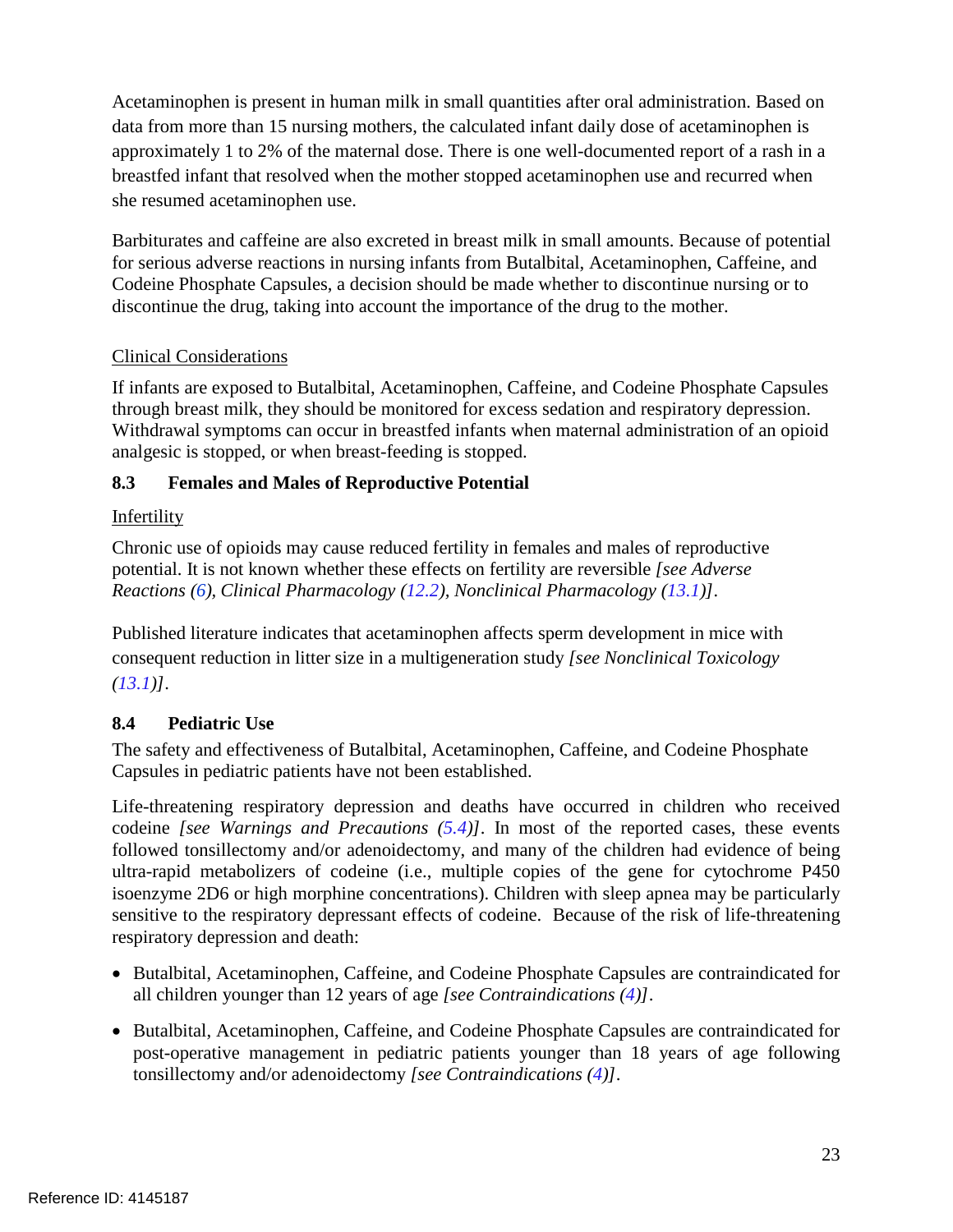• Avoid the use of Butalbital, Acetaminophen, Caffeine, and Codeine Phosphate Capsules in adolescents 12 to 18 years of age who have other risk factors that may increase their sensitivity to the respiratory depressant effects of codeine unless the benefits outweigh the risks. Risk factors include conditions associated with hypoventilation, such as postoperative status, obstructive sleep apnea, obesity, severe pulmonary disease, neuromuscular disease, and concomitant use of other medications that cause respiratory depression *[see Warnings and Precautions (5.4)].* 

# **8.5 Geriatric Use**

 differently from younger subjects. Other reported clinical experience has not identified differences in responses between the elderly and younger patients. In general, dose selection for Clinical studies of Butalbital, Acetaminophen, Caffeine, and Codeine Phosphate Capsules did not include sufficient numbers of subjects aged 65 and over to determine whether they respond an elderly patient should be cautious, usually starting at the low end of the dosing range, reflecting the greater frequency of decreased hepatic, renal, or cardiac function, and of concomitant disease or other drug therapy.

 this drug may be greater in patients with impaired renal function. Because elderly patients are Butalbital is known to be substantially excreted by the kidney, and the risk of toxic reactions to more likely to have decreased renal function, care should be taken in dose selection, and it may be useful to monitor renal function.

 Elderly patients (aged 65 years or older) may have increased sensitivity to Butalbital, selecting a dosage for an elderly patient, usually starting at the low end of the dosing range, Acetaminophen, Caffeine, and Codeine Phosphate Capsules. In general, use caution when reflecting the greater frequency of decreased hepatic, renal, or cardiac function and of concomitant disease or other drug therapy.

 opioids were co-administered with other agents that depress respiration. Titrate the dosage of Butalbital, Acetaminophen, Caffeine, and Codeine Phosphate Capsules slowly in geriatric patients and monitor closely for signs of respiratory depression *[see Warnings and Precautions*  Respiratory depression is the chief risk for elderly patients treated with opioids, and has occurred after large initial doses were administered to patients who were not opioid-tolerant or when *(5.8)].* 

 Components of this product are known to be substantially excreted by the kidney, and the risk of adverse reactions to this drug may be greater in patients with impaired renal function. Because elderly patients are more likely to have decreased renal function, care should be taken in dose selection, and it may be useful to monitor renal function.

### **8.6 Hepatic Impairment**

 dosing intervals and titrate slowly while carefully monitoring for side effects. No formal studies have been conducted in patients with hepatic impairment so the pharmacokinetics of butalbital, codeine, and acetaminophen in this patient population are unknown. Start these patients cautiously with lower doses of codeine sulfate or with longer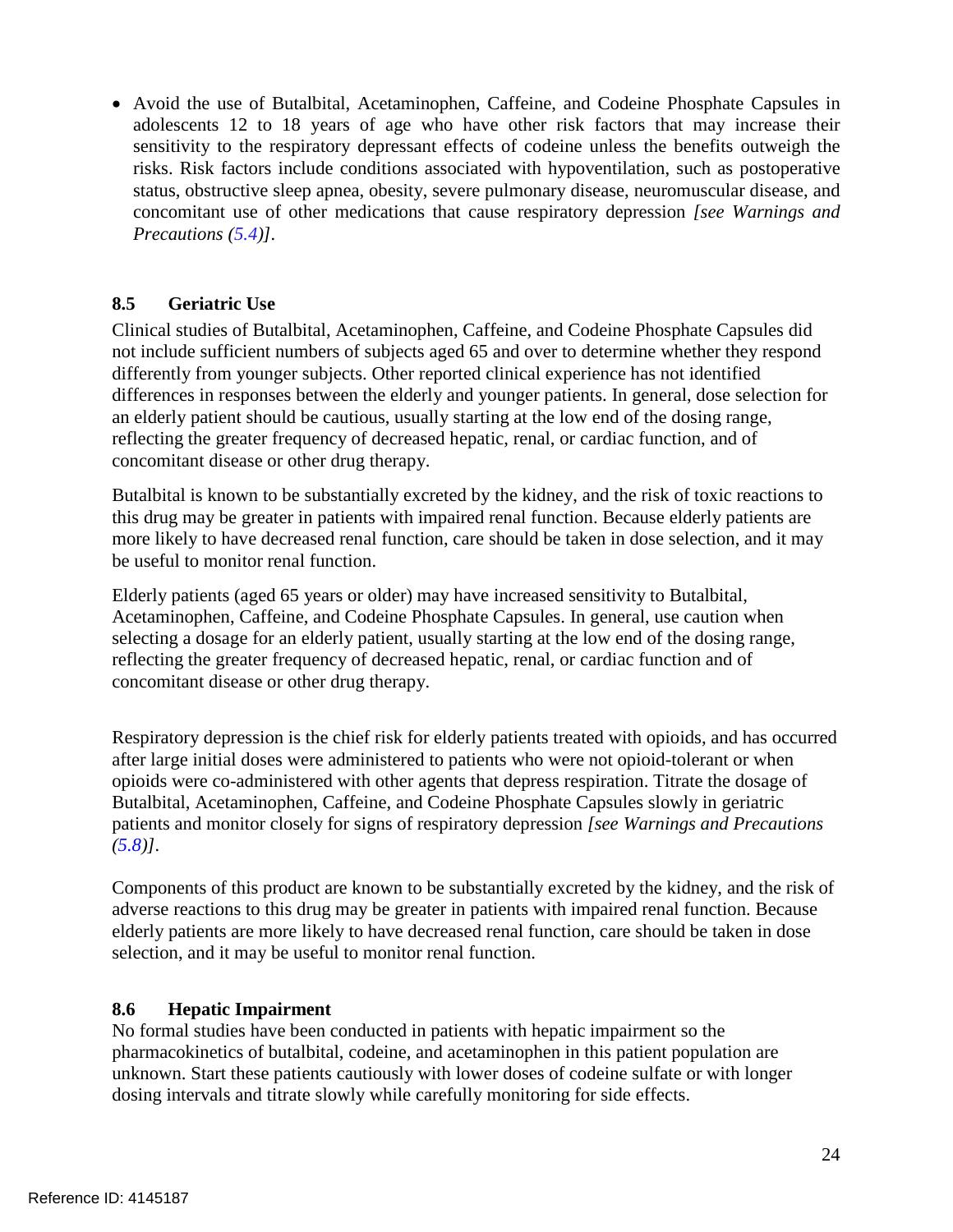# **8.7 Renal Impairment**

Codeine pharmacokinetics may be altered in patients with renal failure. Clearance may be decreased and the metabolites may accumulate to much higher plasma levels in patients with renal failure as compared to patients with normal renal function. Start these patients cautiously with lower doses of codeine sulfate or with longer dosing intervals and titrate slowly while carefully monitoring for side effects. In patients with renal disease, monitor effects of therapy with serial renal function tests.

# <span id="page-24-0"></span>**9 DRUG ABUSE AND DEPENDENCE**

# <span id="page-24-1"></span>**9.1 Controlled Substance**

 Butalbital, Acetaminophen, Caffeine, and Codeine Phosphate Capsules contain codeine. Codeine in combination with butalbital, acetaminophen, and caffeine is a Schedule III controlled substance.

#### <span id="page-24-2"></span> $9.2$ **9.2 Abuse**

 substance with a high potential for abuse similar to other opioids including fentanyl, Butalbital, Acetaminophen, Caffeine, and Codeine Phosphate Capsules contains codeine, a hydrocodone, hydromorphone, methadone, morphine, oxycodone, oxymorphone, and tapentadol. Butalbital, Acetaminophen, Caffeine, and Codeine Phosphate Capsules can be abused and is subject to misuse, addiction, and criminal diversion *[see Warnings and Precautions (5.1)].* 

All patients treated with opioids require careful monitoring for signs of abuse and addiction, since use of opioid analgesic products carries the risk of addiction even under appropriate medical use.

Prescription drug abuse is the intentional non-therapeutic use of a prescription drug, even once, for its rewarding psychological or physiological effects.

 given to drug use than to other activities and obligations, increased tolerance, and sometimes Drug addiction is a cluster of behavioral, cognitive, and physiological phenomena that develop after repeated substance use and includes: a strong desire to take the drug, difficulties in controlling its use, persisting in its use despite harmful consequences, a higher priority a physical withdrawal.

 tactics include emergency calls or visits near the end of office hours, refusal to undergo addiction. Preoccupation with achieving adequate pain relief can be appropriate behavior in a "Drug-seeking" behavior is very common in persons with substance use disorders. Drug-seeking appropriate examination, testing, or referral, repeated "loss" of prescriptions, tampering with prescriptions and reluctance to provide prior medical records or contact information for other treating healthcare provider(s). "Doctor shopping" (visiting multiple prescribers to obtain additional prescriptions) is common among drug abusers and people suffering from untreated patient with poor pain control.

 tolerance and symptoms of physical dependence in all addicts. In addition, abuse of opioids Abuse and addiction are separate and distinct from physical dependence and tolerance. Healthcare providers should be aware that addiction may not be accompanied by concurrent can occur in the absence of true addiction.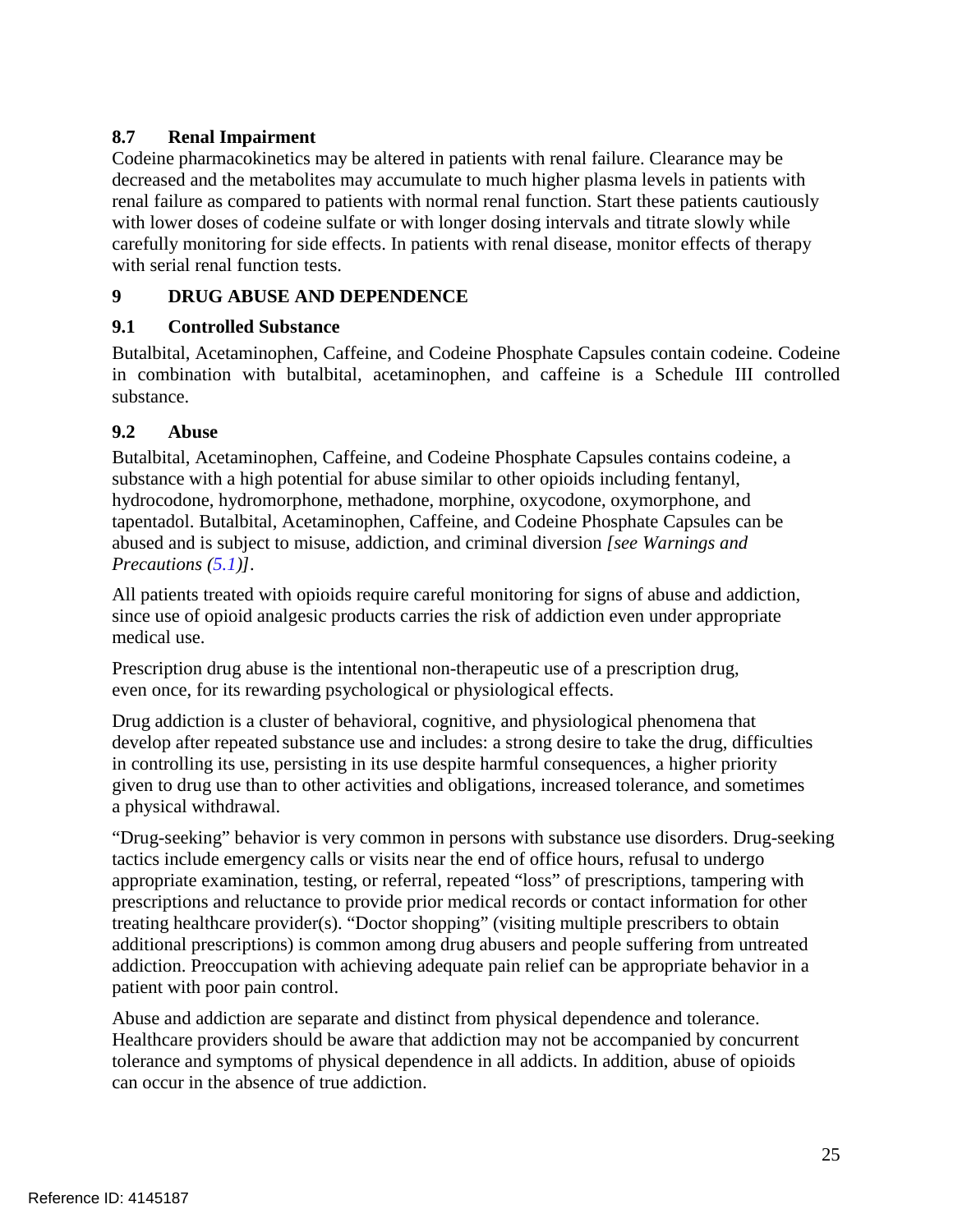Butalbital, Acetaminophen, Caffeine, and Codeine Phosphate Capsules, like other opioids, can be diverted for non-medical use into illicit channels of distribution. Careful recordkeeping of prescribing information, including quantity, frequency, and renewal requests, as required by state and federal law, is strongly advised.

Proper assessment of the patient, proper prescribing practices, periodic re-evaluation of therapy, and proper dispensing and storage are appropriate measures that help to limit abuse of opioid drugs.

# Risks Specific to Abuse of Butalbital, Acetaminophen, Caffeine, and Codeine Phosphate Capsules

 Butalbital, Acetaminophen, Caffeine, and Codeine Phosphate Capsules are for oral use only. Abuse of Butalbital, Acetaminophen, Caffeine, and Codeine Phosphate Capsules poses a risk of overdose and death. The risk is increased with concurrent use of Butalbital, Acetaminophen, Caffeine, and Codeine Phosphate Capsules with alcohol and other central nervous system depressants.

Parenteral drug abuse is commonly associated with transmission of infectious diseases such as hepatitis and HIV.

### *Butalbital*

 dependence may occur especially following prolonged use of high doses of barbiturates. The delirium) may occur within 16 hours and last up to 5 days after abrupt cessation of these drugs. Barbiturates may be habit-forming: Tolerance, psychological dependence, and physical average daily dose for the barbiturate addict is usually about 1,500 mg. As tolerance to barbiturates develops, the amount needed to maintain the same level of intoxication increases; tolerance to a fatal dosage, however, does not increase more than twofold. As this occurs, the margin between an intoxication dosage and fatal dosage becomes smaller. The lethal dose of a barbiturate is far less if alcohol is also ingested. Major withdrawal symptoms (convulsions and Intensity of withdrawal symptoms gradually declines over a period of approximately 15 days. Treatment of barbiturate dependence consists of cautious and gradual withdrawal of the drug. Barbiturate-dependent patients can be withdrawn by using a number of different withdrawal regimens. One method involves initiating treatment at the patient's regular dosage level and gradually decreasing the daily dosage as tolerated by the patient.

# <span id="page-25-0"></span>**9.3 Dependence**

Both tolerance and physical dependence can develop during chronic opioid therapy. Tolerance is the need for increasing doses of opioids to maintain a defined effect such as analgesia (in the absence of disease progression or other external factors). Tolerance may occur to both the desired and undesired effects of drugs, and may develop at different rates for different effects.

 administration of drugs with opioid antagonist activity (e.g., naloxone, nalmefene), mixed agonist/antagonist analgesics (e.g., pentazocine, butorphanol, nalbuphine), or partial agonists Physical dependence results in withdrawal symptoms after abrupt discontinuation or a significant dosage reduction of a drug. Withdrawal also may be precipitated through the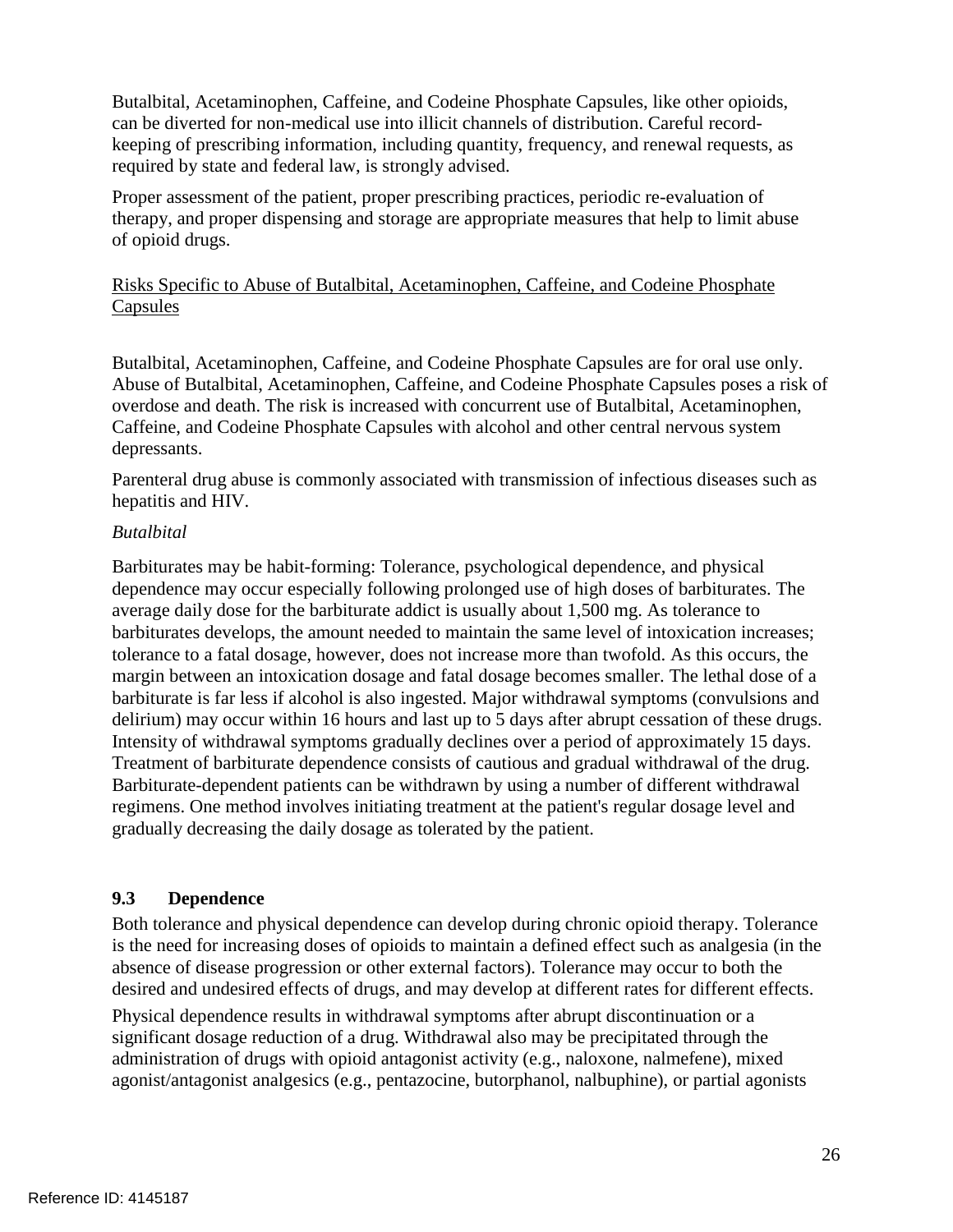(e.g., buprenorphine). Physical dependence may not occur to a clinically significant degree until after several days to weeks of continued opioid usage.

 Butalbital, Acetaminophen, Caffeine, and Codeine Phosphate Capsules should not be abruptly Butalbital, Acetaminophen, Caffeine, and Codeine Phosphate Capsules are abruptly discontinued in a physically-dependent patient, a withdrawal syndrome may occur. Some or all including irritability, anxiety, backache, joint pain, weakness, abdominal cramps, insomnia, discontinued in a physically-dependent patient *[see Dosage and Administration (2.3)].* If of the following can characterize this syndrome: restlessness, lacrimation, rhinorrhea, yawning, perspiration, chills, myalgia, and mydriasis. Other signs and symptoms also may develop, nausea, anorexia, vomiting, diarrhea, or increased blood pressure, respiratory rate, or heart rate.

Infants born to mothers physically dependent on opioids will also be physically dependent and may exhibit respiratory difficulties and withdrawal signs *[see Use in Specific Populations (8.1)]*.

# <span id="page-26-0"></span>**10 OVERDOSAGE**

# Clinical Presentation

 can be manifested by respiratory depression, somnolence progressing to stupor or coma, Acute overdose with Butalbital, Acetaminophen, Caffeine, and Codeine Phosphate Capsules skeletal muscle flaccidity, cold and clammy skin, constricted pupils, and, in some cases, pulmonary edema, bradycardia, hypotension, partial or complete airway obstruction, atypical snoring, and death. Marked mydriasis rather than miosis may be seen with hypoxia in overdose situations *[see Clinical Pharmacology (12.2)]*.

# *Signs and Symptoms*

Symptoms attributable to acute barbiturate poisoning include drowsiness, confusion, and coma; respiratory depression; hypotension; and hypovolemic shock.

Toxicity from codeine poisoning includes the opioid triad of: pinpoint pupils, depression of respiration, and loss of consciousness. Convulsions may occur.

In acetaminophen overdosage: dose dependent, potentially fatal hepatic necrosis is the most serious adverse effect. Renal tubular necrosis, hypoglycemic coma, and coagulation defects may also occur. Early symptoms following a potentially hepatotoxic overdose may include: nausea, vomiting, diaphoresis, and general malaise. Clinical and laboratory evidence of hepatic toxicity may not be apparent until 48 to 72 hours post ingestion. Acute caffeine poisoning may cause insomnia, restlessness, tremor, and delirium, tachycardia, and extrasystoles.

# Treatment of Overdose

 In case of overdose, priorities are the reestablishment of a patent and protected airway and edema as indicated. Cardiac arrest or arrhythmias will require advanced life-support techniques. institution of assisted or controlled ventilation, if needed. Employ other supportive measures (including oxygen and vasopressors) in the management of circulatory shock and pulmonary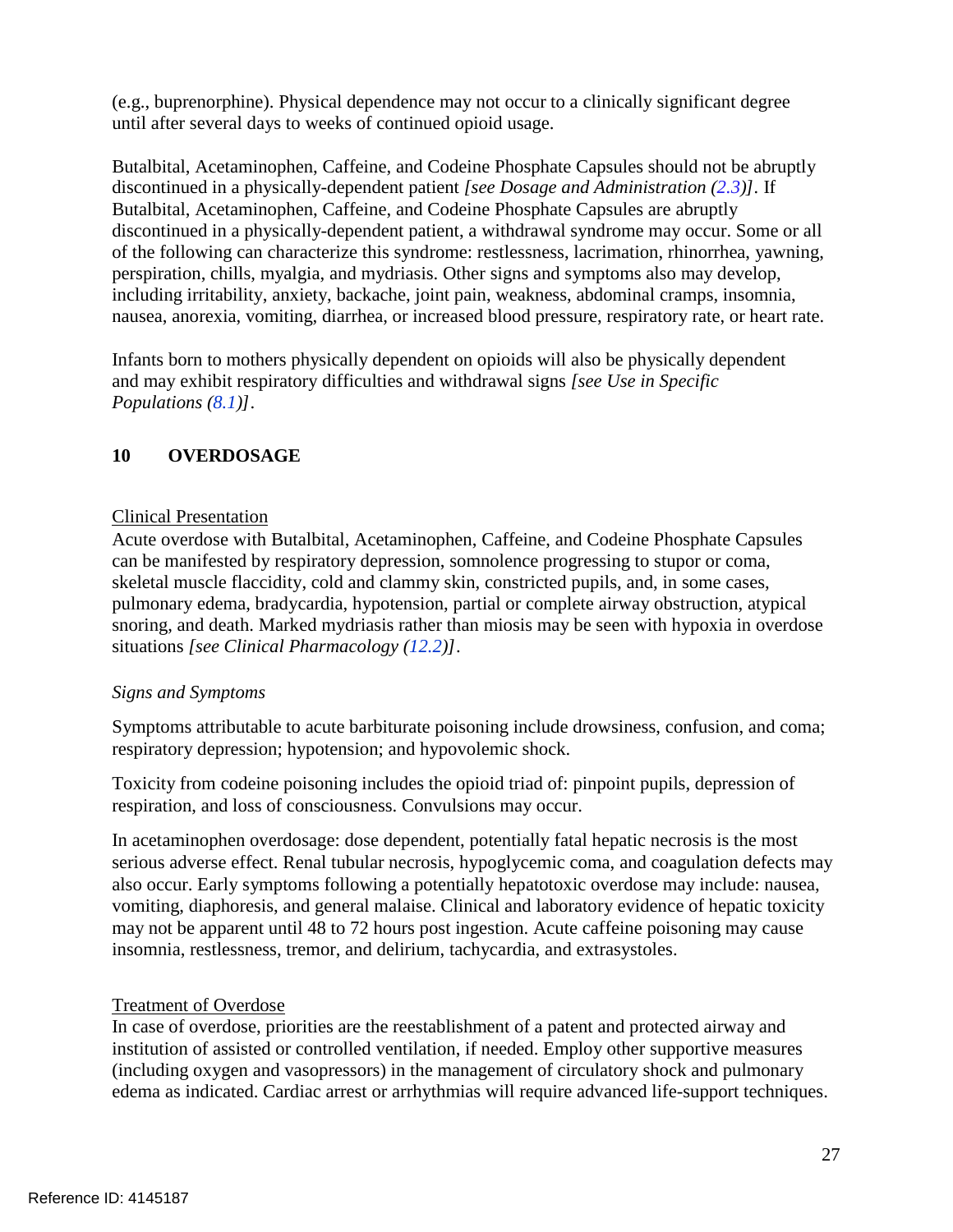The opioid antagonists, naloxone or nalmefene, are specific antidotes to respiratory antagonists should not be administered in the absence of clinically significant respiratory or depression resulting from opioid overdose. For clinically significant respiratory or circulatory depression secondary to codeine phosphate overdose, administer an opioid antagonist. Opioid circulatory depression secondary to codeine overdose.

 monitor the patient until spontaneous respiration is reliably re-established. If the response to Because the duration of opioid reversal is expected to be less than the duration of action of codeine in Butalbital, Acetaminophen, Caffeine, and Codeine Phosphate Capsules, carefully an opioid antagonist is suboptimal or only brief in nature, administer additional antagonist as directed by the product's prescribing information.

 dosage of the antagonist will precipitate an acute withdrawal syndrome. The severity of the dose of the antagonist administered. If a decision is made to treat serious respiratory In an individual physically dependent on opioids, administration of the recommended usual withdrawal symptoms experienced will depend on the degree of physical dependence and the depression in the physically dependent patient, administration of the antagonist should be begun with care and by titration with smaller than usual doses of the antagonist.

A single or multiple drug overdose with Butalbital, Acetaminophen, Caffeine, and Codeine Phosphate Capsules is a potentially lethal polydrug overdose, and consultation with a regional poison control center is recommended. Immediate treatment includes support of cardiorespiratory function and measures to reduce drug absorption. Oxygen, intravenous fluids, vasopressors, and other supportive measures should be employed as indicated. Assisted or controlled ventilation should also be considered. For respiratory depression due to overdosage or unusual sensitivity to codeine, parenteral naloxone is a specific and effective antagonist.

Gastric decontamination with activated charcoal should be administered just prior to Nacetylcysteine (NAC) to decrease systemic absorption if acetaminophen ingestion is known or suspected to have occurred within a few hours of presentation. Serum acetaminophen levels should be obtained immediately if the patient presents 4 hours or more after ingestion to assess potential risk of hepatotoxicity; acetaminophen levels drawn less than 4 hours post-ingestion may be misleading. To obtain the best possible outcome, NAC should be administered as soon as possible where impending or evolving liver injury is suspected. Intravenous NAC may be administered when circumstances preclude oral administration.

Vigorous supportive therapy is required in severe intoxication. Procedures to limit the continuing absorption of the drug must be readily performed since the hepatic injury is dose dependent and occurs early in the course of intoxication.

# <span id="page-27-0"></span>**11 DESCRIPTION**

 Butalbital, Acetaminophen, Caffeine, and Codeine Phosphate Capsules are supplied in capsule form for oral administration. Each capsule contains:

Butalbital, USP…………..........50 mg

Acetaminophen, USP………...325 mg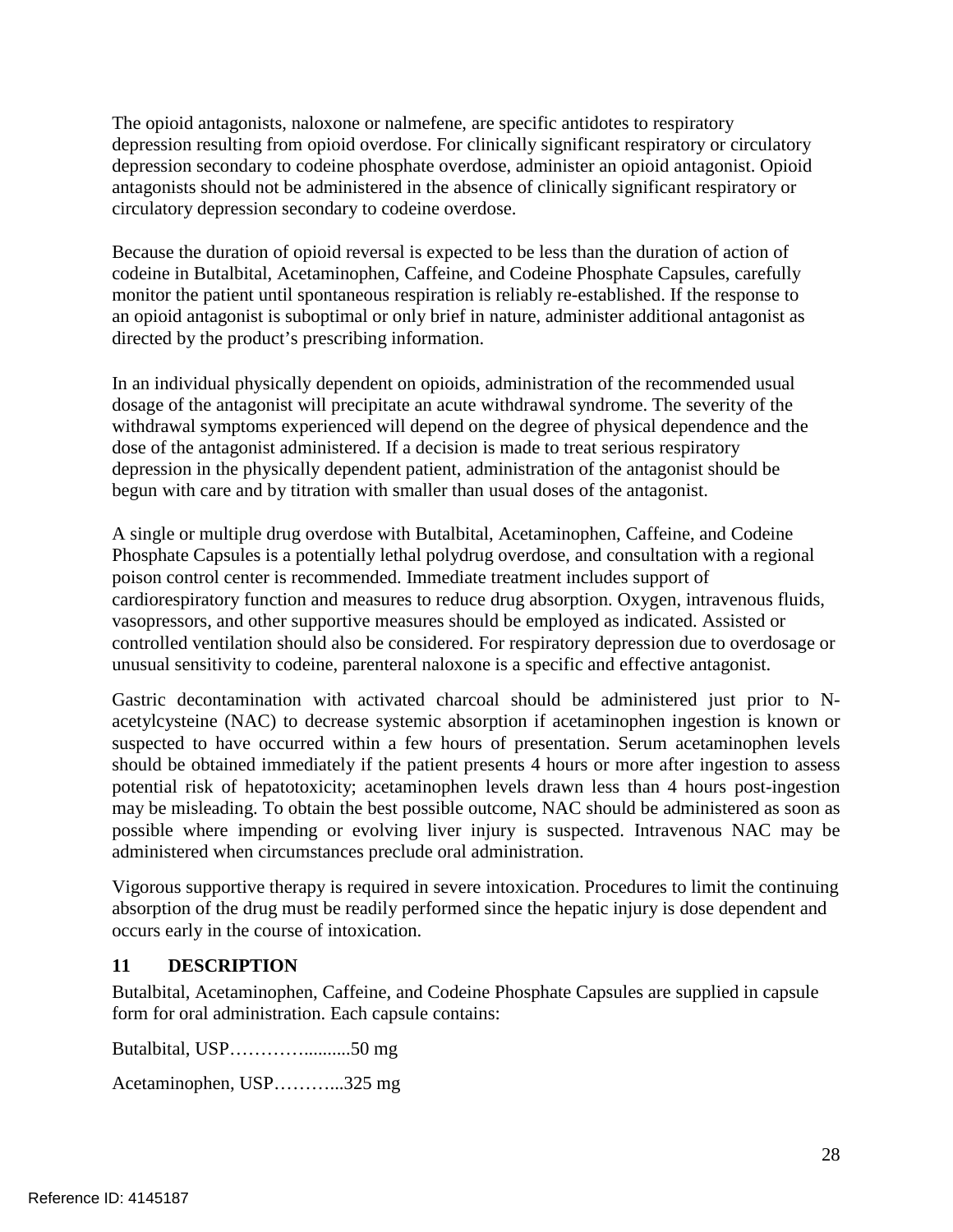Caffeine, USP……………........40 mg

Codeine phosphate, USP….......30 mg

 Butalbital (5-allyl-5-isobutylbarbituric acid), is a short-to intermediate-acting barbiturate. It has the following structural formula:



 $C_{11}H_{16}N_2O_3$ 

Acetaminophen (4'hydroxyacetanilide), is a non-opiate, non-salicylate analgesic and antipyretic. It has the following structural formula:



 $C_8H_9NO_2$ 

 Caffeine (1,3,7trimethylxanthine), a methylxanthine, is a central nervous system stimulant. It has the following structural formula:

MW 151.16



 $C_8H_{10}N_4O_2$ 

Codeine phosphate (7,8-Didehydro-4,5α-epoxy-3-methoxy-17-methylmorphinan-6α-ol phosphate (1:1)(salt) hemihydrate) is an opioid agonist. It has the following structural formula:



C<sub>18</sub>H<sub>24</sub>NO<sub>7</sub>P anhydrous

<span id="page-28-0"></span> capsules contain D&C Red No. 33, FD&C Blue No. 1, gelatin, and titanium dioxide. The *Inactive Ingredients:* colloidal silicon dioxide, magnesium stearate, pregelatinized starch. Gelatin capsules are printed with edible inks containing D&C Red No. 7 Calcium Lake, FD&C Blue No. 1 Aluminum Lake, and titanium dioxide.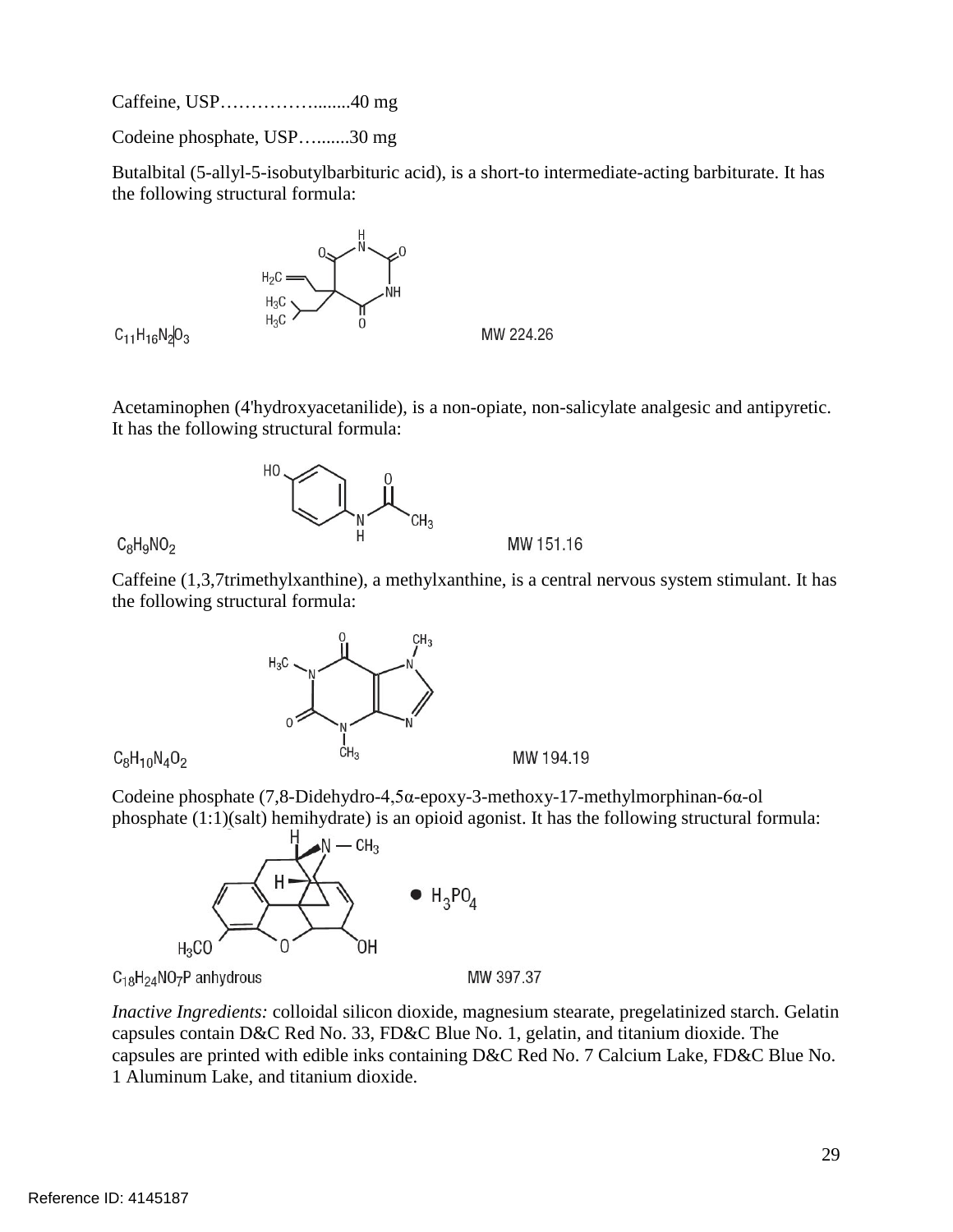# **12 CLINICAL PHARMACOLOGY**

# <span id="page-29-0"></span>**12.1 Mechanism of Action**

Butalbital, a barbiturate, is a GABA<sub>A</sub> receptor agonist and may inhibit excitatory AMPA receptors.

The precise mechanism of the analgesic properties of acetaminophen is not established but is thought to involve central actions.

 indication is not clear; however, the effects of caffeine may be due to antagonism of adenosine receptors. Caffeine is a methylxanthine and CNS stimulant. The exact mechanism with respect to the

Codeine is an opioid agonist relatively selective for the mu-opioid receptor, but with a much weaker affinity than morphine. The analgesic properties of codeine have been speculated to come from its conversion to morphine, although the exact mechanism of analgesic action remains unknown.

# <span id="page-29-1"></span>**12.2 Pharmacodynamics**

# Effects on the Central Nervous System

 Butalbital, a barbiturate, is a central nervous system (CNS) depressant that can produce sedation, respiratory depression, and euphoria. The potential impact of butalbital on painful stimuli is not clear and in some individuals barbiturates may increase reaction to painful stimuli.

 respiratory centers to both increases in carbon dioxide tension and to electrical stimulation. Codeine produces respiratory depression by direct action on brain stem respiratory centers. The respiratory depression involves a reduction in the responsiveness of the brain stem

 similar findings). Marked mydriasis rather than miosis may be seen due to hypoxia in overdose Codeine causes miosis, even in total darkness. Pinpoint pupils are a sign of opioid overdose but are not pathognomonic (e.g., pontine lesions of hemorrhagic or ischemic origins may produce situations.

Acetaminophen has been shown to have analgesic activity in animal and human studies.

# Effects on the Gastrointestinal Tract and Other Smooth Muscle

 Codeine causes a reduction in motility associated with an increase in smooth muscle tone in the propulsive contractions are decreased. Propulsive peristaltic waves in the colon are decreased, induced effects may include a reduction in biliary and pancreatic secretions, spasm of sphincter of Oddi, and transient elevations in serum amylase. antrum of the stomach and duodenum. Digestion of food in the small intestine is delayed and while tone may be increased to the point of spasm resulting in constipation. Other opioid-

# Effects on the Cardiovascular System

Butalbital may decrease blood pressure and heart rate when administered at sedative and hypnotic doses.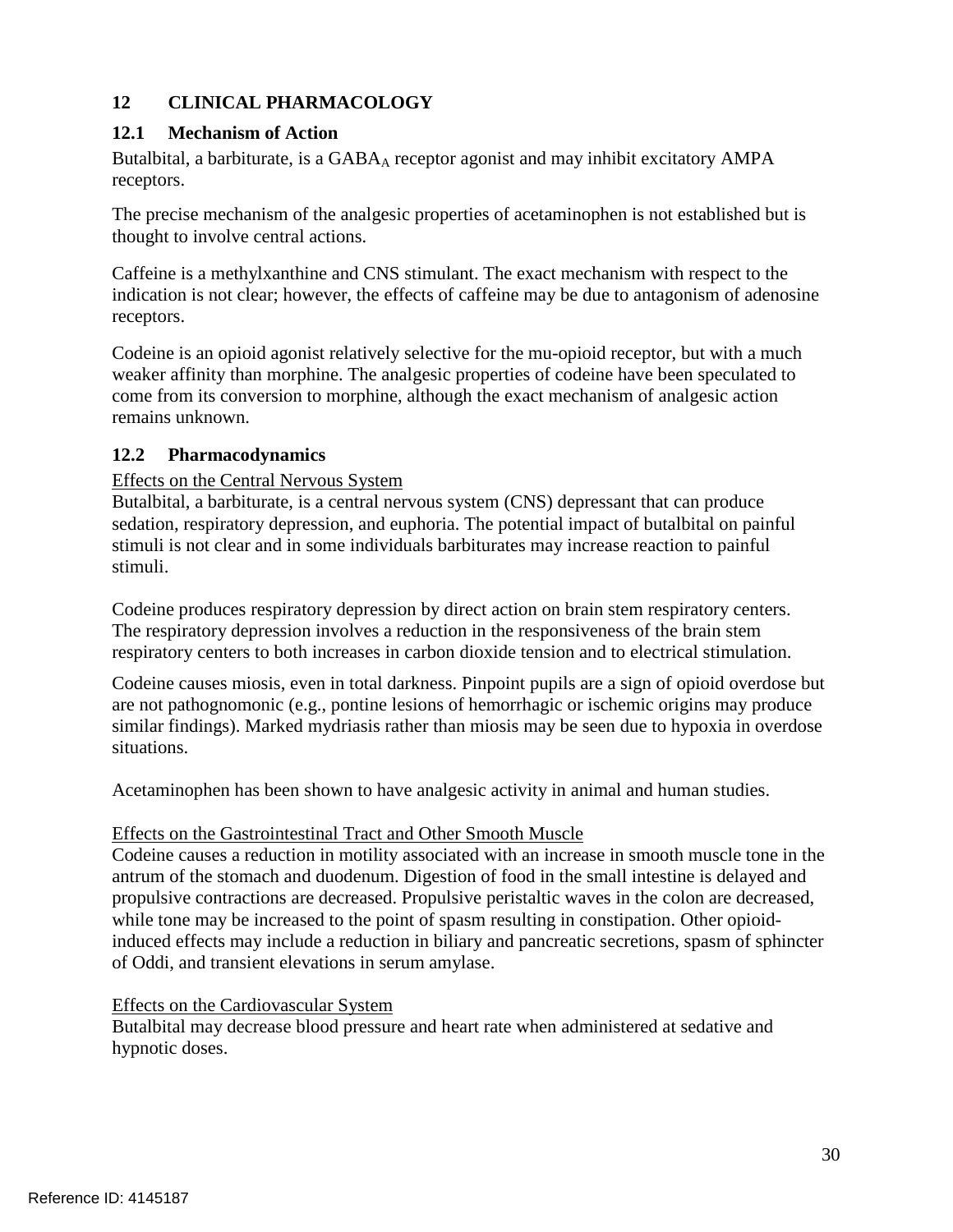Codeine produces peripheral vasodilation which may result in orthostatic hypotension or syncope. Manifestations of histamine release and/or peripheral vasodilation may include pruritus, flushing, red eyes and sweating and/or orthostatic hypotension.

#### Effects on the Endocrine System

 hormone (GH) secretion, and pancreatic secretion of insulin and glucagon. Opioids inhibit the secretion of adrenocorticotropic hormone (ACTH), cortisol, and luteinizing hormone (LH) in humans *[see Adverse Reactions (6)]*. They also stimulate prolactin, growth

 androgen deficiency that may manifest as low libido, impotence, erectile dysfunction, Chronic use of opioids may influence the hypothalamic-pituitary-gonadal axis, leading to amenorrhea, or infertility. The causal role of opioids in the clinical syndrome of hypogonadism is unknown because the various medical, physical, lifestyle, and psychological stressors that may influence gonadal hormone levels have not been adequately controlled for in studies conducted to date *[see Adverse Reactions (6)]*.

### Effects on the Immune System

 Opioids have been shown to have a variety of effects on components of the immune system in effects of opioids appear to be modestly immunosuppressive. in vitro and animal models. The clinical significance of these findings is unknown. Overall, the

#### Concentration–Efficacy Relationships

 effective analgesic concentration of codeine for any individual patient may increase over time The minimum effective analgesic concentration will vary widely among patients, especially among patients who have been previously treated with potent agonist opioids. The minimum due to an increase in pain, the development of a new pain syndrome and/or the development of analgesic tolerance *[see Dosage and Administration (2.1, 2.2)]*.

### Concentration–Adverse Reaction Relationships

There is a relationship between increasing codeine plasma concentration and increasing frequency of dose-related opioid adverse reactions such as nausea, vomiting, CNS effects, and respiratory depression. In opioid-tolerant patients, the situation may be altered by the development of tolerance to opioid-related adverse reactions *[see Dosage and Administration (2.1, 2.2, 2.3)]*.

### <span id="page-30-0"></span>**12.3 Pharmacokinetics**

The behavior of the individual components is described below.

### **Butalbital**

### Absorption

Butalbital is well absorbed from the gastrointestinal tract.

### Distribution

 Butalbital is expected to distribute to most tissues in the body. Barbiturates in general may appear in breast milk and readily cross the placental barrier. They are bound to plasma and tissue proteins to a varying degree and binding increases directly as a function of lipid solubility.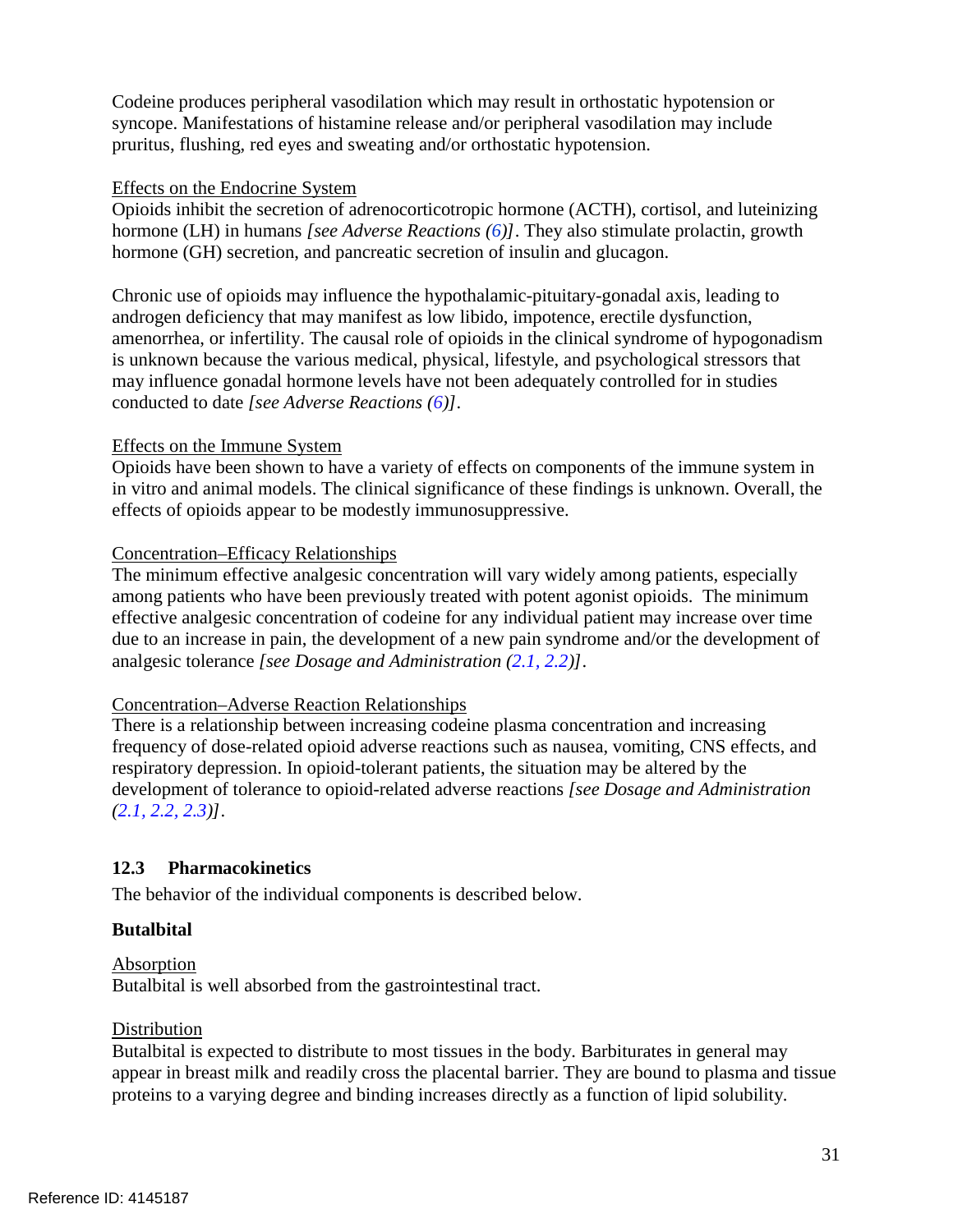The in vitro plasma protein binding of butalbital is 45% over the concentration range of 0.5 to 20 mcg/mL. This falls within the range of plasma protein binding (20% to 45%) reported with other barbiturates such as phenobarbital, pentobarbital, and secobarbital sodium. The plasma-to-blood concentration ratio was almost unity indicating that there is no preferential distribution of butalbital into either plasma or blood cells.

#### Elimination

Elimination of butalbital is primarily via the kidney (59% to 88% of the dose) as unchanged drug or metabolites. The plasma half-life is about 35 hours. Urinary excretion products include parent drug (about 3.6% of the dose), 5-isobutyl-5-(2,3dihydroxypropyl) barbituric acid (about 24% of the dose), 5-allyl-5-(3-hydroxy-2-methyl-1-propyl) barbituric acid (about 4.8% of the dose), products with the barbituric acid ring hydrolyzed with excretion of urea (about 14% of the dose), as well as unidentified materials. Of the material excreted in the urine, 32% is conjugated. *[See Overdosage (10) for toxicity information].* 

#### **Acetaminophen**

#### **Absorption**

Acetaminophen is rapidly absorbed from the gastrointestinal tract.

#### Metabolism

Acetaminophen is primarily metabolized in the liver by first-order kinetics and involves three principal separate pathways: conjugation with glucuronide; conjugation with sulfate; and oxidation via the cytochrome, P450-dependent, mixed-function oxidase enzyme pathway to form a reactive intermediate metabolite, which conjugates with glutathione and is then further metabolized to form cysteine and mercapturic acid conjugates. The principal cytochrome P450 isoenzyme involved appears to be CYP2E1, with CYP1A2 and CYP3A4 as additional pathways.

#### **Distribution**

Acetaminophen is distributed throughout most body tissues. A small fraction (10-25%) of acetaminophen is bound to plasma proteins.

#### Elimination

Elimination of acetaminophen is principally by liver metabolism (conjugation) and subsequent renal excretion of metabolites. Approximately 85% of an oral dose appears in the urine within 24 hours of administration, most as the glucuronide conjugate, with small amounts of other conjugates and unchanged drug. The plasma half-life is 1.25 to 3 hours, but may be increased by liver damage and following overdosage. *[See Overdosage (10) for toxicity information].* 

#### **Caffeine**

#### **Absorption**

Like most xanthines, caffeine is rapidly absorbed.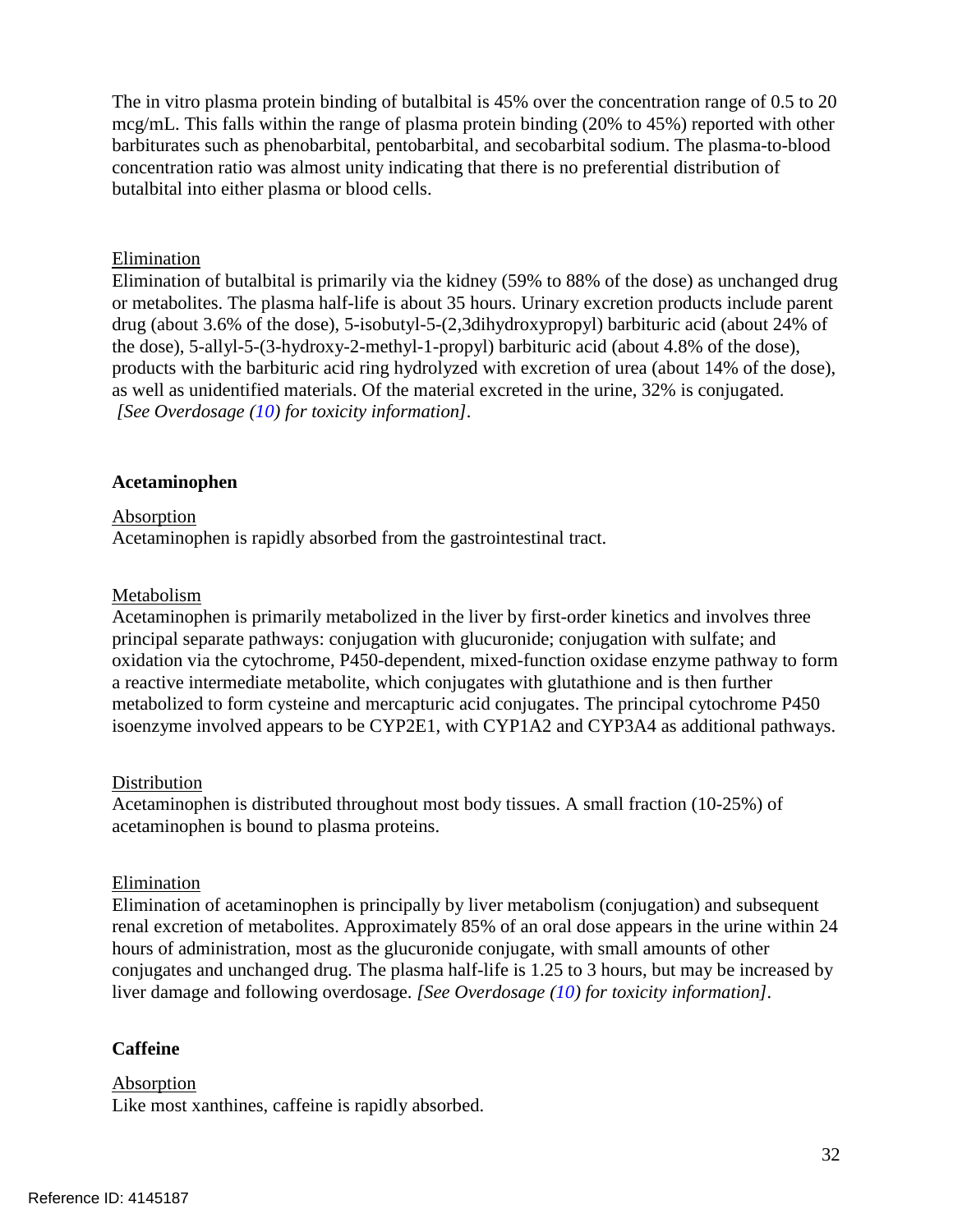#### **Distribution**

Caffeine is distributed in all body tissues and fluids, including the CNS, fetal tissues, and breast milk.

#### Elimination

Caffeine is cleared through metabolism and excretion in the urine.

#### *Metabolism*

 CYP2C8 and CYP2C9 may play a minor role in its metabolism. Hepatic biotransformation prior Caffeine is mainly metabolized by CYP1A2. Other enzymes, including CYP2E1, CYP3A4, to excretion results in about equal amounts of 1methylxanthine and 1-methyluric acid.

#### *Excretion*

Of the 70% of the dose that is recovered in the urine, only 3% is unchanged drug. The plasma half-life is about 3 hours

*[See Overdosage (10) for toxicity information].* 

### **Codeine**

#### Absorption

Codeine is readily absorbed from the gastrointestinal tract. At therapeutic doses, the analgesic effect reaches a peak within 2 hours and persists between 4 and 6 hours.

### Distribution

Codeine is rapidly distributed from the intravascular spaces to the various body tissues, with preferential uptake by parenchymatous organs such as the liver, spleen and kidney. Codeine crosses the blood-brain barrier, and is found in fetal tissue and breast milk. The plasma concentration does not correlate with brain concentration or relief of pain; however, codeine is not bound to plasma proteins and does not accumulate in body tissues.

### Elimination

### *Metabolism*

 About 70-80% of administered dose of codeine is metabolized by conjugation with glucuronic acid to codeine-6glucuronide (C6G) and via *O*-demethylation to morphine (about 5-10%) and *N*demethylation to norcodeine (about 10%) respectively. UDP-glucuronosyltransferase (UGT) 2B7 and 2B4 are the major enzymes mediating glucuronidation of codeine to C6G. Cytochrome P450 2D6 is the major enzyme responsible for conversion of codeine to morphine and P450 3A4 is the major enzyme mediating conversion of codeine to norcodeine. Morphine and norcodeine are further metabolized by conjugation with glucuronic acid. The glucuronide metabolites of morphine are morphine-3-glucuronide (M3G) and morphine-6-glucuronide (M6G). Morphine and M6G are known to have analgesic activity in humans. The analgesic activity of C6G in humans is unknown. Norcodeine and M3G are generally not considered to possess analgesic properties.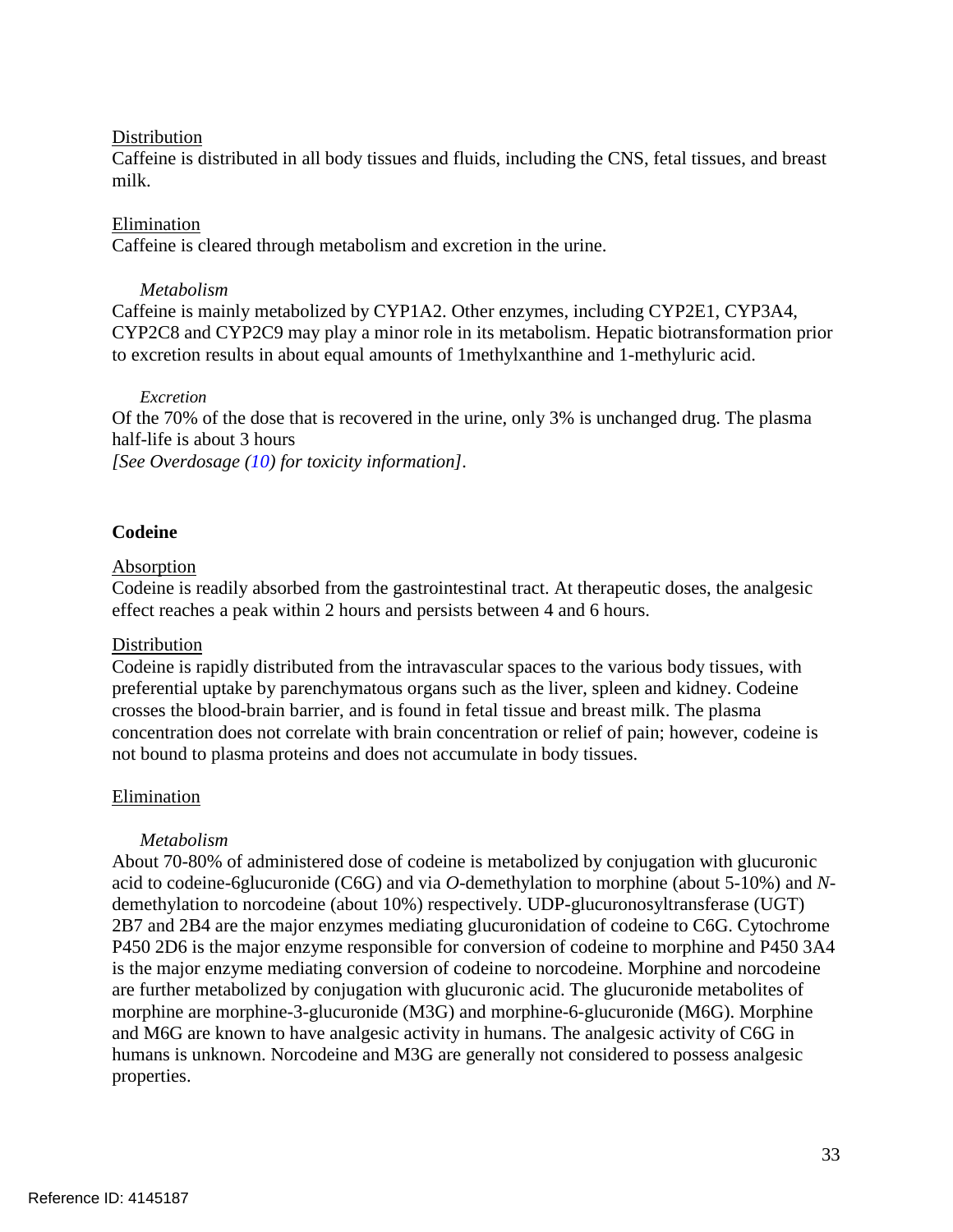## *Excretion*

The plasma half-life is about 2.9 hours. The elimination of codeine is primarily via the kidneys, and about 90% of an oral dose is excreted by the kidneys within 24 hours of dosing. The urinary secretion products consist of free and glucuronide conjugated codeine (about 70%), free and conjugated norcodeine (about 10%), free and conjugated morphine (about 10%), normorphine (about 4%), and hydrocodone (1%). The remainder of the dose is excreted in the feces.

*[See Overdosage (10) for toxicity information].* 

# <span id="page-33-0"></span>**13 NONCLINICAL TOXICOLOGY**

### <span id="page-33-1"></span> **13.1 Carcinogenesis, Mutagenesis, Impairment of Fertility**

#### **Carcinogenesis**

Long-term studies in animals to evaluate the carcinogenic potential of the combination of butalbital, acetaminophen, caffeine, and codeine or butalbital alone have not been conducted.

 dietary doses up to 70 and 80 mg/kg/day of codeine sulfate (approximately 4 times the maximum recommended daily dose of 180 mg/day for adults on a mg/m<sup>2</sup> basis) for two years. Similarly there was no evidence of carcinogenicity activity in male and female mice at dietary doses up to 400 mg/kg/day of codeine sulfate (approximately 10 times the maximum recommended daily dose of 180 mg/day for adults on a mg/m<sup>2</sup> basis) for two years. Two-year carcinogenicity studies with codeine sulfate have been conducted in F344/N rats and B6C3F1 mice. There was no evidence of carcinogenicity in male and female rats, respectively, at

 mononuclear cell leukemia at 1.6 times the maximum human daily dose (MHDD) of 1950 Long-term studies in mice and rats have been completed by the National Toxicology Program to evaluate the carcinogenic potential of acetaminophen. In 2-year feeding studies, F344/N rats and B6C3F1 mice were fed a diet containing acetaminophen up to 6000 ppm. Female rats demonstrated equivocal evidence of carcinogenic activity based on increased incidences of mg/day, based on a body surface area comparison. In contrast, there was no evidence of carcinogenic activity in male rats that received up to 1.4 times or mice at up to 2.4 to 2.8 times the MHDD, based on a body surface area comparison.

 170 mg/kg (approximately 4 and 7 times, respectively, the maximum human daily dose on a dietary doses up to 55 mg/kg (equivalent to the MHDD on a mg/m<sup>2</sup> basis). In a 2-year study in Sprague-Dawley rats, caffeine (as caffeine base) administered in drinking water was not carcinogenic in male rats at doses up to 102 mg/kg or in female rats at doses up to  $mg/m<sup>2</sup>$  basis). In an 18-month study in C57BL/6 mice, no evidence of tumorigenicity was seen at

### Mutagenesis

There are no genetic toxicology data for butalbital.

Codeine sulfate was not mutagenic in the in vitro bacterial reverse mutation assay or clastogenic in the in vitro Chinese hamster ovary cell chromosome aberration assay.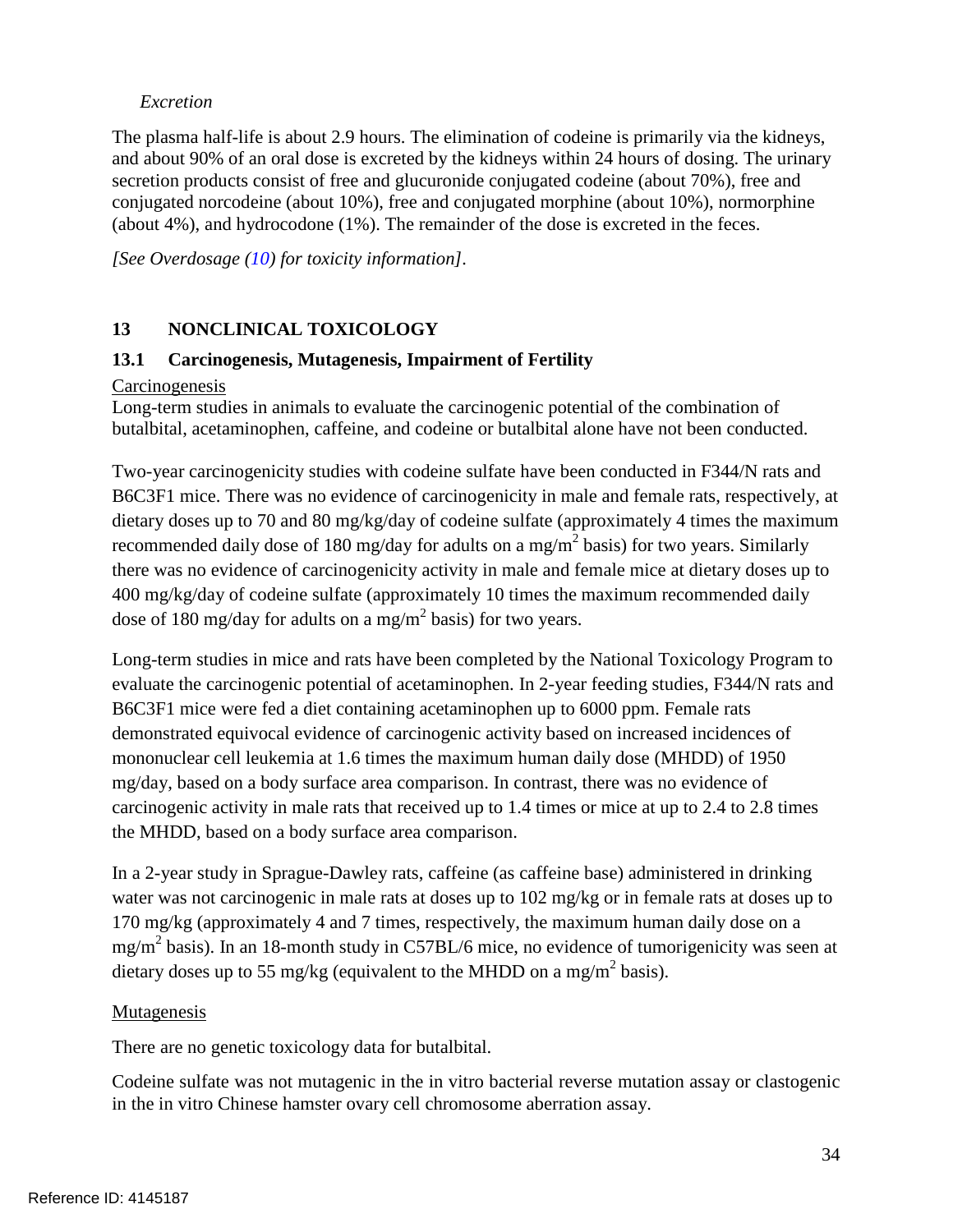In the published literature, acetaminophen has been reported to be clastogenic when administered at 1500 mg/kg/day to the rat model (7.2-times the MHDD, based on a body surface area comparison). In contrast, no clastogenicity was noted at a dose of 750 mg/kg/day (3.6-times the MHDD, based on a body surface area comparison), suggesting a threshold effect.

 CHO/hypoxanthine guanine phosphoribosyltransferase (HGPRT) gene mutation assay, except at cytotoxic concentrations. In addition, caffeine was not clastogenic in an in vivo mouse Caffeine (as caffeine base) increased the sister chromatid exchange (SCE) SCE/cell metaphase (exposure time dependent) in an in vivo mouse metaphase analysis. Caffeine also potentiated the genotoxicity of known mutagens and enhanced the micronuclei formation (5-fold) in folatedeficient mice. However, caffeine did not increase chromosomal aberrations in in vitro Chinese hamster ovary cell (CHO) and human lymphocyte assays and was not mutagenic in an in vitro micronucleus assay. Caffeine was negative in the in vitro bacterial reverse mutation assay (Ames test).

### Impairment of Fertility

 combinations of butalbital, acetaminophen, caffeine, and codeine on fertility. There are also no No adequate studies have been conducted in animals to characterize the impact of the data on butalbital alone or codeine alone.

 percentage of abnormal sperm in mice consuming 3.6 times the MHDD (based on a body surface In studies conducted by the National Toxicology Program, fertility assessments with acetaminophen have been completed in Swiss CD-1 mice via a continuous breeding study. There were no effects on fertility parameters in mice consuming up to 3.4 times the MHDD of acetaminophen, based on a body surface area comparison. Although there was no effect on sperm motility or sperm density in the epididymis, there was a significant increase in the comparison) and there was a reduction in the number of mating pairs producing a fifth litter at this dose, suggesting the potential for cumulative toxicity with chronic administration of acetaminophen near the upper limit of daily dosing.

 that are 2.4 times the MHDD and greater (based on a body surface comparison) result in decreased testicular weights, reduced spermatogenesis, reduced fertility, and reduced Published studies in rodents report that oral acetaminophen treatment of male animals at doses implantation sites in females given the same doses. These effects appear to increase with the duration of treatment. The clinical significance of these findings is not known.

<span id="page-34-0"></span>Caffeine (as caffeine base) administered to male rats at 50 mg/kg/day subcutaneously (2 times the MHDD on a mg/m<sup>2</sup> basis) for 4 days prior to mating with untreated females, caused decreased male reproductive performance in addition to causing embryotoxicity. In addition, long-term exposure to high oral doses of caffeine (3 g over 7 weeks) was toxic to rat testes as manifested by spermatogenic cell degeneration.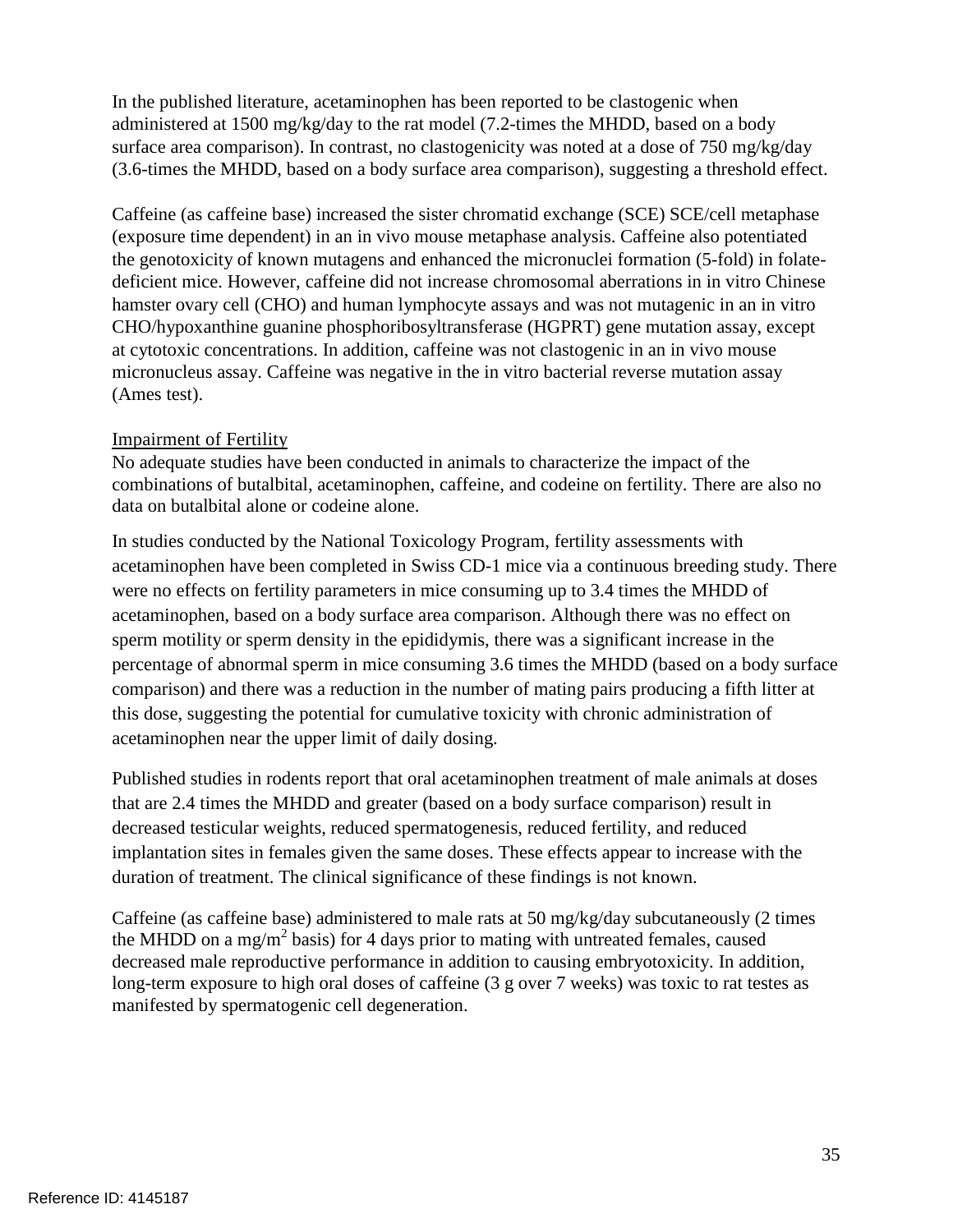# **16 HOW SUPPLIED/STORAGE AND HANDLING**

Butalbital, Acetaminophen, Caffeine, and Codeine Phosphate Capsules:

Dark blue, opaque cap is imprinted with "WATSON" in light blue. White, opaque body is imprinted with "3220" in red. Bottles of 100 are supplied with child-resistant closures (NDC 0591-3220-01).

 Store Below 30°C (86°F); and Dispense in a tight container. RX only

### **Keep out of reach of children**

# <span id="page-35-0"></span>**17 PATIENT COUNSELING INFORMATION**

Advise the patient to read the FDA-approved patient labeling (Medication Guide).

### Addiction, Abuse, and Misuse

 Inform patients that the use of Butalbital, Acetaminophen, Caffeine, and Codeine Phosphate take steps to protect Butalbital, Acetaminophen, Caffeine, and Codeine Phosphate Capsules from Capsules, even when taken as recommended, can result in addiction, abuse, and misuse, which can lead to overdose and death *[see Warnings and Precautions (5.1)].* Instruct patients not to share Butalbital, Acetaminophen, Caffeine, and Codeine Phosphate Capsules with others and to theft or misuse.

### Life-Threatening Respiratory Depression

 Inform patients of the risk of life-threatening respiratory depression, including information that the risk is greatest when starting Butalbital, Acetaminophen, Caffeine, and Codeine Phosphate Capsules or when the dosage is increased, and that it can occur even at recommended dosages *[see Warnings and Precautions (5.2)]*. Advise patients how to recognize respiratory depression and to seek medical attention if breathing difficulties develop.

### Accidental Ingestion

 and Codeine Phosphate Capsules securely and to properly dispose of unused Butalbital, guidelines and/or regulations *[see Warnings and Precautions (5.2)]*. Inform patients that accidental ingestion, especially in children, may result in respiratory depression or death. Instruct patients to take steps to store Butalbital, Acetaminophen, Caffeine, Acetaminophen, Caffeine, and Codeine Phosphate Capsules in accordance with the local state

### Risks from Concomitant Use with Benzodiazepines or Other CNS Depressants (Including Alcohol)

 by a healthcare provider *[see Warnings and Precautions (5.3), Drug Interactions (7)].* Inform patients and caregivers that potentially fatal additive effects may occur if Butalbital, Acetaminophen, Caffeine, and Codeine Phosphate Capsules are used with benzodiazepines or other CNS depressants, including alcohol, and not to use these concomitantly unless supervised

# Ultra-Rapid Metabolism of Codeine and Other Risk Factors for Life-threatening Respiratory Depression in Children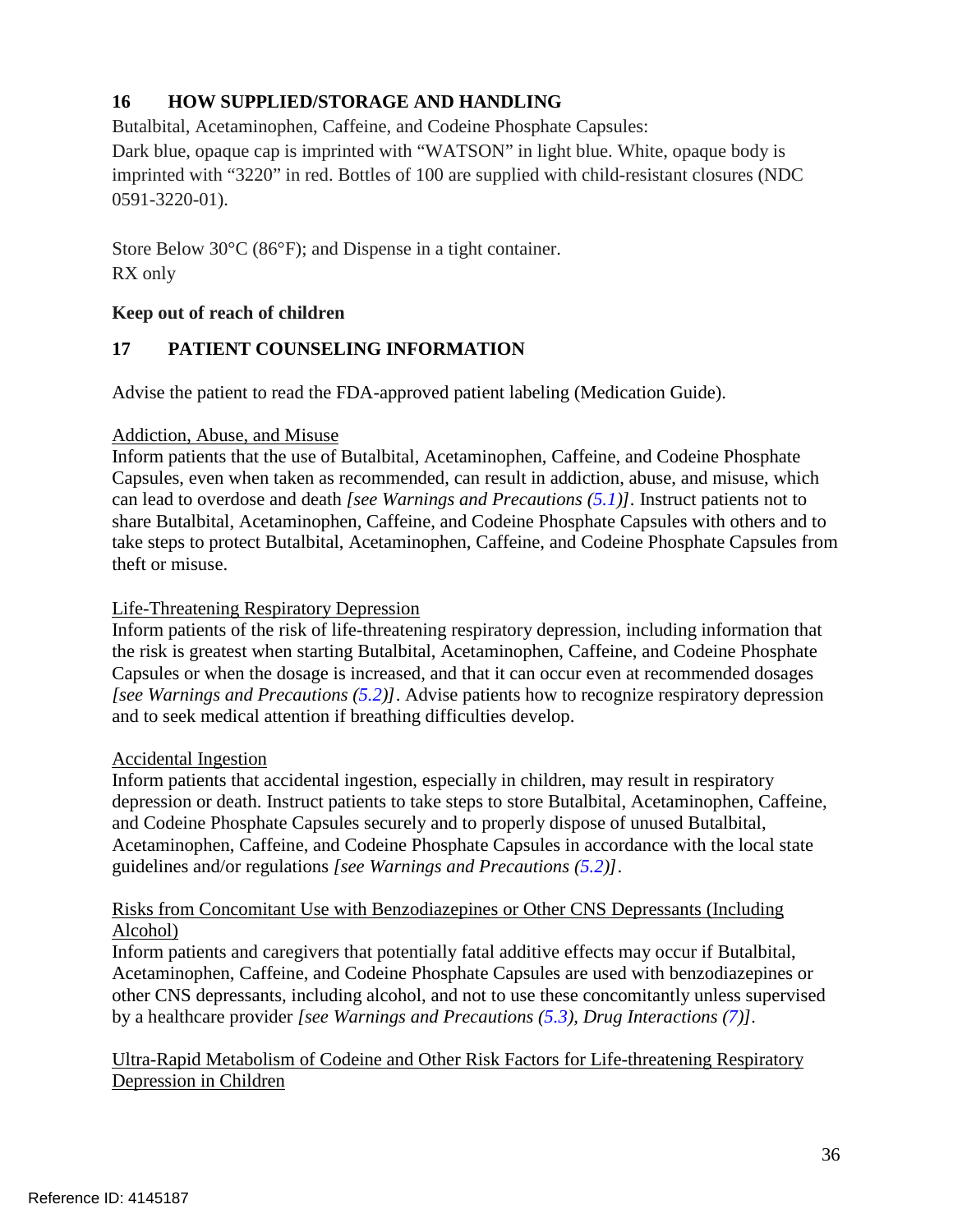Advise caregivers that Butalbital, Acetaminophen, Caffeine, and Codeine Phosphate Capsules are contraindicated in all children younger than 12 years of age and in children younger than 18 years of age following tonsillectomy and/or adenoidectomy. Advise caregivers of children 12-18 years of age receiving codeine to monitor for signs of respiratory depression *[see Warnings and Precautions (5.4)]*.

## Serotonin Syndrome

Inform patients that opioids could cause a rare but potentially life-threatening condition resulting from concomitant administration of serotonergic drugs. Warn patients of the symptoms of serotonin syndrome and to seek medical attention right away if symptoms develop. Instruct patients to inform their physicians if they are taking, or plan to take serotonergic medications. *[see Drug Interactions (7)]*.

### MAOI Interaction

Inform patients not to take Butalbital, Acetaminophen, Caffeine, and Codeine Phosphate Capsules while using any drugs that inhibit monoamine oxidase. Patients should not start MAOIs while taking Butalbital, Acetaminophen, Caffeine, and Codeine Phosphate Capsules *[see Drug Interactions (7)*].

### Adrenal Insufficiency

 Inform patients that opioids could cause adrenal insufficiency, a potentially life-threatening patients to seek medical attention if they experience a constellation of these symptoms *[see*  condition. Adrenal insufficiency may present with non-specific symptoms and signs such as nausea, vomiting, anorexia, fatigue, weakness, dizziness, and low blood pressure. Advise *Warnings and Precautions (5.10)]*.

### Important Administration Instructions

Instruct patients how to properly take Butalbital, Acetaminophen, Caffeine, and Codeine Phosphate Capsules, including the following:

- To take the drug only for as long as it is prescribed, in the amounts prescribed, and no more frequently than prescribed *[see Dosage and Administration (2.1, 2.2)].*
- Do not take more than 4000 milligrams of acetaminophen per day and to call their healthcare provider if they took more than the recommended dose.

### Severe Hypotension

Inform patients that Butalbital, Acetaminophen, Caffeine, and Codeine Phosphate Capsules may cause orthostatic hypotension and syncope. Instruct patients how to recognize symptoms of low blood pressure and how to reduce the risk of serious consequences should hypotension occur (e.g., sit or lie down, carefully rise from a sitting or lying position) *[see Warnings and Precautions (5.11)]*.

### Anaphylaxis

Inform patients that anaphylaxis has been reported with ingredients contained in Butalbital, Acetaminophen, Caffeine, and Codeine Phosphate Capsules. Advise patients how to recognize such a reaction and when to seek medical attention *[see Contraindications (4), Adverse Reactions (6)].*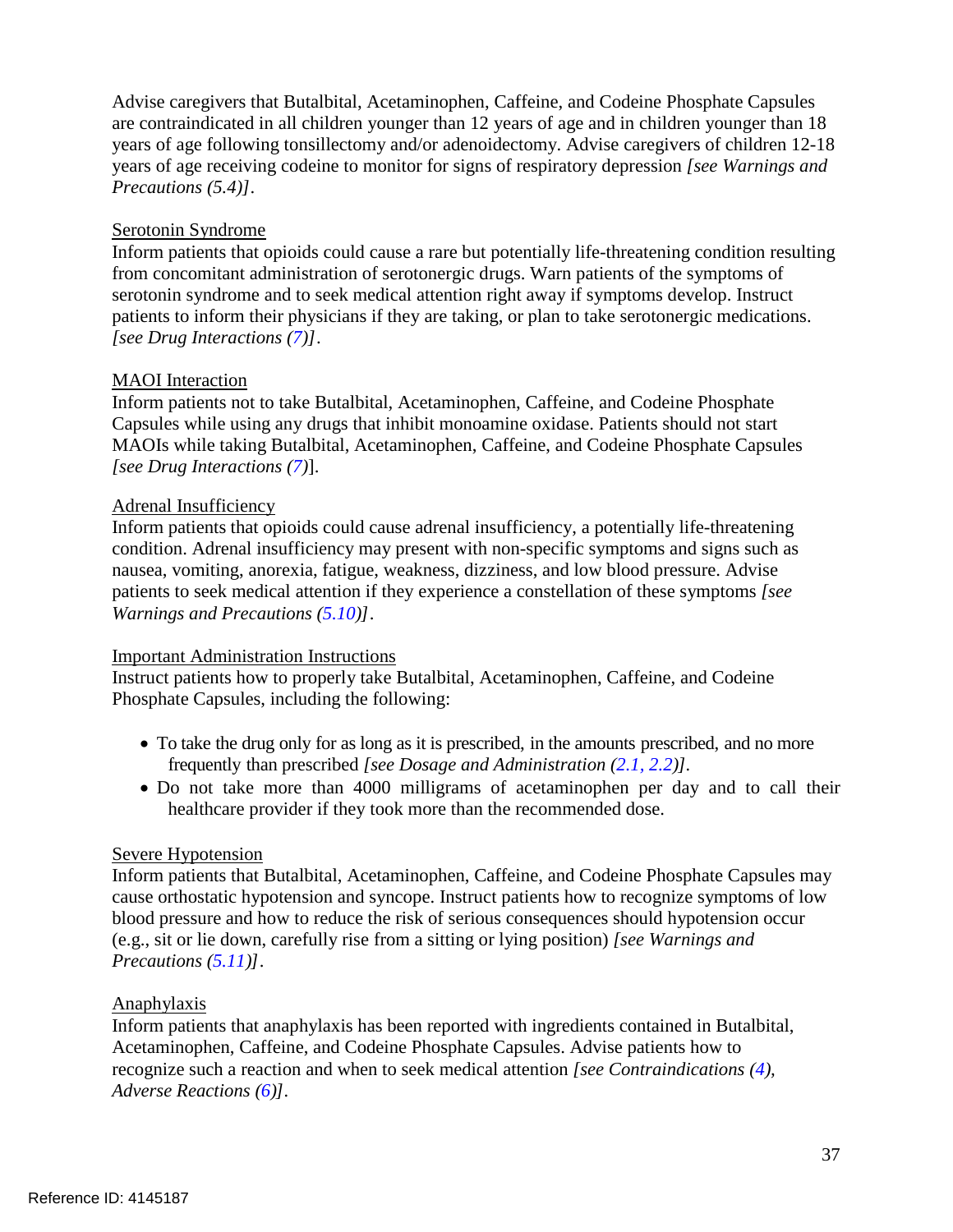### Pregnancy

### *Neonatal Opioid Withdrawal Syndrome*

 neonatal opioid withdrawal syndrome, which may be life-threatening if not recognized and Inform female patients of reproductive potential that prolonged use of Butalbital, Acetaminophen, Caffeine, and Codeine Phosphate Capsules during pregnancy can result in treated *[see Warnings and Precautions (5.5), Use in Specific Populations (8.1)].* 

#### *Embryo-Fetal Toxicity*

Inform female patients of reproductive potential that Butalbital, Acetaminophen, Caffeine, and Codeine Phosphate Capsules can cause fetal harm and to inform their healthcare provider of a known or suspected pregnancy *[see Use in Specific Populations (8.1)].*

#### Lactation

Advise women that breastfeeding is not recommended during treatment with Butalbital, Acetaminophen, Caffeine, and Codeine Phosphate Capsules *[see Use in Specific Populations (8.2)]*.

#### Infertility

Inform patients that chronic use of opioids may cause reduced fertility. It is not known whether these effects on fertility are reversible *[see Adverse Reactions (6)].* 

### Risks of Driving and Operating Heavy Machinery

Inform patients that Butalbital, Acetaminophen, Caffeine, and Codeine Phosphate Capsules may impair the ability to perform potentially hazardous activities such as driving a car or operating heavy machinery. Advise patients not to perform such tasks until they know how they will react to the medication *[see Warnings and Precautions (5.16)]*.

#### Constipation

Advise patients of the potential for severe constipation, including management instructions and when to seek medical attention *[see Adverse Reactions (6)]*.

 seeking drugs). 2) Place the mixture in a sealable bag, empty can, or other container to prevent Disposal of Unused Butalbital, Acetaminophen, Caffeine, and Codeine Phosphate Capsules Advise patients to properly dispose of unused Butalbital, Acetaminophen, Caffeine, and Codeine Phosphate Capsules. Advise patients to throw the drug in the household trash following these steps. 1) Remove them from their original containers and mix them with an undesirable substance, such as used coffee grounds or kitty litter (this makes the drug less appealing to children and pets, and unrecognizable to people who may intentionally go through the trash the drug from leaking or breaking out of a garbage bag, or to dispose of in accordance with the local state guidelines and/or regulations.

Distributed By: Actavis Pharma, Inc. Parsippany, NJ 07054 ©2017 Teva Pharmaceuticals USA, Inc. All rights reserved.

Rev. 8/2017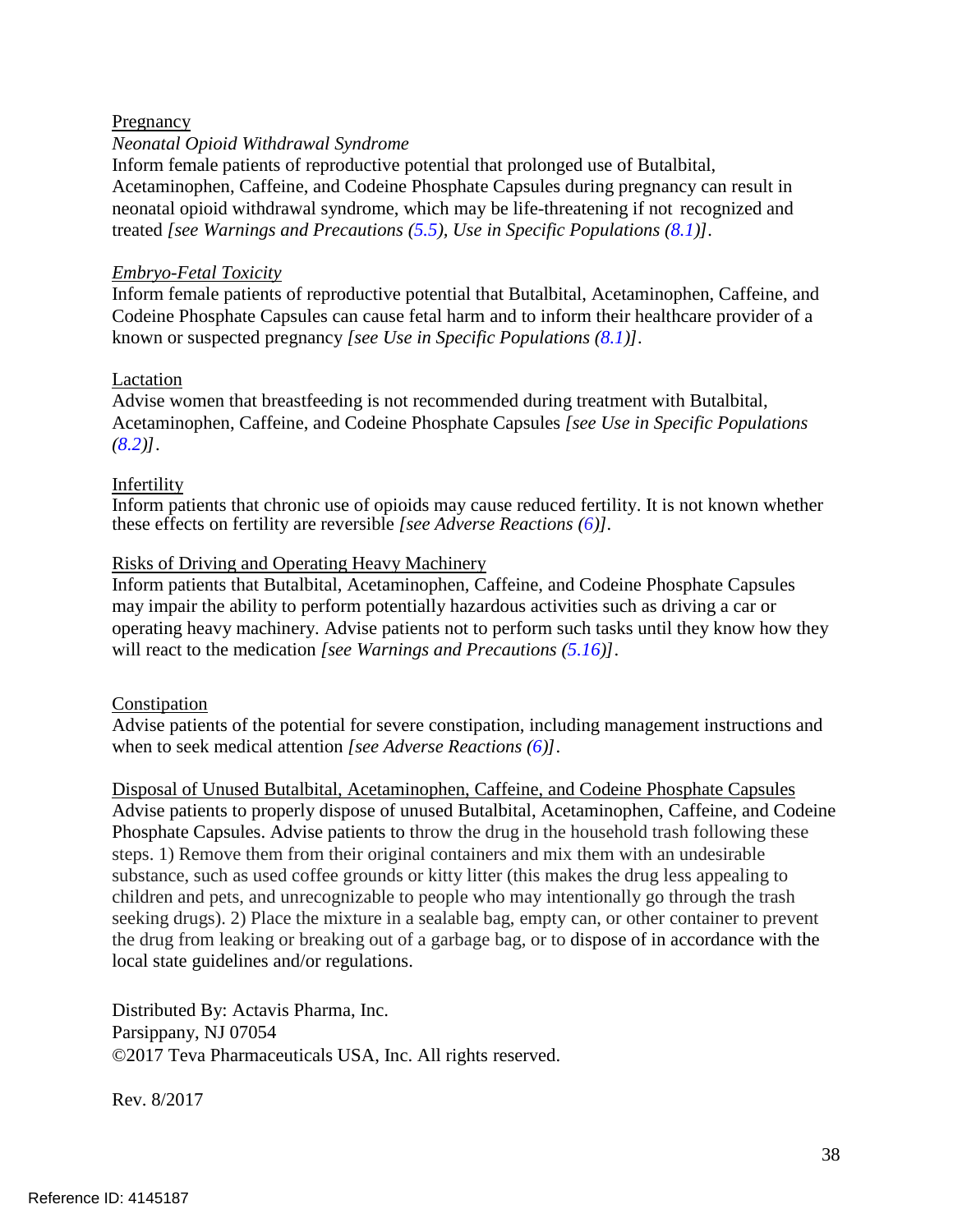#### **Medication Guide**

### **Butalbital, Acetaminophen, Caffeine, and Codeine Phosphate Capsules, C III**

#### **Butalbital, Acetaminophen, Caffeine, and Codeine Phosphate Capsules are:**

- symptom complex of tension (or muscle contraction) headache, when other pain treatments such as • A strong prescription pain medicine that contains an opioid (narcotic) that is indicated for the relief of the non-opioid pain medicines do not treat your pain well enough or you cannot tolerate them.
- • An opioid pain medicine that can put you at risk for overdose and death. Even if you take your dose correctly as prescribed you are at risk for opioid addiction, abuse, and misuse that can lead to death.

**Important information about Butalbital, Acetaminophen, Caffeine, and Codeine Phosphate Capsules:** 

- Caffeine, and Codeine Phosphate Capsules, when your dose is changed, or if you take too much • **Get emergency help right away if you take too much Butalbital, Acetaminophen, Caffeine, and Codeine Phosphate Capsules (overdose)**. When you first start taking Butalbital, Acetaminophen, (overdose), serious or life-threatening breathing problems that can lead to death may occur.
- Taking Butalbital, Acetaminophen, Caffeine, and Codeine Phosphate Capsules with other opioid medicines, benzodiazepines, alcohol, or other central nervous system depressants (including street drugs) can cause severe drowsiness, decreased awareness, breathing problems, coma, and death.
- Never give anyone else your Butalbital, Acetaminophen, Caffeine, and Codeine Phosphate Capsules. They could die from taking it. Store Butalbital, Acetaminophen, Caffeine, and Codeine Phosphate Capsules away from children and in a safe place to prevent stealing or abuse. Selling or giving away Butalbital, Acetaminophen, Caffeine, and Codeine Phosphate Capsules is against the law.
- • Get emergency help right away if you take more than 4,000 mg of acetaminophen in 1 day. Taking Butalbital, Acetaminophen, Caffeine, and Codeine Phosphate Capsules with other products that contain acetaminophen can lead to serious liver problems and death.

#### **Important Information Guiding Use in Pediatric Patients:**

- • Do not give Butalbital, Acetaminophen, Caffeine, and Codeine Phosphate Capsules to a child younger than 12 years of age.
- • Do not give Butalbital, Acetaminophen, Caffeine, and Codeine Phosphate Capsules to a child younger than 18 years of age after surgery to remove the tonsils and/or adenoids.
- Avoid giving Butalbital, Acetaminophen, Caffeine, and Codeine Phosphate Capsules to children between 12 to 18 years of age who have risk factors for breathing problems such as obstructive sleep apnea, obesity, or underlying lung problems.

#### **Do not take Butalbital, Acetaminophen, Caffeine, and Codeine Phosphate Capsules if you have:**

- severe asthma, trouble breathing, or other lung problems.
- a bowel blockage or have narrowing of the stomach or intestines.

**Before taking Butalbital, Acetaminophen, Caffeine, and Codeine Phosphate Capsules, tell your healthcare provider if you have a history of:** 

- head injury, seizures
- problems urinating • pancreas or gallbladder problems

• liver, kidney, thyroid problems

- abuse of street or prescription drugs, alcohol addiction, or mental health problems.
- Have been told by your healthcare provider that you are a "rapid metabolizer" of certain medicines
- **Tell your healthcare provider if you are:**
- **pregnant or planning to become pregnant.** Prolonged use of Butalbital, Acetaminophen, Caffeine, and Codeine Phosphate Capsules, during pregnancy can cause withdrawal symptoms in your newborn baby that could be life-threatening if not recognized and treated.
- **breastfeeding.** Not recommended; may harm your baby.
- • taking prescription or over-the-counter medicines, vitamins, or herbal supplements. Taking Butalbital, Acetaminophen, Caffeine, and Codeine Phosphate Capsules with certain other medicines can cause serious side effects that could lead to death.

#### **When taking Butalbital, Acetaminophen, Caffeine, and Codeine Phosphate Capsules:**

• Do not change your dose. Take Butalbital, Acetaminophen, Caffeine, and Codeine Phosphate Capsules exactly as prescribed by your healthcare provider. Use the lowest dose possible for the shortest time